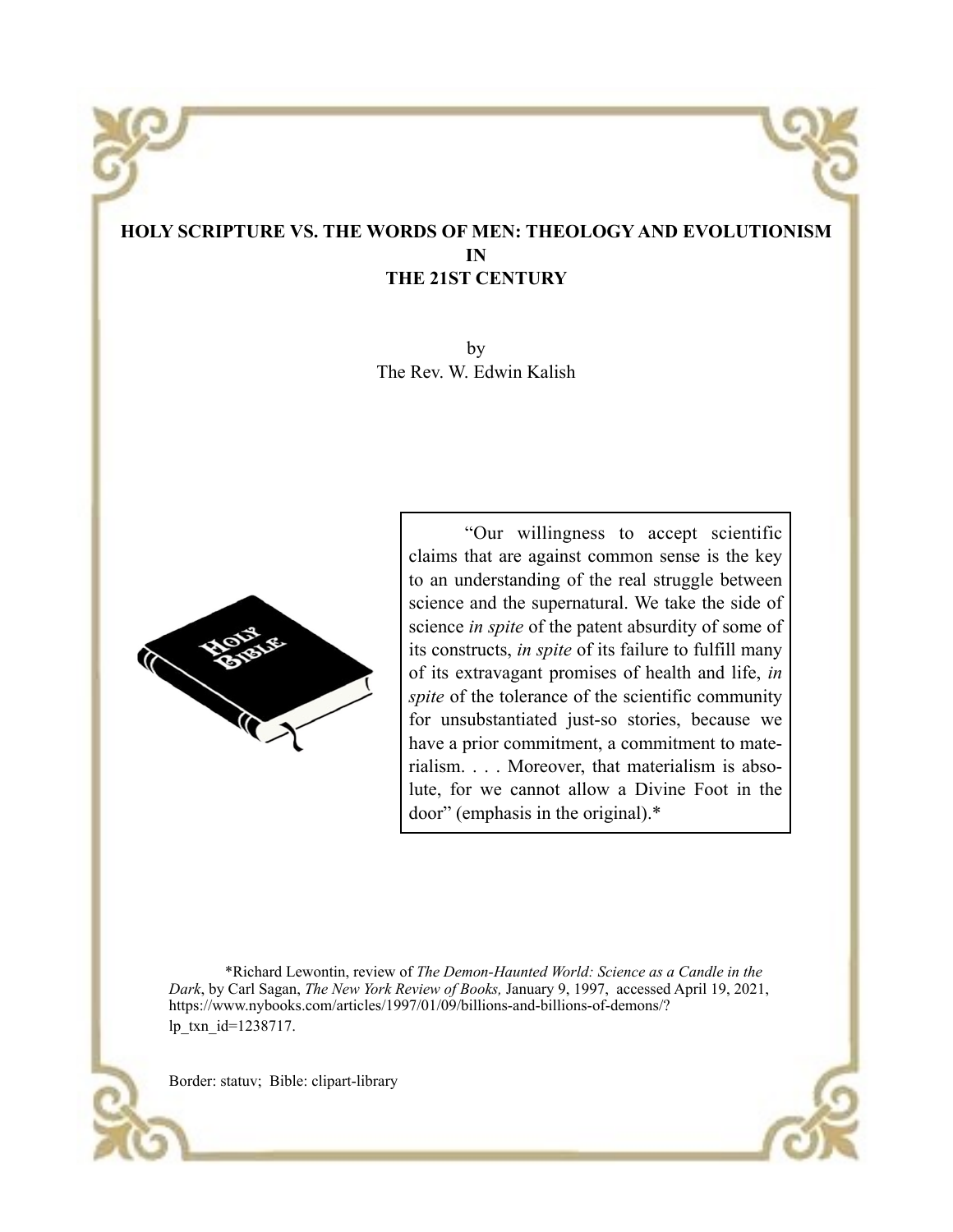## NASHOTAH HOUSE THEOLOGICAL SEMINARY

## HOLY SCRIPTURE VS. THE WORDS OF MEN: THEOLOGY AND EVOLUTIONISM IN

### THE 21ST CENTURY

A Thesis Submitted to the Faculty of the Division of Theological Studies in Candidacy for the Degree of Master of Theological Studies

> by The Rev. W. Edwin Kalish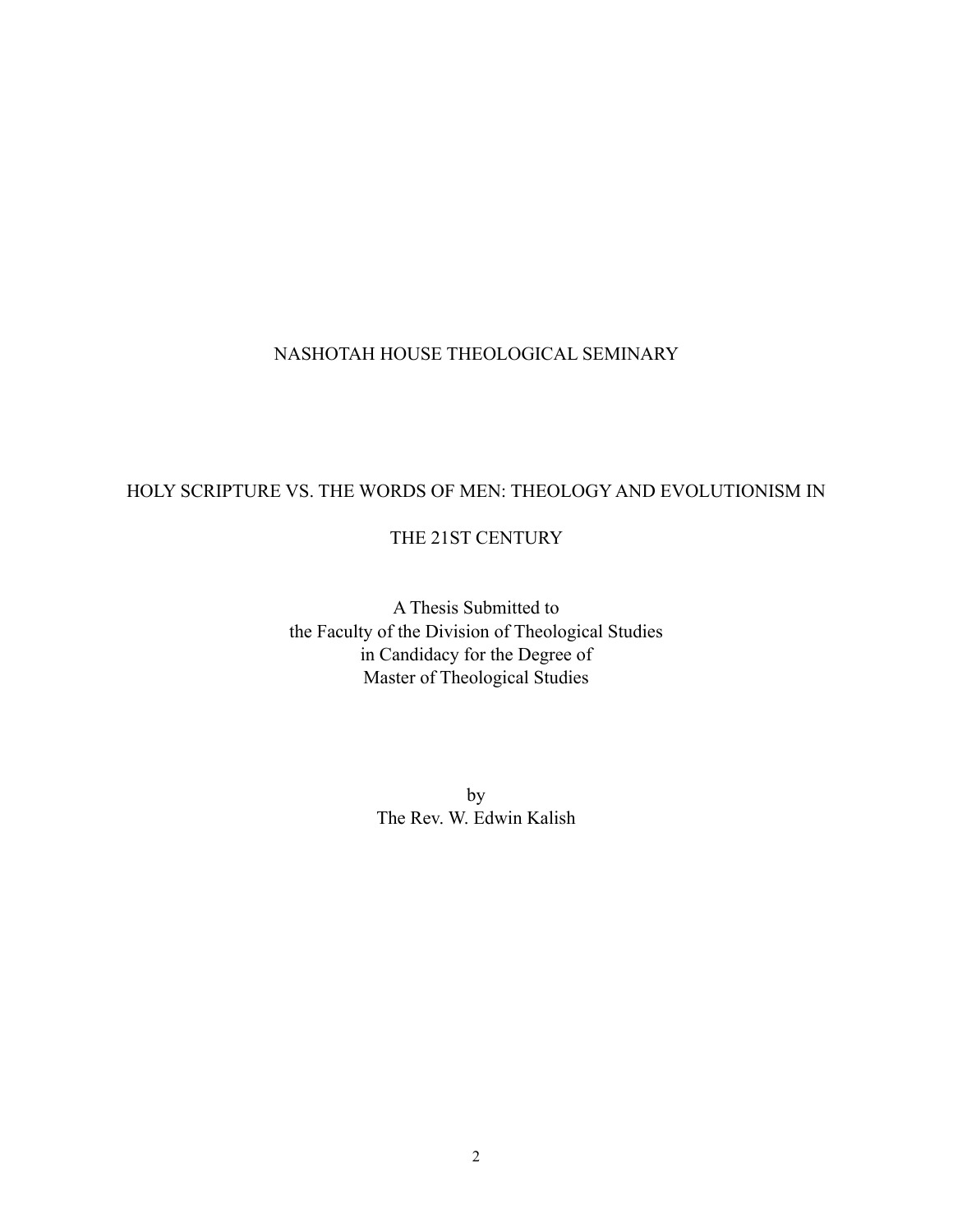Copyright © 2020 by Rev. W. Edwin Kalish All rights reserved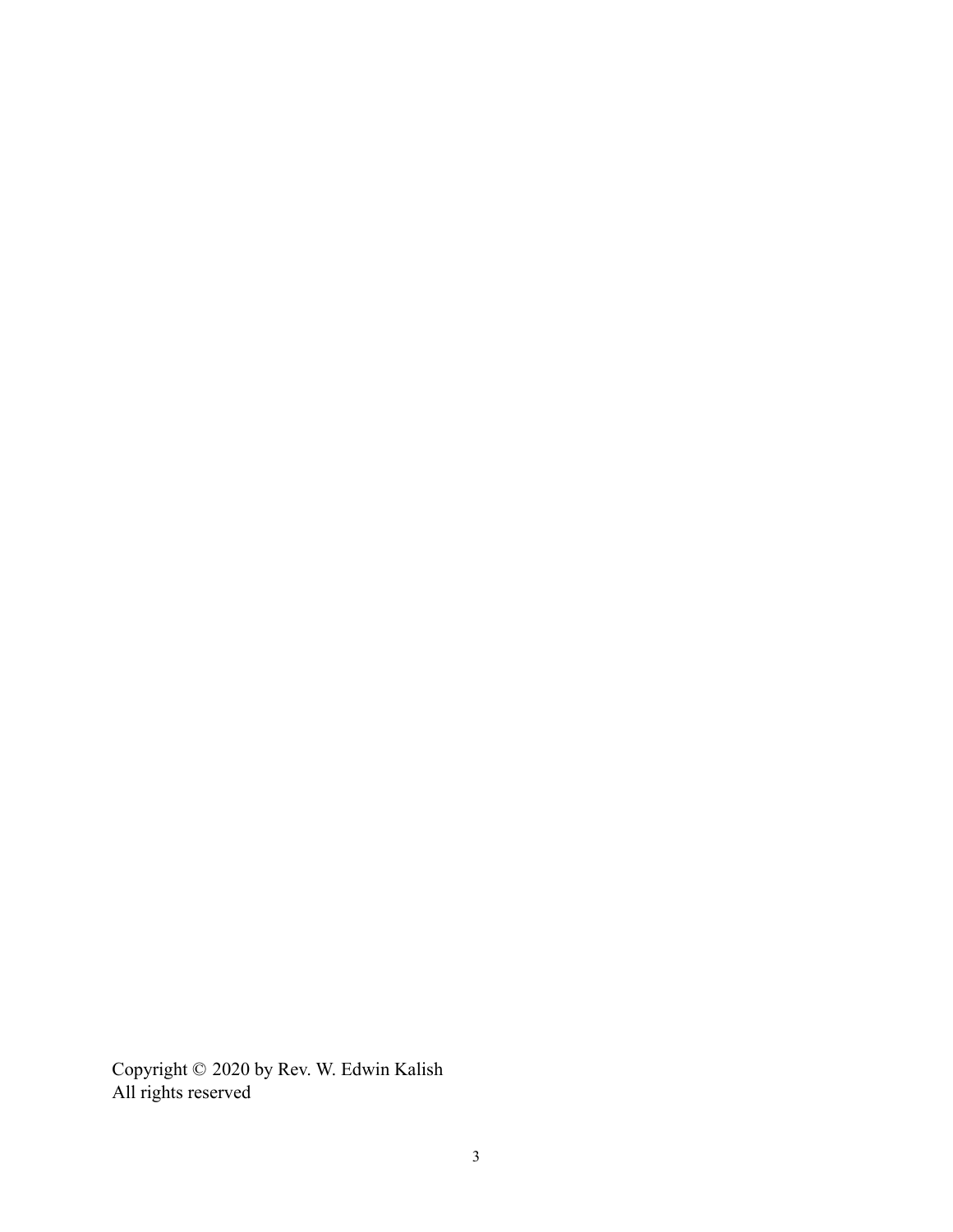# **Contents**

| Acknowledgements                                                   | 5  |
|--------------------------------------------------------------------|----|
| Introduction                                                       | 6  |
| Chapter 1. The Inviolable Word of God                              | 9  |
| Chapter 2. The Introduction of a Theory With Enormous Consequences | 23 |
| Chapter 3. Alister E. McGrath: Modern Theologian/Scientist         | 40 |
| Chapter 4. Conclusion                                              | 54 |
| <b>Bibliography</b>                                                | 61 |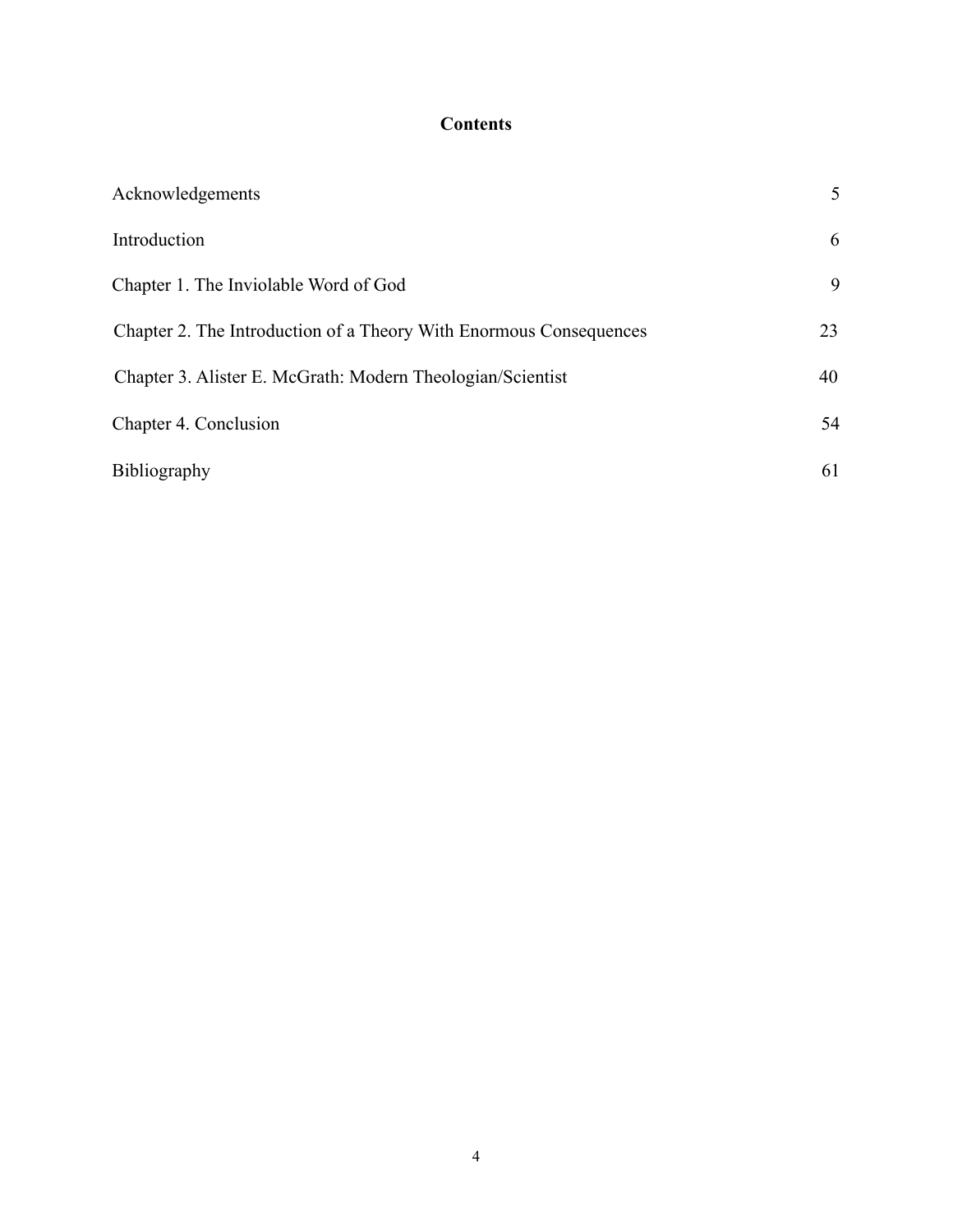### **Acknowledgements**

To Dr. Elisabeth Rain Kincaid, Assistant Professor of Ethics and Moral Theology: for reading my initial letter to her outlining my proposed thesis in October, 2019; agreeing to be my mentor; giving continual encouragement and suggestions concerning the various drafts; reviewing my final paper; and giving her consent to my being awarded a Master of Theological Studies degree in May, 2021.

To the Provost and President of Nashotah House, Dr. Garwood Anderson, and the Very Rev. Steven Peay, former Dean and President.

To the many professors who shepherded me through the two-and-a-half years of "distance learning" along with on-campus lectures, beginning in 2016 and ending in 2018: Dr.'s Matt Lynch, Dennis D. Sylva, Tom N. Buchan III (who also reviewed my completed thesis), Tobias A. Karlowicz, Tom L. Holtzen, Rick S. Hartley (who was succeeded after his passing by David Sherwood), Kent Anderson, Matt S. C. Olver, and Alex R. Pryor (M. Div.); and to Bramwell Richards, Electronic Services Librarian of the Nashotah House Library.

To the members of St. Thomas Anglican Church, Ellsworth, Maine (in the Anglican Church in America): for allowing me the necessary time to travel to Nashotah House and fulfill its requirements; to the diocese and the national church: for their written endorsement and financial assistance; and to friends and backers who also shared my expenses.

. . . and especially to my wife, Linda: for support, confidence, and hope; for numerous ideas and many improvements; for supplying needed materials; and for editing the entire paper.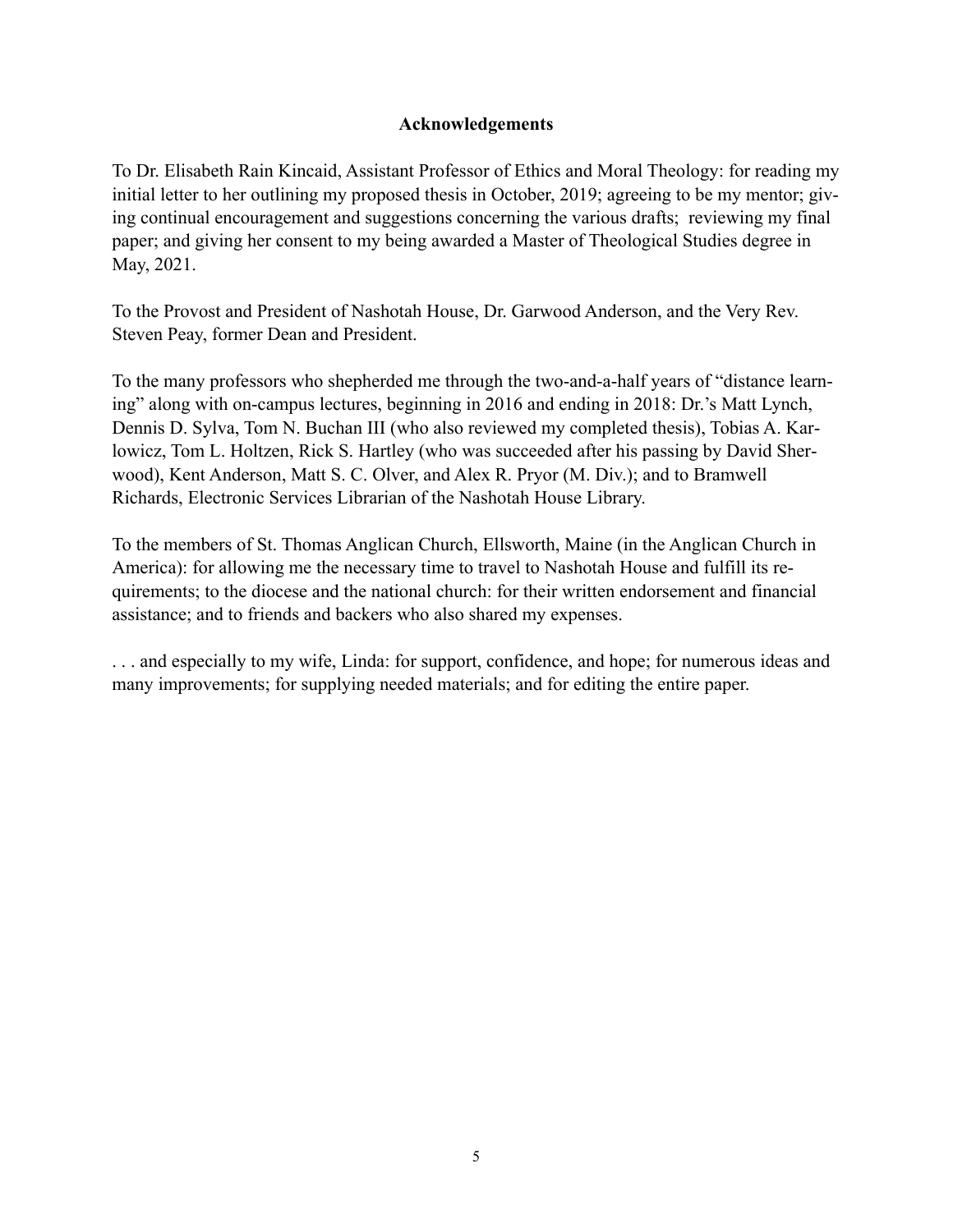#### **Introduction**

This thesis will be addressing two theologies, each of which purports to base itself entirely upon Scripture. The first is traditional, which refuses to move even one iota from the resolute and unbendable nature of God's Word, from the initial verses of Genesis to the end of Revelation. It enjoyed influence until recently, but now its authority is definitely in occlusion, and it even endures persecution. The second, heavily influenced by evolution, reigns supreme. These two theologies are intensely and utterly at war, deadlocked in a bitter confrontation. Everything depends on which of the two is selected, because the results affect the choices of all of humanity regarding the past, the present, and the future. I am arguing for the traditional.

Four chapters will include the following: Chapter 1 contains a discussion of a creationist, traditional perspective of both Genesis 1-11 and the New Testament, which corroborates the early portions of Genesis. Also included are several patristic and medieval writers who place themselves traditionally with Scripture. In Chapter 2, Charles Darwin will be examined, whose seminal texts upended the whole course of science and church teaching from his point onward. Chapter 3 contains the viewpoints of Alister E. McGrath, an evolutionary theologian/scientist who represents not only the modern mainstream of Anglicanism, but also the wider church, which generally follows the trend of contemporary science. Chapter 4 is a summary which includes my reflections and conclusions.

 *All scripture is inspired by God* . . . (2 Tim 3:16a, NRSV, and so throughout) especially those scriptures which have absolute and historic significance for the entirety of the biblical text. These will include the early chapters of Genesis, because they are the foundation for the whole biblical narrative. They line out the basic elements of all human history in its starkest terms:

6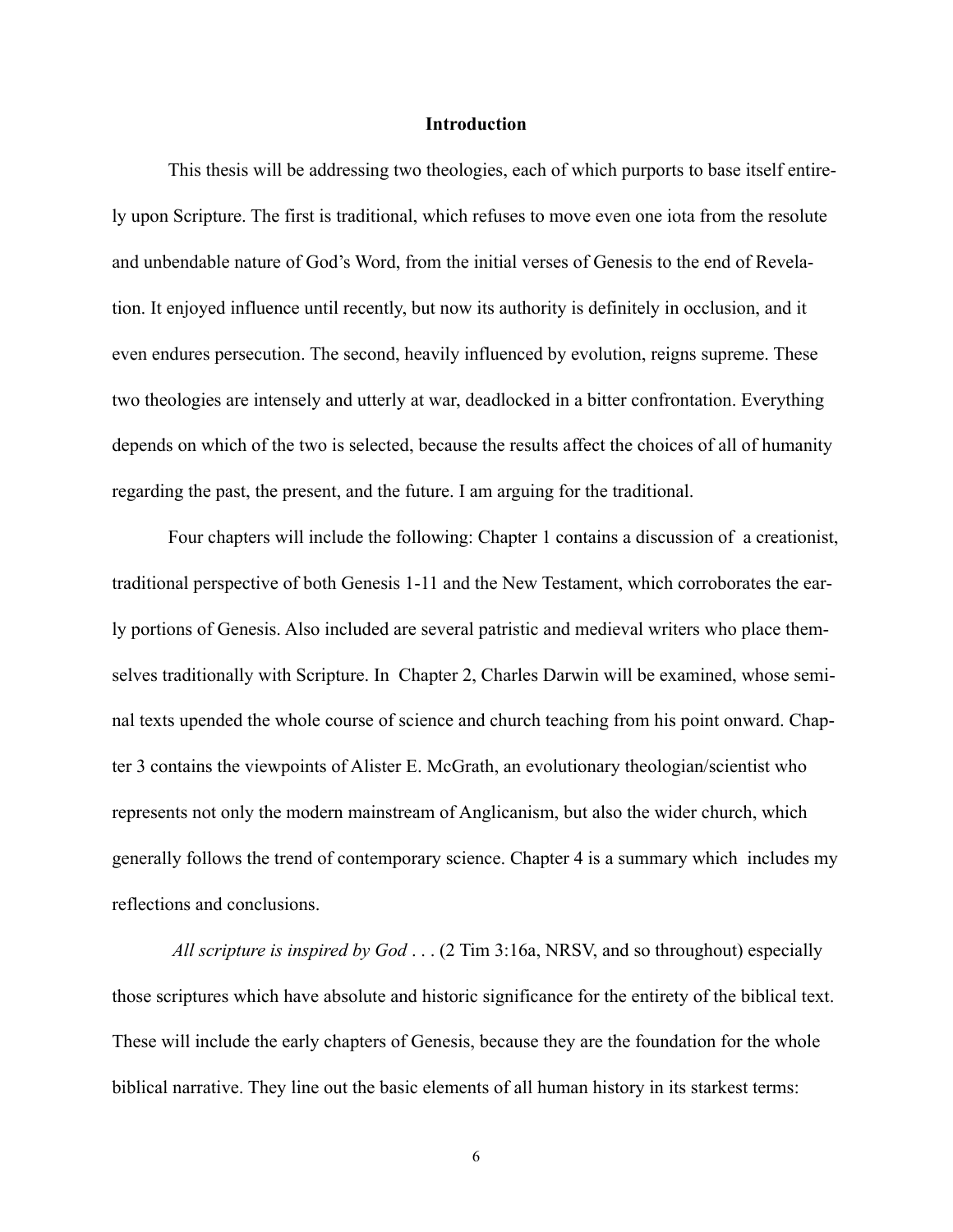mankind's idyllic existence *in the image of God* (Gen 1:27), Adam and Eve's fall with the multiple curses that accrued from it, and the promise of redemption through one Man, whose name had not yet been revealed. I will argue that the idea of these essential texts as merely portraying principles symbolically expressed was virtually unknown to the Jews and to the Church until comparatively modern times[.1](#page-6-0)

<span id="page-6-1"></span>One's conclusions are based on one's presuppositions: either the Bible is the authority, or else science, whose theories are constantly in flux, is given free rein to not only interpret Scripture, but also to displace it. Both evolution and the literal accounts in the Bible ultimately have to be accepted by faith, because there is no way to prove either scientifically. However, I am thoroughly assured that the best place to be is in union with the universal Church as it has basically believed through all time in every place.

A considerable amount of analysis therefore must be made to call into question the major precepts of evolutionism, which has not only skewed the whole course of modern science, but also—of infinitely greater concern—has been instrumental in removing the Church from its simple trust and assurance in God and the Bible.

I conclude with a significant statement from Douglas F. Kelly (theology professor emeri-

tus, Reformed Theological Seminary):

The point to be noted here is not that theistic evolutionists ever intentionally desire to weaken the lordship of God over creation; on the contrary, they believe that only by reinterpreting Genesis 1-11 through the prism of evolution can they render the biblical testimony to the Lordship of God credible for the modern culture. But the *unintended consequence* of using one sort of hermeneutical procedure to explain the first eleven chapters of Genesis, and a very different one to explain the rest of Scripture, raises very serious

<span id="page-6-0"></span>Yair Rosenberg, "Reconciling Modern Biblical Scholarship with Traditional Orthodox Belief: Who wrote [1](#page-6-1) the Torah? An unlikely group of Orthodox scholars has launched a website that gets to the Jewish tenets," accessed February 24, 2020, https://www.tabletmag.com/jewish-life-and-religion/144177/reconciling-biblical-criticism.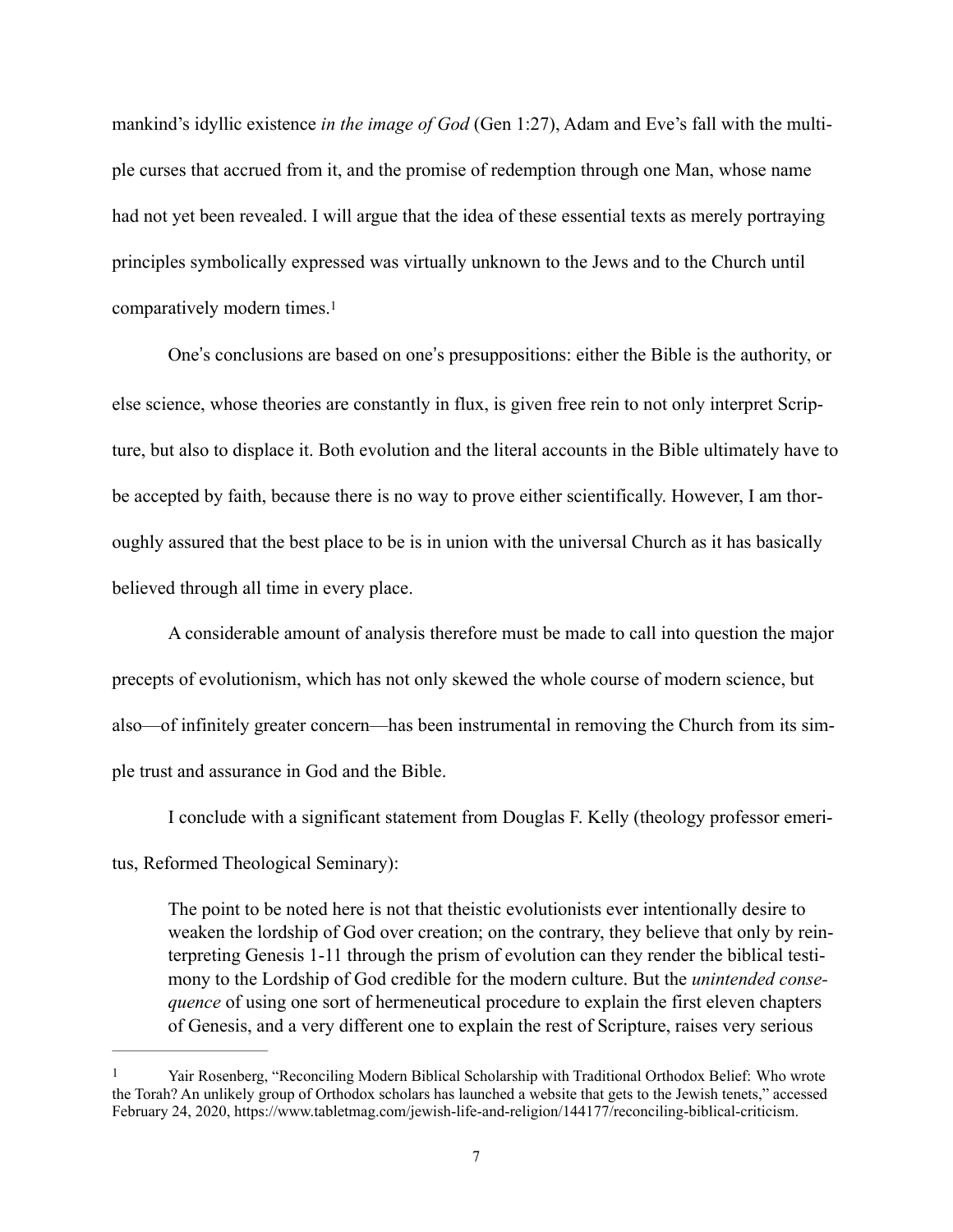<span id="page-7-1"></span>problems for accepting the historical and theological claims of the other parts<sup>[2](#page-7-0)</sup> (emphasis his).

<span id="page-7-0"></span>Douglas F. Kelly*, Systematic Theology, Grounded in Holy Scripture and understood in the light of the* [2](#page-7-1) *Church,* vol. 1, *The God Who is: the Holy Trinity* (Ross-shire, Scotland: Mentor Imprint, 2014), 356. I have used him as a source because he is a contemporary, creationist theologian.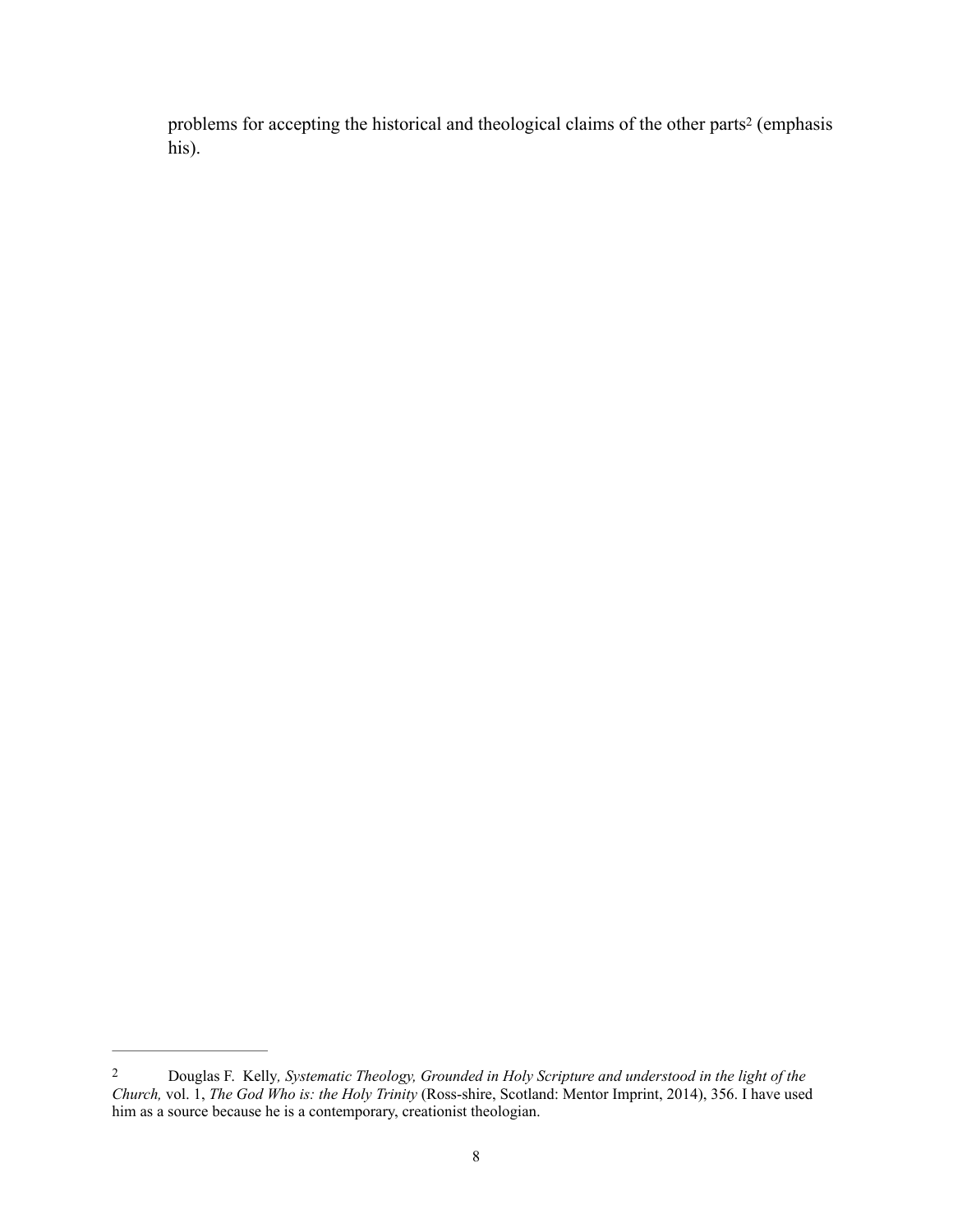#### **Chapter One**

#### **The Inviolable Word of God**

During this chapter, I will focus primarily on the literal Genesis text and the difficulties associated with a strained hermeneutic due to the impediments imposed by evolution. I will also examine the New Testament, which dutifully reflects Genesis, finding its fulfillment in Christ. Lastly, I will quote from several of the patristic and medieval Fathers and Saints, whose straightforward reading of the Scriptures corroborate both of the Testaments.

A few terse sentences—the creation by God of the world in six days, its situation in the universe, the formation of all living things including man, his brief paradisiacal rulership over creation, his consequential fall, and the beginning of his slow road to redemption—form the introduction to Scripture. It is of crucial importance that these few words should be compared to modern concepts of the origination of the world. It is against these basic biblical texts that evolutionary science addresses itself, but, as previously noted, evolutionism also places itself in opposition to practically all Christian scholars and writers prior to the nineteenth century.

The first point that should be accepted is that Moses was the writer of the Torah. The "law of Moses," emblazoned upon so many pages of Scripture (fifty-seven instances in the Old and New Testaments and Apocrypha), speaks about the authority and unique identity of its author. For the Jews and New Covenant believers, his principal authorship of the basic texts on which life ordered itself securely was never seriously in question, until recently.

In examining what Christ said about the Law of Moses (Lk 24:44) shortly before his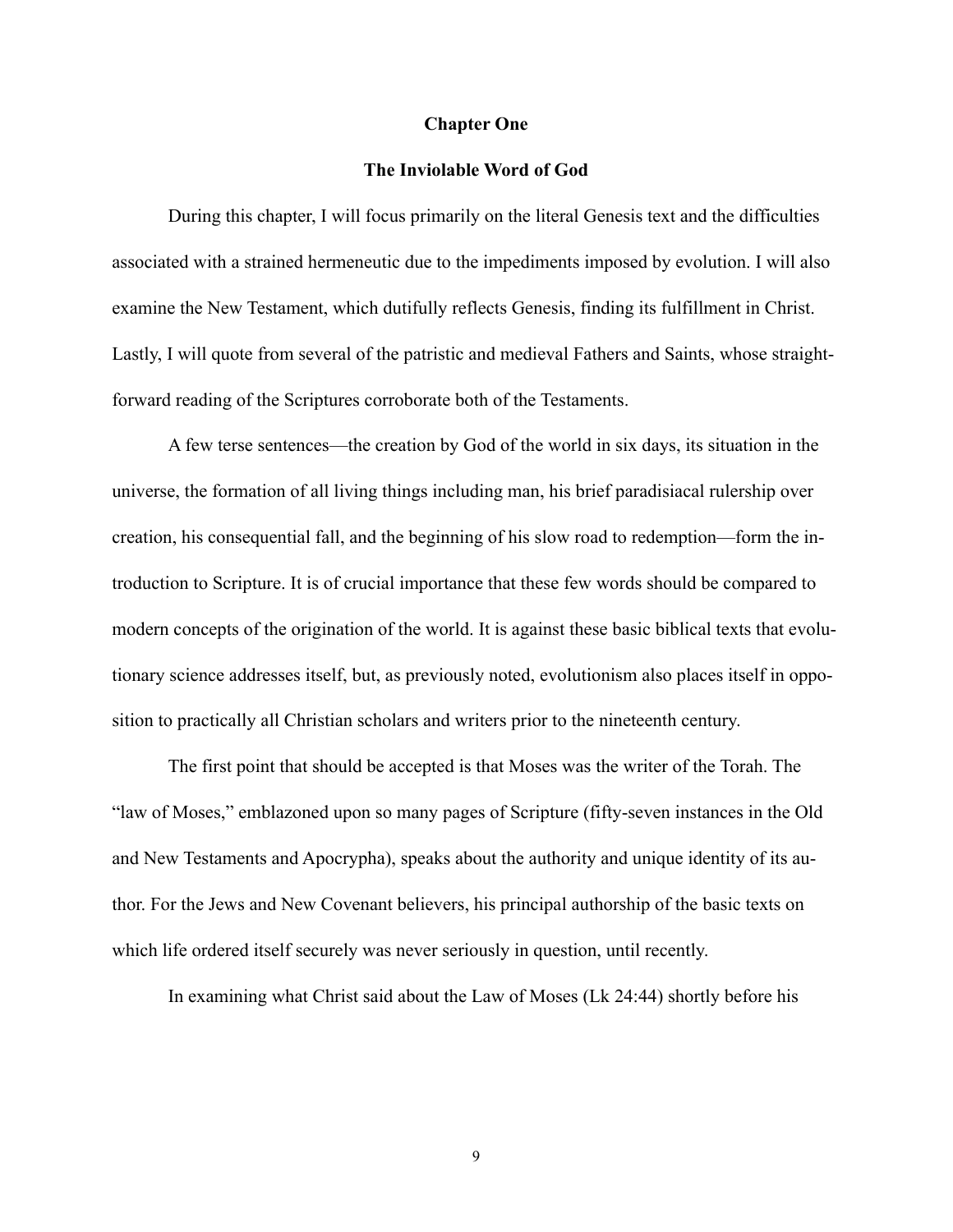departure,Edersheim,<sup>3</sup> reminds us,

<span id="page-9-3"></span>. . . that Christ and the Apostles, in appealing as so often they did to Moses and the Prophets, must . . . have been in such grave and fundamental error as cannot be explained on the ground of popular modes of speaking, and seems incompatible with the manner in which the New Testament would have us think of them . . . there is in plain language only one word to designate all this. That word is *fraud*. Then, also, on the supposition that, what we had regarded as the sacred source of the most sacred events, was in reality the outcome of fraud, must the Gospel narratives and the preaching of Christ lose their historical basis, a[n](#page-9-1)d rest in large measure on deception and delusion<sup>4</sup> (emphasis his).

<span id="page-9-4"></span>Intrinsic substantiation corroborates this. Christ told the two disciples: *Then beginning* 

*with Moses and all the prophets, he interpreted to them the things about himself in all the scrip-*

*tures* Lk 24:27).

Edersheim also says:

For if, indeed they were words, not of Divine truth, but of delusion and deceit, when, on that Sabbath evening walk to Emmaus, "beginning at Moses and all the prophets, He expounded unto them in all the Scriptures the things concerning Himself," then may we fold up within our hearts that pang of bitterest disappointment: "But we trusted that it had been He which should have redeemed Israel." But, thank God, it is not  $SO<sub>2</sub>$ 

<span id="page-9-5"></span>Later Christ said to all of the apostles: *"These are my words that I spoke to you while I* 

*was still with you—that everything written about me in the law of Moses, the prophets, and the* 

*psalms must be fulfilled." Then he opened their minds to understand the scriptures* (Lk

<span id="page-9-0"></span>Alfred Edersheim (1825-1889) was a Jew converted to Christianity who eventually joined the Church of [3](#page-9-3) England, and was ordained as a Priest. David Mishkin (also a Jew, as am I) describes Edersheim's *The Life and Times of Jesus the Messiah* as "unparalleled commentary of the Gospels" in *The Wisdom of Alfred Edersheim* (Eugene, OR: Wipf and Stock, 2008), ix. Edersheim, also a University of Oxford professor, was thoroughly versed in Jewish law and rabbinical teaching, which gave him unique insight into the New and Old Covenants. Most especially, a profound love for Jesus Christ—one might call it uniquely *Jewish* in an ineffable sense—shines through all of his work.

<span id="page-9-1"></span>Alfred Edersheim, *Prophecy and History in Relation to the Messiah: The Warburton Lectures for* [4](#page-9-4) *1880-1884* (London:Longmans, Green & Co., 1865; Middletown, DE: w.w.w.digitalhistorybooks.com, 2018), 118.

<span id="page-9-2"></span>Ibid., 122. [5](#page-9-5)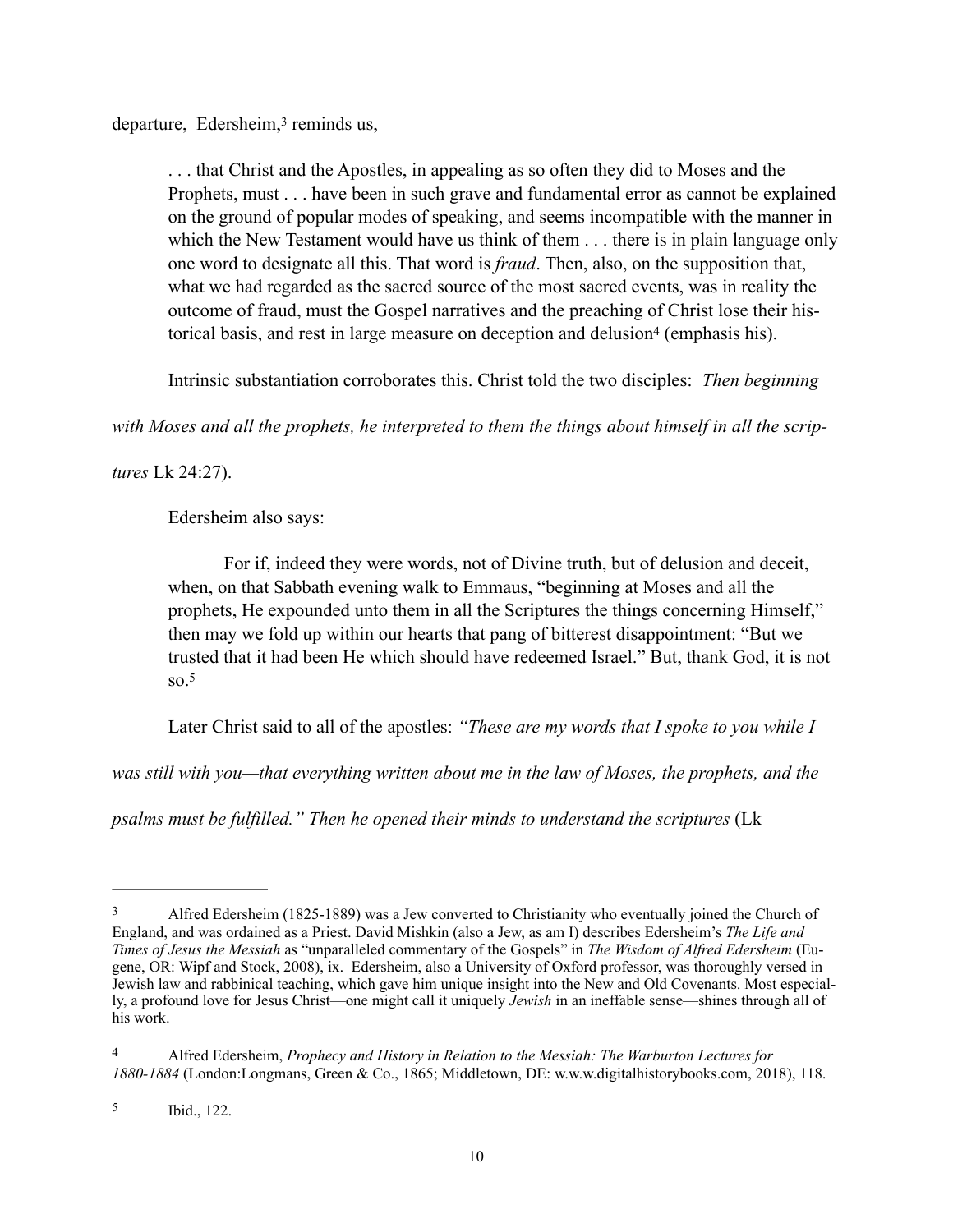24:44-45), which included certainly the "protoevangelium" of Genesis (3:15), the earliest

prophecy of Christ.

<span id="page-10-5"></span><span id="page-10-4"></span>Keil<sup>6</sup>presents extrinsic evidence of Mosaic authorship, here quoting Delitzsch<sup>[7](#page-10-1)</sup>:

<span id="page-10-6"></span>In its general form, too, the *Thorah* answers the expectation which we are warranted in entertaining of a work of Moses. In such a work we should expect to find "the unity of a magnificent plan, comparative indifference to the mere details, but a comprehensive and spirited grasp of the whole and of salient points; depth and elevation combined with the greatest simplicity." [8](#page-10-2)

and in a summary account, Longman and Dillard conclude:

In the final analysis, it is possible to affirm the substantial Mosaic authorship of the Pentateuch in line with the occasional internal evidence and the strong external testimony, while allowing for earlier sources as well as later glosses and elaboration. It is in keeping with the evidence to remain open and non-dogmatic concerning the particulars of the composition . . . In any case, our concern is the final form of the text, since that is what God has given the church as canon for its edification.<sup>[9](#page-10-3)</sup>

<span id="page-10-7"></span>The next matter to be established is the history contained in Genesis:

The account of the creation, its commencement, progress, and completion, bears the marks, both in form and substance, of a historical document in which it is intended that we should accept as actual truth, not only the assertion that God created the heavens, and

<span id="page-10-0"></span><sup>&</sup>lt;sup>[6](#page-10-4)</sup> "Carl Friedrich Keil (1807–1888) was a conservative German evangelical theologian and commentator. . . . [He is] most known for his Old Testament commentaries," "About Keil and Delitzsch," *Best Bible Commentaries*, accessed September 26, 2020, https://www.bestbiblecommentaries.com/keil-delitzsch-old-testament-commentaries/.

<span id="page-10-1"></span><sup>&</sup>lt;sup>[7](#page-10-5)</sup> "Franz Delitzsch (1813–1890) was a German theologian and Christian Hebraist. He taught theology . . . .He wrote numerous commentaries on Christian apologetics, books of the Bible, Jewish antiquities, and biblical psychology, . . .," ibid.

<span id="page-10-2"></span><sup>&</sup>lt;sup>[8](#page-10-6)</sup> C. F. Keil, and F. Delitzsch, *Commentary on The Old Testament*, vol.1, C. F. Keil, *The Pentateuch*, (Edinburgh: T. & T.Clark, 1884; Peabody, MA: Hendrickson Publishers Marketing, 2011), 11.

<span id="page-10-3"></span>Tremper Longman III and Raymond B. Dillard, *An Introduction to the Old Testament* (Grand Rapids: Zon [9](#page-10-7) dervan, 2006), 51. It appears that biblical criticism involving a majority consensus may change immediately, but by and large the writers accept Moses' authorship. For this reason, it is best to hold unswervingly to God's written word, which always has been the standard of Jews and Christians, prior to modernity.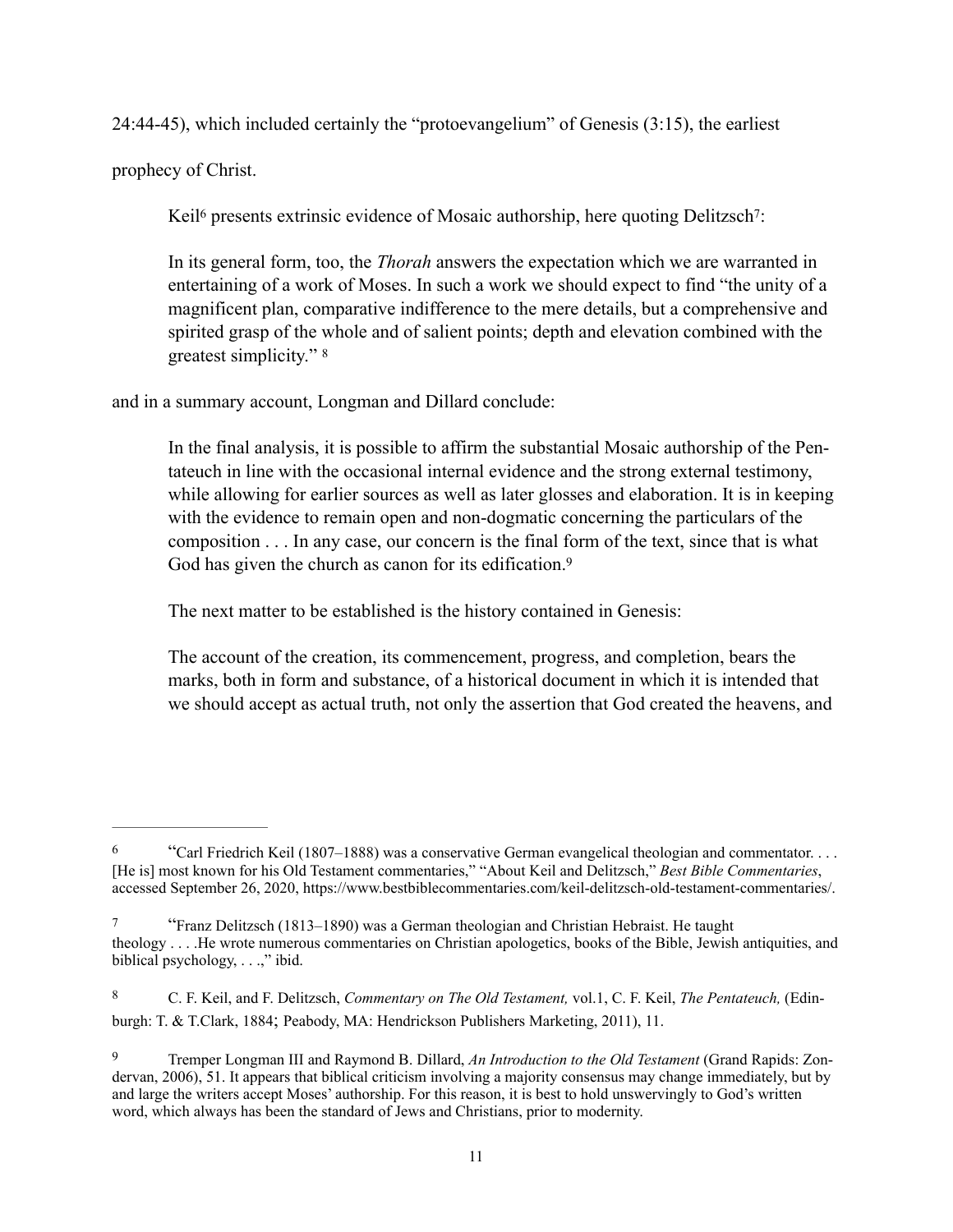<span id="page-11-3"></span><span id="page-11-2"></span>the earth, and all that lives and moves in the world, but also the description of the creation itself in all its several stages.[10](#page-11-0)

This seems a reasonable summation of the various details of Genesis, in contrast to modern interpretations which in essence reduce the text to myth, a primitiveness of no consequence. [11](#page-11-1)

Without going into the myriad details of the text, we are reminded of certain salient facts, always reminded: *By faith we understand that the worlds were prepared by the word of God, so that what is seen was made from things that are not visible* (Heb 11:3). Scripture makes it clear that God created everything in six days as enshrined in the Ten Commandments, which was an everlasting ordinance in Israel (Ex 20:8-11).

But now the advent of man is fully revealed. It is with these foundational texts that not only does the Christian religion stand or fall, but also nothing can be properly understood about mankind without them. They help man to realize his supremacy over Creation, his responsibility to his Maker, and his penchant for sin with its disastrous consequences.

Evolutionary theory, however, qualifies sin, and the necessary redemption divinely put in place to overcome it: The theory, in absurd irony, supposes a proto-human, raised up among the beasts to become a person: separated from the other creatures and given all the virtues, made in God's image, with a will which allows him to obey or disobey. The Son of God, who has incorporated into his DNA some portion of the beast's ancestry through his mother, will come now to earth to redeem a beast—made into a man who disobeys. Through his precious blood shed upon the cross, he is *slain from the foundation of the world* (Rev 13:8, NKJV).

<span id="page-11-0"></span>[<sup>10</sup>](#page-11-2) Keil and Delitzsch, *Commentary*, 23. Although they wrote in the late nineteenth century, because of their scholarship and love of the Scriptures, I have chosen Keil and Delitzsch, with Edersheim, for sources. And—to their great credit—they ignore evolution.

<span id="page-11-1"></span>[<sup>11</sup>](#page-11-3) See, e.g.: *The New Oxford Annotated Bible: NRSV* (Oxford: Oxford University Press, 1991), 1.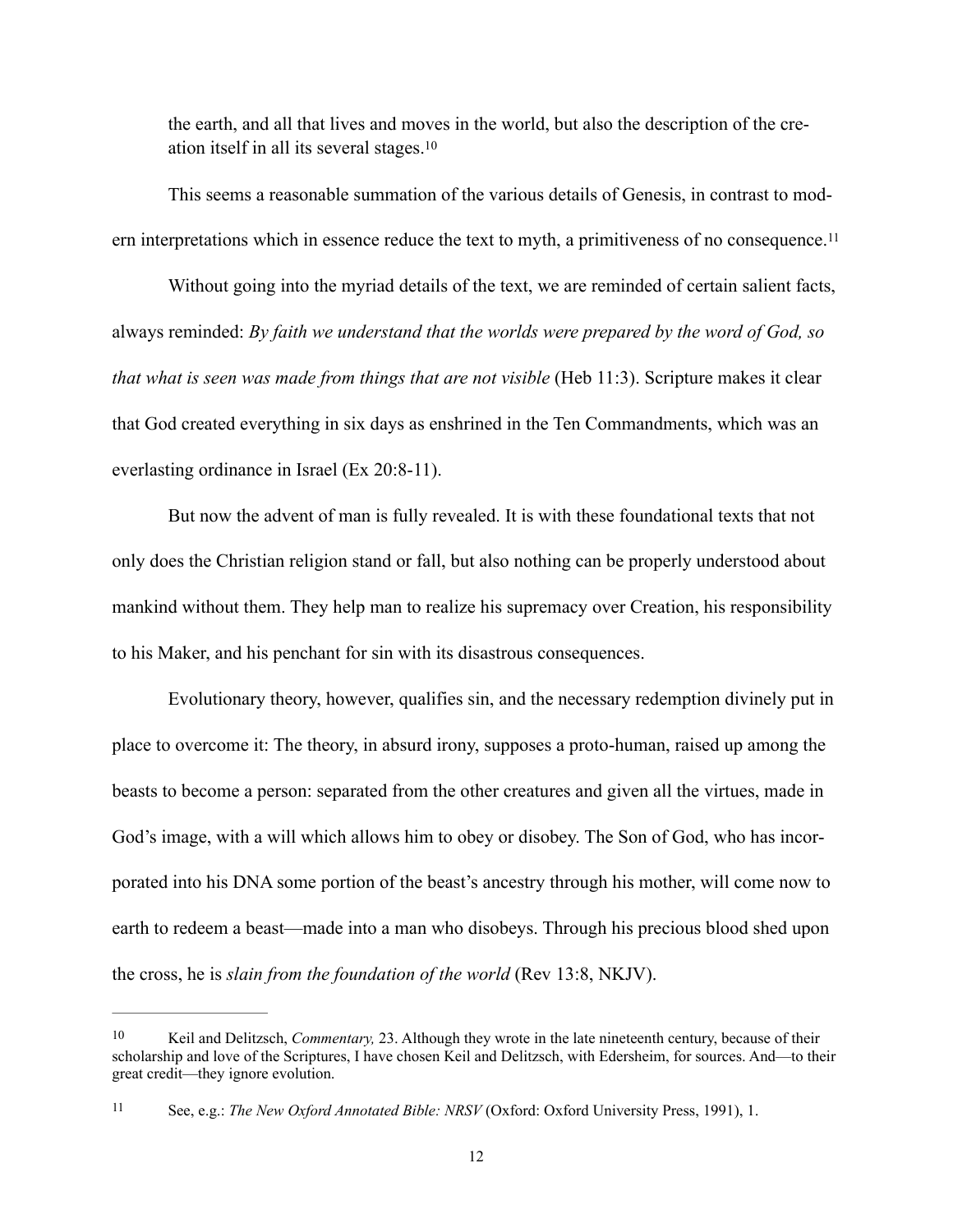But this is a strange, tawdry redemption. How did God make a beast not merely into a man, but one *in his image and in his likeness* (Gen 1:26)? How does such a one deserve the enormous sacrifice of the Word of God—above all human telling—to restore him?

These critically pivotal words—*in our image, according to our likeness*, have significant bearing on the matter of creation vs. evolution. The theistic evolutionist must build a construct based upon a forced interpretation of these words. Genesis no longer explains the *genesis* of man, but figures as only a mere point upon his evolutionary journey. And what about God's admonition, *in the day that you eat of it you shall die* (Gen 2:17b)? What penalty does death impose on those emerging from an evolutionary past, for whom death has been an inevitable part of life? The Fall, therefore—with all of its ramifications to man and his progeny throughout history—appears meaningless. So the redemption—with the infinite condescension of the Son of God, his tabernacling among men, his humiliation at their expense, his death, and his resurrection—means nothing: *nothing at all*. This is why Gen 1:26 is so important. Adam and Eve, prior to the arrival of *sin*, were honored above all other creatures to be *in his image and likeness.*

 *So God created humankind in his image . . . God blessed them, and God said to them, "Be fruitful and multiply . . . " [T]hen the Lord God formed man from the dust of the ground, and breathed into his nostrils the breath of life . . . God saw everything that he had made, and indeed, it was very good.* (Gen 1:27, 28; 2:7; 1:31). The Scripture is almost laconic in these descriptions of mankind's genesis, allowing us a great degree of latitude in venturing a look into Paradise. Adam and Eve must have been individuals of exquisite beauty and unparalleled virtue, the paragon of all human excellence. Their native intelligence was not such as could be measured by contemporary standards, but were of an entirely different order. Their senses were clear and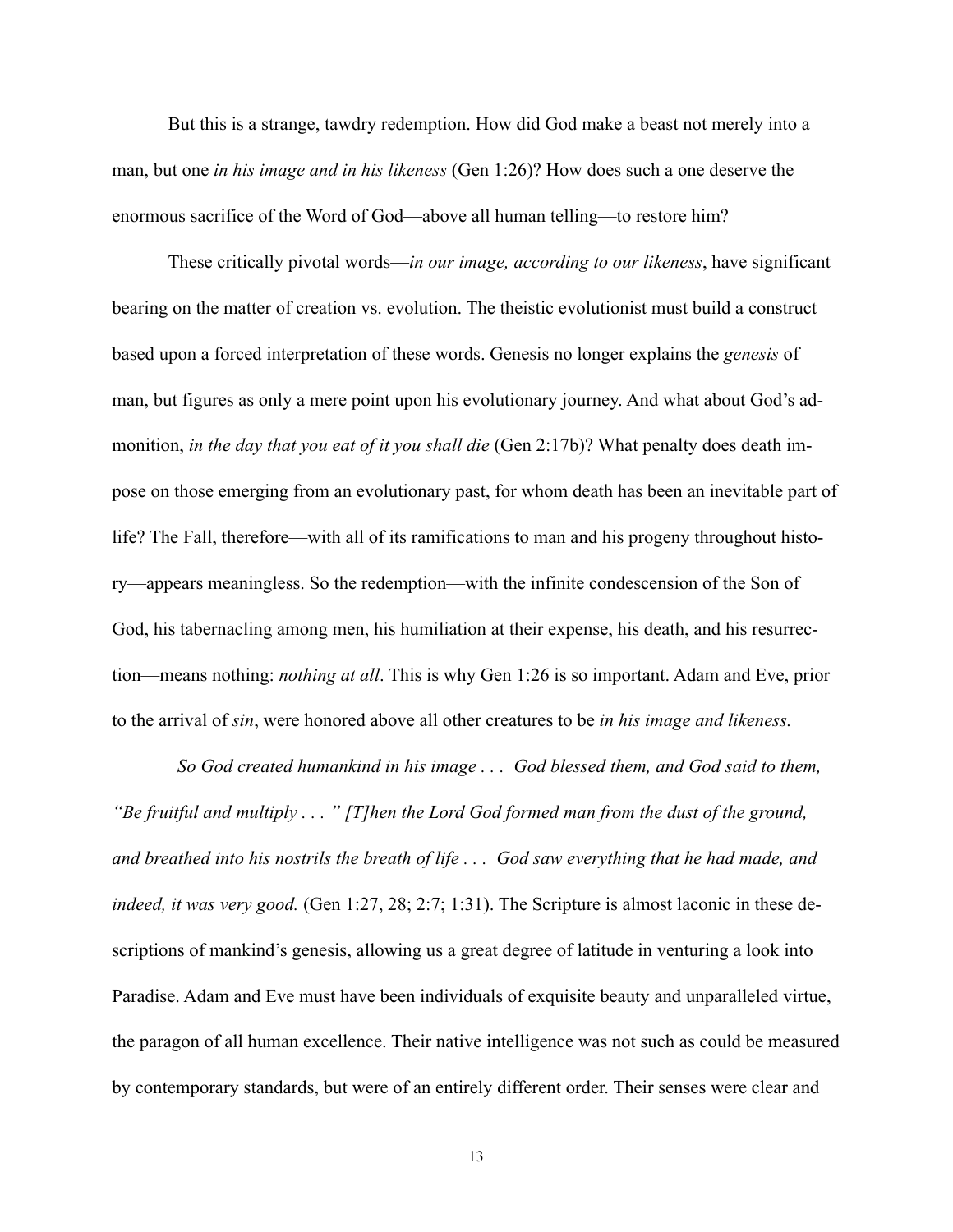unclouded, their perceptions were with full use of their mental abilities, [12](#page-13-0) [13](#page-13-1) [14](#page-13-2) their communications were with intuition and subtlety. All of it was tempered with a holy reverence and respect for the ever-present nearness of the Creator.

<span id="page-13-6"></span><span id="page-13-5"></span><span id="page-13-4"></span>It was because of their exalted position that the sins they committed against such an ex-

traordinary backdrop loom ever larger and more egregious. In that fateful encounter, described in

Gen 3, where all the world held its breath as the Tempter used his singular advantage to gain

Eve's allegiance in the apparent absence of Adam, who had no opportunity to express oversight

and judgment:

By eating the fruit, man did obtain the knowledge of good and evil, and in this respect became like God (vv. 7 and 22). This was the truth which covered the falsehood "ye shall not die," and turned the whole statement into a lie, exhibiting its author as the father of lies, who abides not in the truth (John 8:44). For the knowledge of good and evil, which man obtains by going into evil, is as far removed from the true likeness of God, which he would have attained by avoiding it, as the imaginary liberty of a sinner, which leads into bondage to sin and ends in death, is from the true liberty of a life of fellowship with God  $15$ 

<span id="page-13-7"></span>The couple is banished from the garden. The years of expected longevity are progressive-

ly reduced, until one finds the plaintive claim of the Psalms: *The days of our life are seventy* 

<span id="page-13-0"></span><sup>&</sup>lt;sup>[12](#page-13-4)</sup> "Before original sin, man was in no danger of choosing and loving a false good because in his primordial integrity he experienced each thing as it really was. All his faculties were sound and he was not liable to be deceived by any of them," William Johnston, trans. and ed., *The Cloud of Unknowing* (14th century; New York: Crown Publishing Group, 2014), 119.

<span id="page-13-1"></span>Consider by comparison "idiot-savants," who have exceptional talents which are considered "normal" by [13](#page-13-5) human standards. Darold A. Treffert, "The savant syndrome: an extraordinary condition. A synopsis: past, present, future," *Philosophical Transactions B* (National Institutes of Health, 2009), accessed October 7, 2020, https:// www.ncbi.nlm.nih.gov/pmc/articles/PMC2677584/.

<span id="page-13-2"></span><sup>&</sup>lt;sup>[14](#page-13-6)</sup> "... Sapientia perfecta was nothing less than the knowledge that God had bestowed on the first humans as they walked sinless in the earthly Paradise, but which had been lost with *the Fall,*" Amanda Power, *Roger Bacon and the Defence of Christendom* (Cambridge: Cambridge University Press, 2013), 45, accessed October 15, 2020, https://www.google.com/books/edition/Roger\_Bacon\_and\_the\_Defence\_of\_Christend/\_AxZREDd18AC? hl=en&gbpv=1&bsq=the%20Fall (emphasis hers).

<span id="page-13-3"></span>[<sup>15</sup>](#page-13-7) Keil and Delitzsch, *Commentary*, 59-60.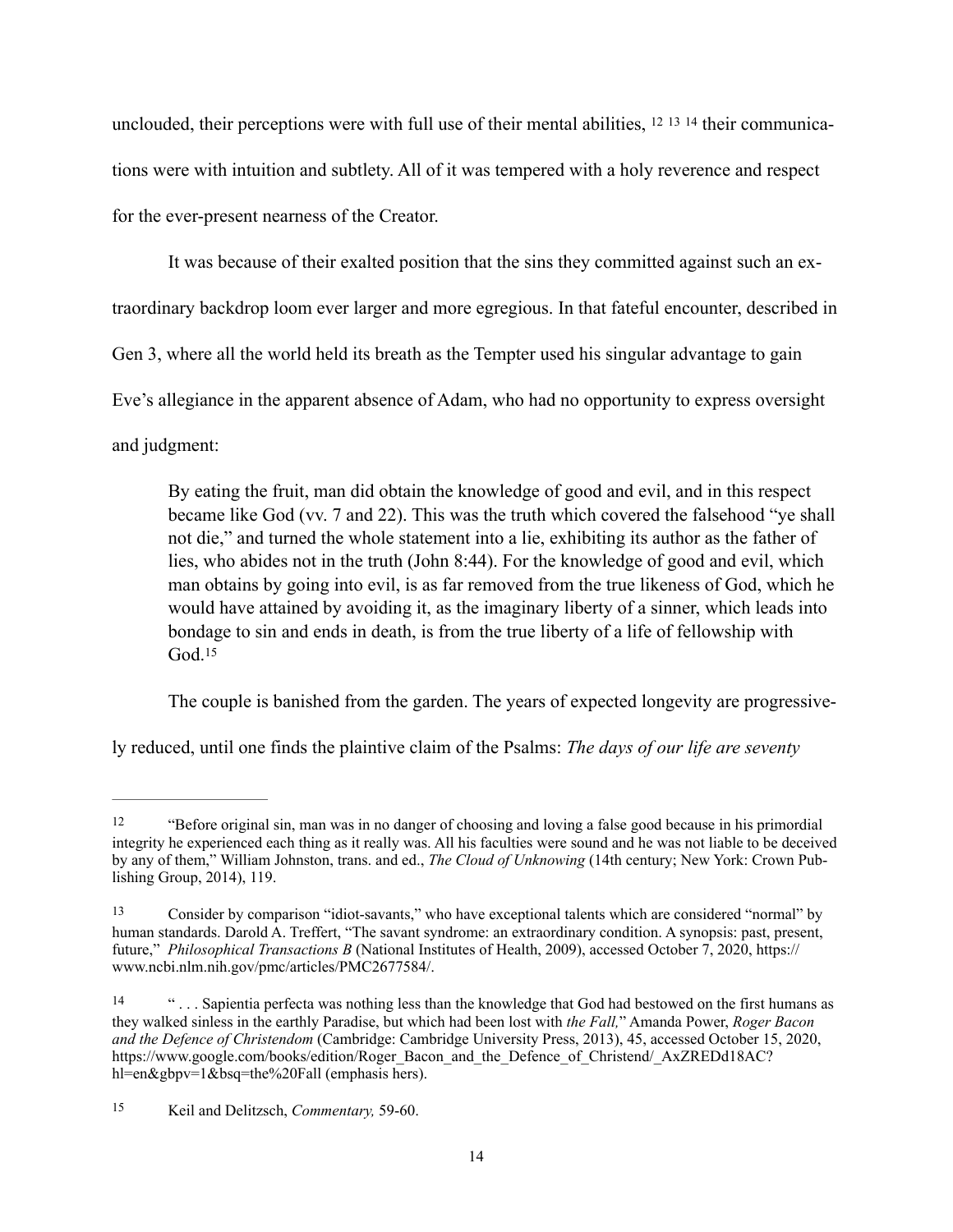*years, or perhaps eighty, if we are strong; even then their span is only toil and trouble (90:10a).* From this point onward until Christ appears, Paradise is lost. Sin follows sin leading finally to the Deluge. The real extent of the cataclysm in actual terms is not fully described, except to remind us, in addition to the depth of the flood, *all the fountains of the great deep burst forth, and the windows of the heavens were opened* (Gen 7:11b). It would appear that the post-diluvial world came out of this baptism-by-judgment utterly changed.

Christ came to abolish sin: *and that repentance and forgiveness of sins is to be proclaimed in his name to all nations* (Lk 24:47a), as were Christ's very own words. St. Paul links sin and death directly to Adam, who passed on these inevitable penalties to all of the human race (Rom 5:12-19;1 Cor 15:21-22, 45-49). Christ also overcame death and intends to finally eradicate it (Heb 2:14; 1 Cor 15:25-26). Here is the entire history of mankind in a nutshell. Adam and Eve were innocent, but untried, because God wanted more: complete and voluntary love. After the Fall, they and their descendants must endure the ravages of misery, separated from that which can be seen only dimly and remotely, until such time as when He will reveal Himself in all His glory: *I am the Alpha and the Omega, the first and the last, the beginning and the end* (Rev 22:13).

Throughout the Bible, the historicity of the Genesis texts is assumed everywhere. In Gen 5:1-5, we are reminded of man's past: *This is the list of the descendants of Adam. When God created humankind, he made them in the likeness of God. Male and female he created them, and he blessed them and named them "Humankind" when they were created.* As described in Gen 6-9, only a remnant of humanity, and two of every kind of land animals, survived the Deluge. Later, God chose Abraham to sire a nation who, above all other nations, would glorify God, teaching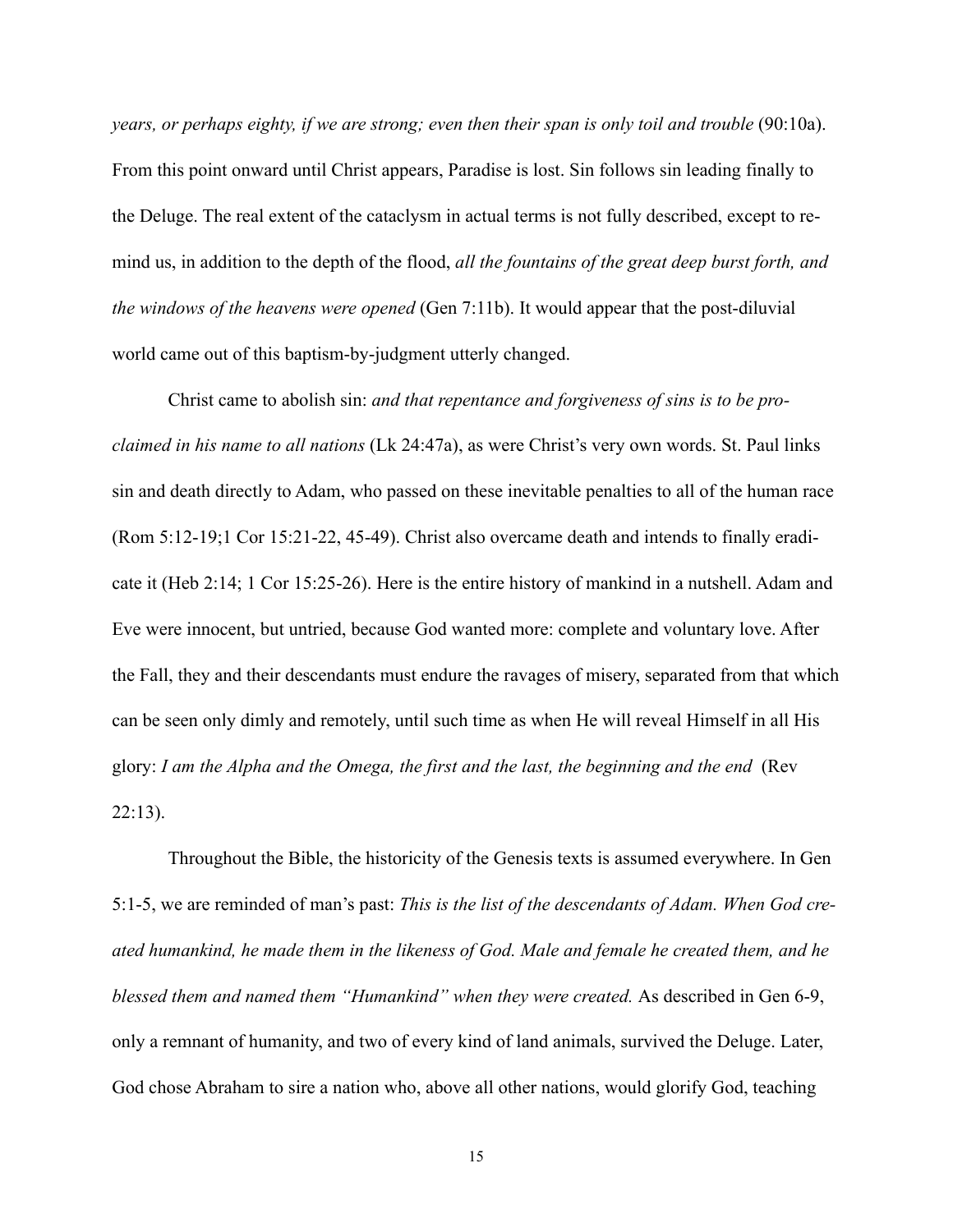and observing faithfully at all times the story of Creation and eventually the Ten Commandments (Deut 6:1-9). Prophets warned them to keep the commandments until the Messiah appeared (Mal 4:4), who would embody within himself Jews and Gentiles—a new people—without the scourge of sin brought about by the Fall (Eph 2:15; Gen 3:19).

Having reviewed what Scripture says, we next move ahead to what the patristic and medieval writers declared, first about the origin of creation and of man, and secondly, about the Fall. Quotes will be from Clement, Diognetus, Irenaeus, Basil, Gregory of Nyssa, Augustine, Anselm, and Aquinas. Surveying the early Church's veritable and respected scholars establishes for us a firm basis of understanding of their essential agreement with Scripture.

The first epistle of St. Clement (33-99) is "one of the earliest extant Christian documents outside the New Testament," and was probably written in the last decades of the first century.[16](#page-15-0) Clement speaks of man as the paragon of God's artistry:

<span id="page-15-3"></span>Above all, as the most excellent and by far the greatest work of his intelligence, with his holy and faultless hands he formed humankind as a representation of his own image. For thus spoke God: "Let us make humankind in our image and likeness. And God created humankind; male and female he created them."So, having finished all these things, he praised them and blessed them and said, "Increase and multiply." (33:2-6)<sup>17</sup>

<span id="page-15-5"></span><span id="page-15-4"></span>St. Irenaeus (c.120-c.200) "as the most profound and influential theologian of the second

century,"<sup>18</sup>states his view of creation:

[11] But He fashioned man with own Hands, taking the purest, the finest and the most delicate [elements] of the earth, mixing with the earth, in due measure, His own power;

<span id="page-15-0"></span>Michael W. Holmes, trans. and ed., *The Apostolic Fathers in English* (Grand Rapids, MI: Baker Academic, [16](#page-15-3) 1989, 2006), 36.

<span id="page-15-1"></span>[<sup>17</sup>](#page-15-4) Holmes, *Apostolic Fathers*, 57.

<span id="page-15-2"></span>[<sup>18</sup>](#page-15-5) St. Irenaeus of Lyons, *On the Apostolic Preaching*, trans. John Behr (Crestwood, NY: St. Vladimir's Seminary Press, 1997), 1.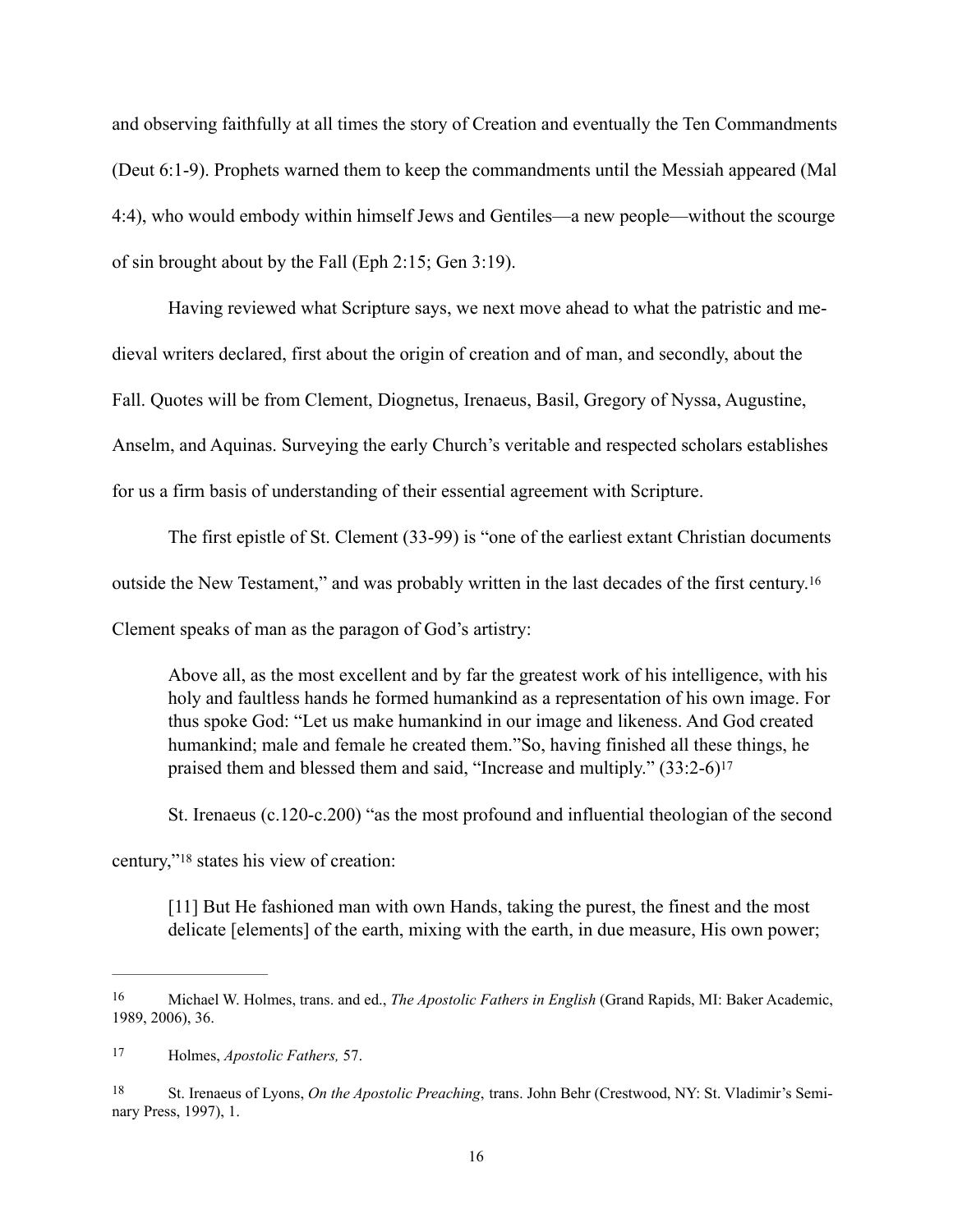<span id="page-16-4"></span>and because He sketched upon the handiwork His own form—in order that what would be seen should be godlike for man was placed upon the earth fashioned in the image of God—and that he might be alive, "He breathed into His face a breath of life": so that both according to the inspiration and according to the formation, man was like God.[19](#page-16-0)

St. Basil the Great (330-379), honored with his younger brother St. Gregory of Nyssa (c.335-c.395) as saints among both the East and West branches of the Church and as two of the three Cappadocian Fathers, formulated the *Hexaemeron* concerning the six days of creation. With humility and veneration, Basil makes clear the progression from Gen 1:1 to 1:25.<sup>20</sup> Gregory, "a thinker and theologian of originality and learning, . . . as well as an outstanding exegete, orator, and ascetical author,["21](#page-16-2) wrote an expansive treatise, "On the Making of Man," as an addendum to his brother's work. In the newly created world, mankind was dressed in kingly apparel, "clothed in virtue, which is in truth the most royal of all raiment, and in place of the scepter, leaning on the bliss of immortality, and instead of the royal diadem, decked with the crown of righteousness"  $(IV.1.)^{22}$  $(IV.1.)^{22}$  $(IV.1.)^{22}$  $(IV.1.)^{22}$  $(IV.1.)^{22}$ .

<span id="page-16-7"></span><span id="page-16-6"></span><span id="page-16-5"></span>In the masterly work and sum of his theology, *The City of God*, St. Augustine

(354-430) discusses Adam and Eve:

God, then, made man in His own image. For He created for him a soul endowed with reason and intelligence, so that he might excel all the creatures of the earth, air, and sea, which were not so gifted. . . He made also a wife for him, to aid him in the work of generating his kind, and He formed of a bone taken out of the man's side, working in a divine

<span id="page-16-0"></span>Ibid., 46-47. [19](#page-16-4)

<span id="page-16-1"></span>St. Basil, "Homily 1," *Hexaemeron,* accessed July 2, 2020, https://www.newadvent.org/fathers/32011.htm. [20](#page-16-5)

<span id="page-16-2"></span>F. L. Cross, and E. A. Livingstone, *Dictionary of the Christian Church* (Peabody, MA: Hendrickson Pub [21](#page-16-6) lishers, 2007), 712.

<span id="page-16-3"></span>St. Gregory of Nyssa, "On the Making of Man," in St. Basil, *Hexaemeron,* accessed July 2, 2020, https:// [22](#page-16-7) www.newadvent.org/fathers/2914.htm.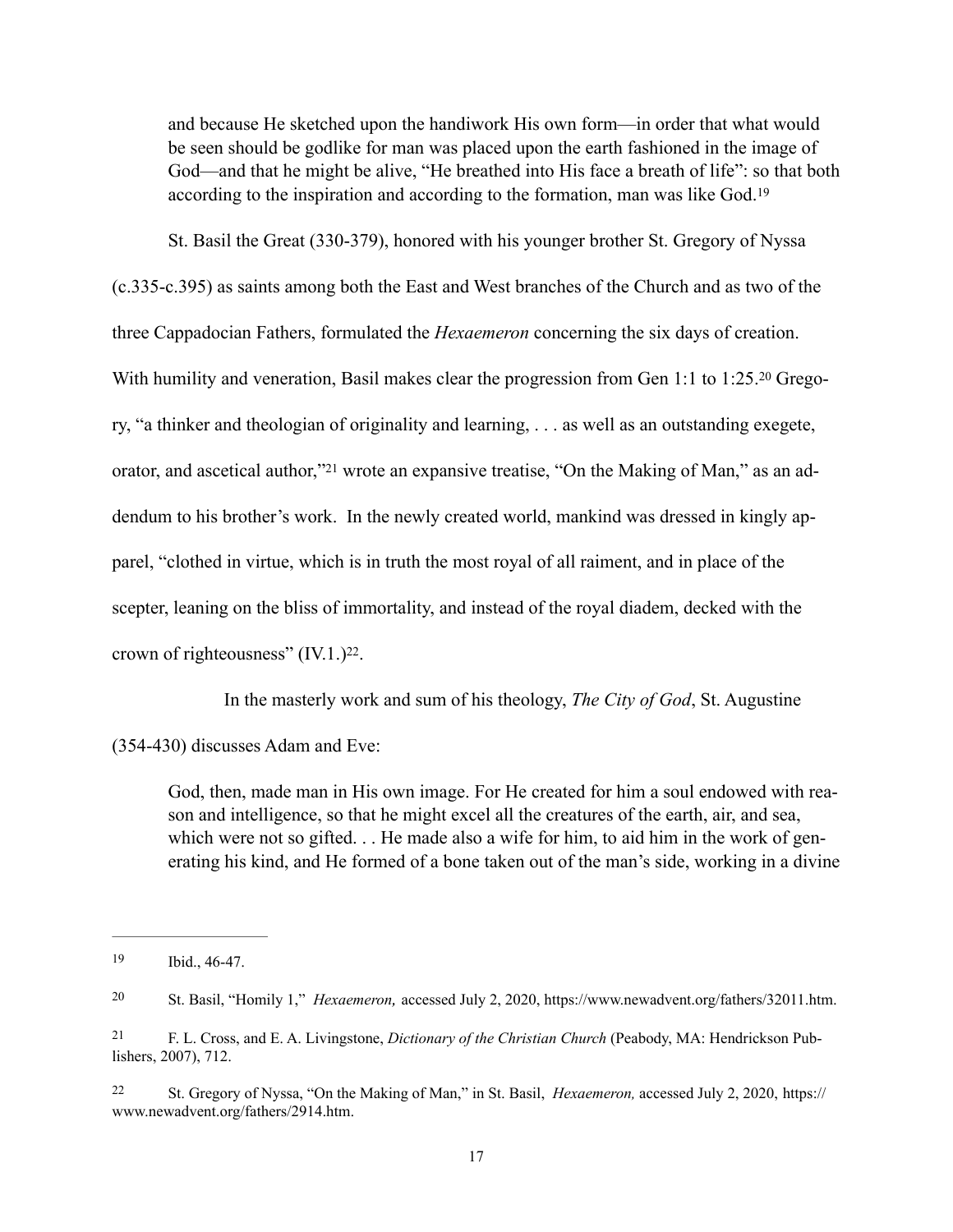<span id="page-17-3"></span>manner. . . God's hand is God's power; and He, working invisibly, effects visible results[.23](#page-17-0)

Augustine states the following concerning Adam and Eve's favored estate prior to the

### Fall:

And what could those persons fear or suffer in such affluence of blessings, where neither death nor ill-health was feared, and where nothing was wanting which a good will could desire, and nothing present which could interrupt man's mental and bodily enjoyment? Their love to God was unclouded, and their mutual affection was that faithful and sincere marriage; and from this love flowed a wonderful delight, because they always enjoyed what was loved. Their avoidance of sin was tranquil; and, so long as it was maintained, no other ill at all could invade them and bring sorrow[.24](#page-17-1)

<span id="page-17-4"></span>St. Anselm (1033-1109), a "wandering scholar" and monk, who eventually became the

Archbishop of Canterbury, wrote in *De Concordia*, his last major work, the story of Adam and

Eve preceding the fall:

<span id="page-17-5"></span>As we know, it was God's intention to create his rational creature just and happy so that it might enjoy him . . . Moreover, God did not create human beings (creatures he created to know and love him) unhappy antecedent to their sin. So he created them happy with no deprivation. For this reason his rational human creatures received all at once the will to be happy, happiness itself, and the will to be just (the uprightness which is the very state of justice) and freedom of will as well, without which they could not preserve that state[.25](#page-17-2)

This once again focuses on the full nature of their sin, since they had possession of all the facul-

ties necessary to happiness: rationality, justice, and freedom of will.

St. Thomas Aquinas (1225-1274) treated the origin of the first man's body:

<span id="page-17-0"></span><sup>&</sup>quot;Of the nature of the human soul created in the image of God," St. Augustine, *The City of God* (417-18), [23](#page-17-3) trans. Marcus Dods, D. D. (New York: Random House, 1950), 12, 23, 407.

<span id="page-17-1"></span><sup>&</sup>lt;sup>[24](#page-17-4)</sup> "Whether it is believed that our first parents in Paradise, before they sinned, were free from all perturbation," ibid., 14, 10, 456.

<span id="page-17-2"></span>St. Anselm, "De Concordia," in Brian Davies & G. R. Evans, eds., *Anselm of Canterbury: The Major* [25](#page-17-5) *Works*, *including "*Monologion," "Proslogion," *and "*Why God Became Man" (Oxford: Oxford Univ. Press, 2008), 471-472.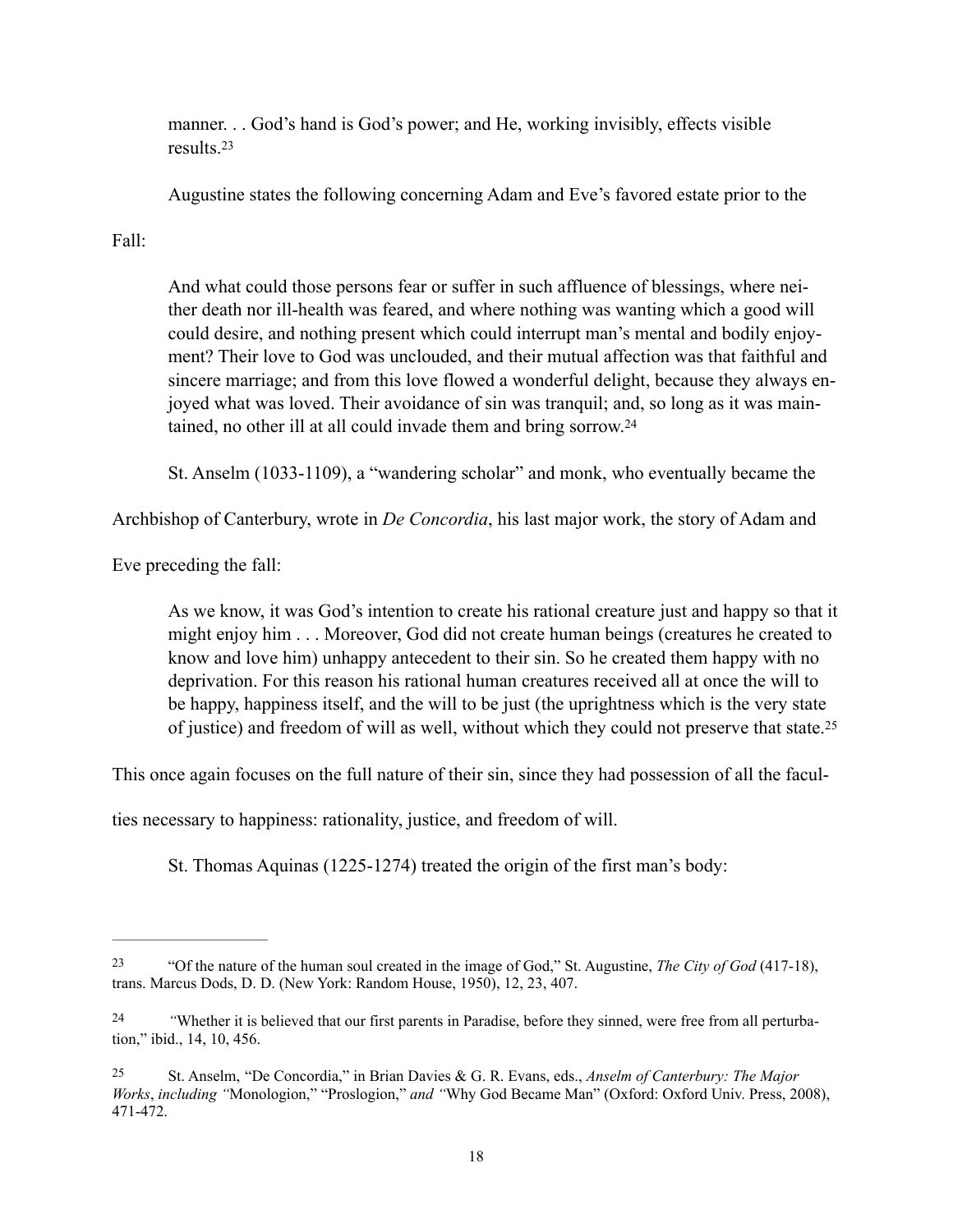<span id="page-18-3"></span>The first formation of the human body could not be by the instrumentality of any created power, but was immediately from God. . . . Now [God](https://www.newadvent.org/cathen/06608a.htm), . . . can alone by His own power produce [matter](https://www.newadvent.org/cathen/10053b.htm) by creation: . . . Therefore as no pre-existing body has been formed whereby another body of the same [species](https://www.newadvent.org/cathen/14210a.htm) could be generated, the first [human](https://www.newadvent.org/cathen/09580c.htm) body was of [necessity](https://www.newadvent.org/cathen/10733a.htm) made immediately by [God](https://www.newadvent.org/cathen/06608a.htm)[,26](#page-18-0)

as a sign of his power and authority (obviating completely the use of the "material forms" found

in evolution).

Before the fall, man was in a state of total innocence, without drudgery or care:

. . . [man](http://www.newadvent.org/cathen/09580c.htm) might dress and keep paradise, which dressing would not have involved labor, as it did after [sin;](http://www.newadvent.org/cathen/14004b.htm) but would have been pleasant on account of [man's](http://www.newadvent.org/cathen/09580c.htm) practical [knowledge](http://www.newadvent.org/cathen/08673a.htm) of the powers of [nature](http://www.newadvent.org/cathen/10715a.htm). Nor would [man](http://www.newadvent.org/cathen/09580c.htm) have kept paradise against a trespasser; but he would have striven to keep paradise for himself lest he should lose it by [sin](http://www.newadvent.org/cathen/14004b.htm). All of which was for [man's](http://www.newadvent.org/cathen/09580c.htm) [good](http://www.newadvent.org/cathen/06636b.htm); wherefore paradise was ordered to [man's](http://www.newadvent.org/cathen/09580c.htm) benefit, and not conversely[.27](#page-18-1)

<span id="page-18-4"></span>Thus we have seen what the saints set down regarding creation and man's blissful state.

In continuing, we will be assured by their writing concerning the fall of man that they would

never have diluted the doctrine in order to fit it successfully into the constraints associated with

manmade constructs such as evolution.

<span id="page-18-5"></span>Regarding the fall, we turn first to *The Epistle to Diognetus.* The work of an anonymous

author, it is of uncertain date, but is probably of the late second century. J. B. Lightfoot called it

["](#page-18-2)the noblest of early Christian writings."<sup>[28](#page-18-2)</sup> The author explains to Diognetus why the tree of life

and the tree of the knowledge of good and evil were planted near each other:

3. For it is not without significance that the scriptures record that God in the beginning planted a tree of knowledge and a tree of life in the midst of Paradise, thereby revealing

<span id="page-18-0"></span>St. Thomas Aquinas, *Summa Theologiae:Prima Pars, Man,* Q. I. 91. 1-2*,* accessed April 3, 2020, https:// [26](#page-18-3) www.newadvent.org/summa/1091.htm#article2.

<span id="page-18-1"></span>[<sup>27</sup>](#page-18-4) St. Thomas Aquinas, *Summa*, Q. I. 102. 3

<span id="page-18-2"></span>Holmes, *Apostolic Fathers,* 288-290. [28](#page-18-5)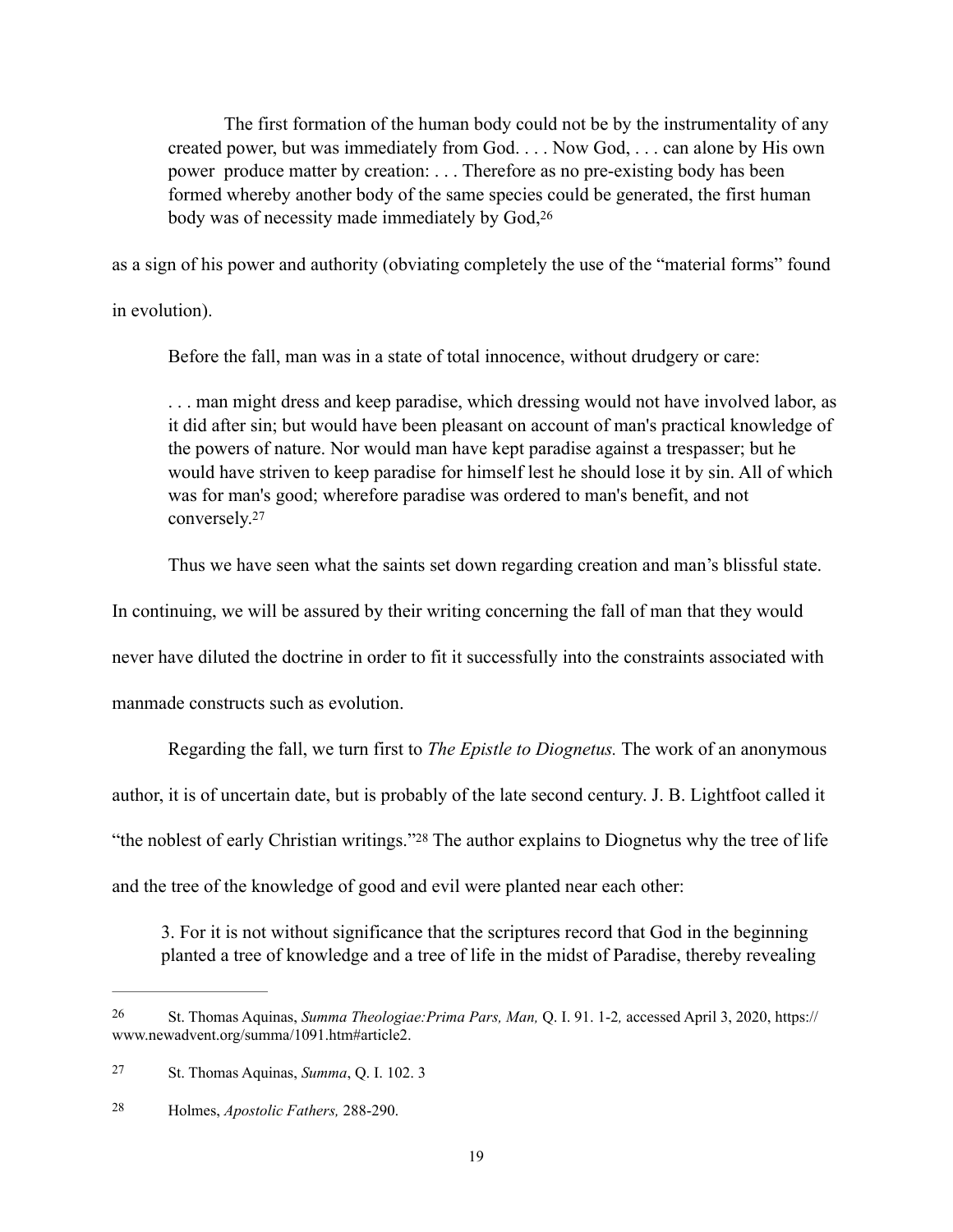that life is through knowledge. Because our first parents did not use it purely, they were left naked by the deceit of the serpent. 4. For there is neither life without knowledge nor sound knowledge without true life; therefore each tree stands planted near the other ... 6. For anyone who claims to know anything without the true knowledge that is confirmed knows nothing; not loving life, that person is deceived by the serpent (12, 3, 4, 6a, 300-301)[.29](#page-19-0)

<span id="page-19-2"></span>The author sees knowledge and life as vital to the human condition, but "disobedience [to

God's law] kills" (12, 2, 300).

St. Irenaeus treats the law as an apt governor on the aspirations of man, set in place by

God on his behalf:

[15] But, in order that the man should not entertain thoughts of grandeur nor be exalted, as if he had no Lord, and because of the authority given to him and the boldness toward God his Creator, sin, passing beyond his own measure, and adopt an attitude of self-conceited arrogance against God, a law was given to him from God, that he might know that he had as lord the Lord of all. And He placed certain limits upon him, so that, if he should keep the commandment of God, he would remain always as he was, that is, immortal; if, however, he should not keep [it], he would become mortal, dissolving into the earth whence his frame was taken.<sup>30</sup>

<span id="page-19-3"></span>We will turn to St. Augustine's discussion about the Fall:

25 . . . God had threatened him with the punishment of death if he sinned, bestowing free will on him while still ruling him by his authority and terrifying him with the thought of death, and placing him in the bliss of paradise as if in the shadow of life, from which he was to rise to better things if he preserved his state of justice.

26. After his sin he became an exile from this place and bound also his progeny, which by his sin had damaged within himself as though at its root, by the penalty of death and condemnation. As a result, any offspring born of him and the wife through whom he had sinned, who had been condemned together with him, born through the concupiscence of the flesh which was their punishment, carrying within it a disobedience similar to that which they had showed, would contract original sin, which would drag it through various

<span id="page-19-0"></span>Ibid.,*,* 300-301. [29](#page-19-2)

<span id="page-19-1"></span>St. Iranaeus, *Apostolic Preaching*, 49. [30](#page-19-3)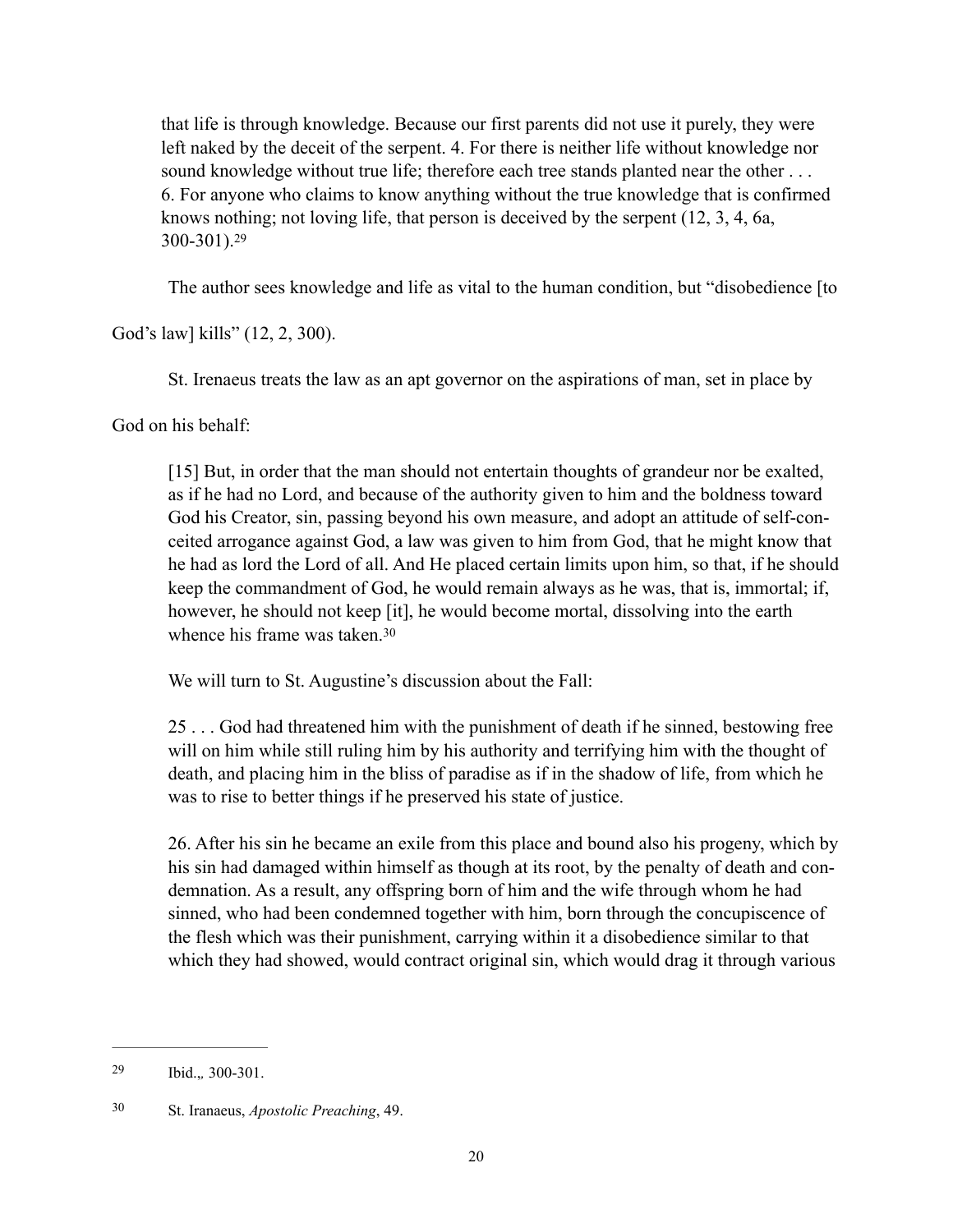<span id="page-20-3"></span>errors and pains to the final punishment with the deserter angels, his corruptors, masters, and accomplices.[31](#page-20-0)

This is a dismal but wholly correct analysis. If God's law is not obeyed, Paradise is lost. The consequence of sin, with all of its associated miseries, will pass down invariably to his children.

St. Anselm carries us past the ideal state of the Garden to the full measure of sin's end

result:

<span id="page-20-4"></span>[Adam] lost the grace which he was in a position to keep for those begotten from him, so that everyone generated through the nature given to him are born bound by his debt. Through this needless sin, from which it could not redeem itself, human nature, which was entire in Adam so that nothing of it existed beyond him, dishonored God. It lost the grace given to it which it was always able to keep for those to be propagated from it, and it brings on the sin with the accompanying penalty for sin whenever it is propagated by the property of generation given to it.[32](#page-20-1)

Anselm lists some results of Adam's sin, emphasizing a matter of paramount importance to him:

God's *dishonor.*

Last of all are some statements by St. Thomas Aquinas: "According to the Catholic Faith we are bound to hold that the first sin of the man is transmitted to his descendants, by way of origin." He also said, " . . . we must firmly believe that, Christ alone excepted, all men descended from Adam contract original sin from him . . .["33](#page-20-2)

<span id="page-20-5"></span>So we see that both the Scripture and the Fathers spell out a downhill progression from

the idylls of Paradise, a wholesale departure from God's original intention. Nothing can be com-

<span id="page-20-0"></span>Augustine of Hippo, *The Augustine Catechism*, vol. 1, *The Enchiridion on Faith, Hope, and Charity,* trans. [31](#page-20-3) and notes by Bruce Harbert (New York: Augustinian Heritage Institute, 1999), 58-59.

<span id="page-20-1"></span>Davies and Evans, "Virgin Conception and Original Sin," *Anselm,* 370. [32](#page-20-4)

<span id="page-20-2"></span>St. Thomas Aquinas, *Summa:* Q.1.81.1. and 3. [33](#page-20-5)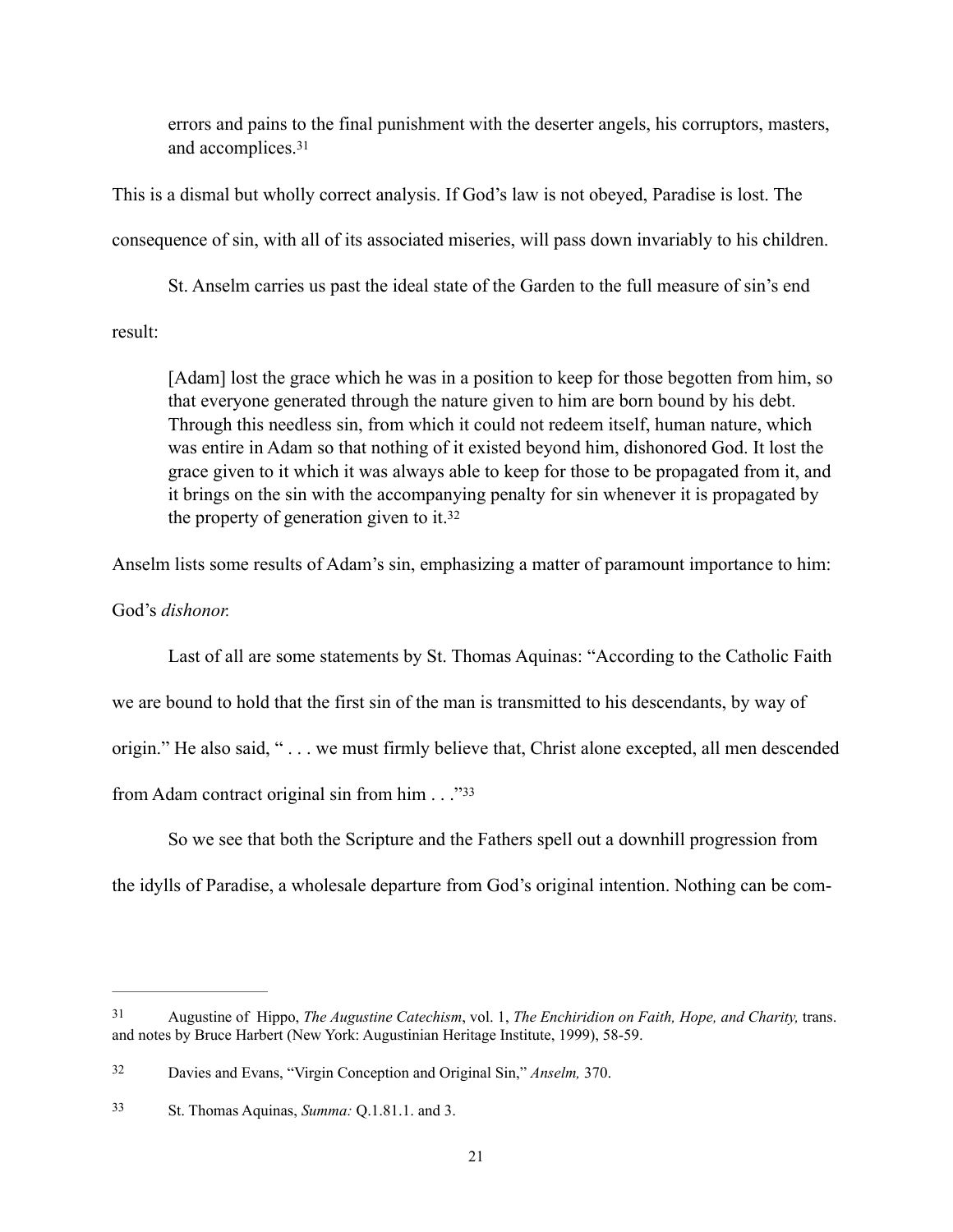pared with the place of the first man and woman upon whom God's incomparable blessing of *very good* had been conferred.

<span id="page-21-2"></span>But what has transpired with the idea of the inviolable Word of God over the centuries since St. Thomas? As a result of the Enlightenment, human reason has enthroned itself as the ultimate source of authority[.](#page-21-0)<sup>34</sup> This has given rise to the idea of *progress*, which gives a certain pride of place to the present over the past. So it is with biblical higher criticism, which, according to the whim and fancy of the scholar, dismisses any biblical texts they consider open to question. Steiner and Edersheim both describe the development of various kinds of such criticism.[35](#page-21-1)

<span id="page-21-3"></span>As we shall see, this has had immense consequences, not only for Christians, but for scientists. We now move onward to the works of Charles Darwin, which provide a stark antithesis to the accounts associated with the Scripture. They involve a joyless eradication of the concepts of creation, fall, and redemption.

<span id="page-21-0"></span>V. J. Steiner, *The Authorship of the Pentateuch: An Old Critical Issue That Refuses to Expire,* The Emmaus [34](#page-21-2) Institute, Lincoln, NE, rev. August, 2019, accessed July 6, 2020, https://www.emmausinstitute.net/\_media/documents/Critical\_Study\_of\_Pent.pdf.

<span id="page-21-1"></span>Steiner, *Authorship*; Edersheim, *Prophecy,* 106-122*.* [35](#page-21-3)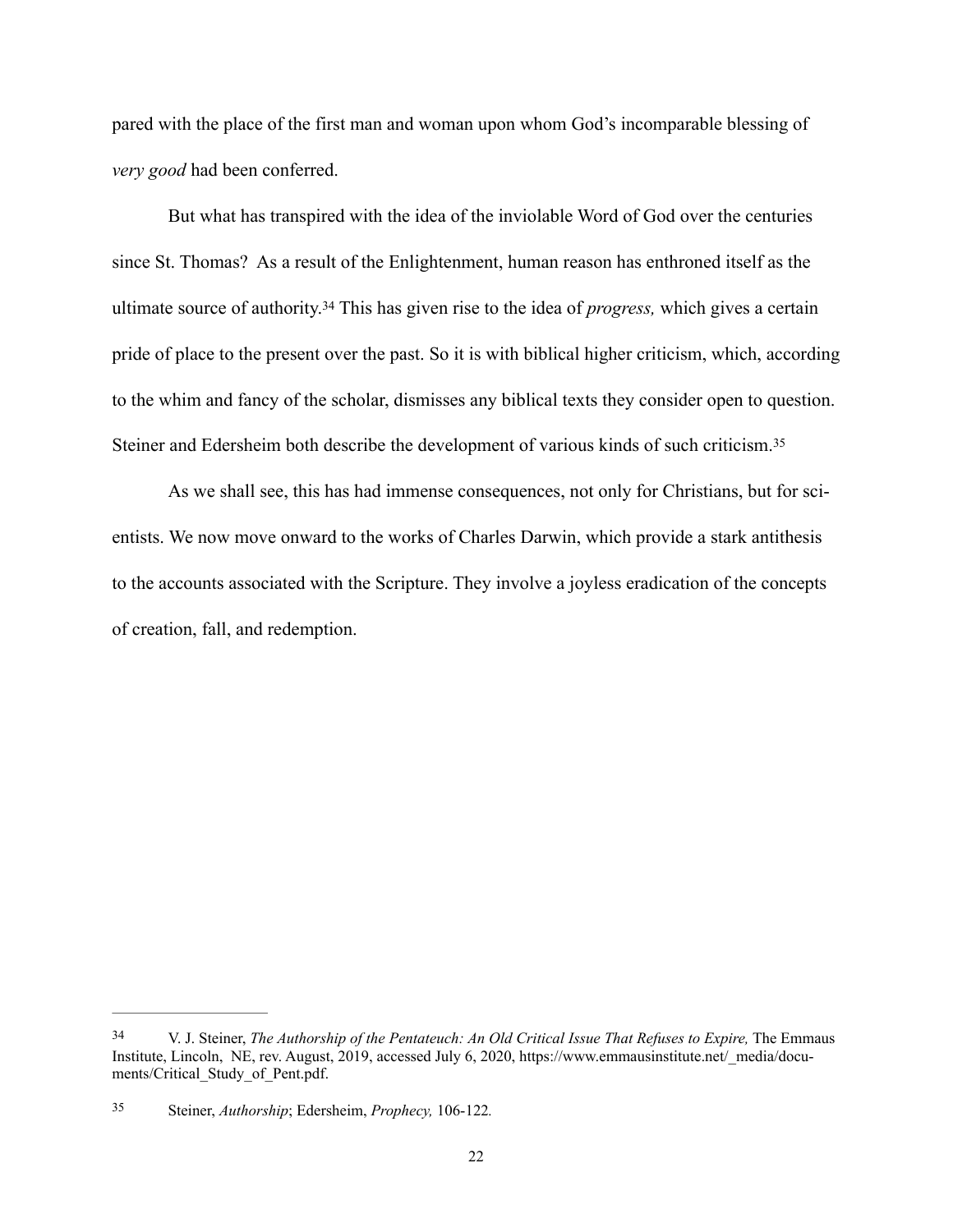#### **Chapter Two**

#### **The Introduction of a Theory With Enormous Consequences**

In spite of revivals and renewals during the nineteenth century, few were prepared for the onslaught of Charles Darwin's novel theories, which have been allowed a commanding voice throughout all of Christendom. In this chapter, I will compare his pioneering texts and conclusions with Scripture, and examine their influence on both science and the Church. Darwin's books *On the Origin of Species* and *The Descent of Man* will be reviewed, along with the reactions of two opposing men, the Anglican Bishop Samuel Wilberforce and Louis Agassiz, who were among the few taking issue with Darwin, while the majority aligned itself with him. Also included will be insights on Darwin from the philosopher Etienne Gilson.

As described at the end of chapter one, the stage was set for the general apostasy which has increasingly characterized the times, from the Enlightenment forward. Moorman notes, regarding the Anglican church at that time:

Few churchmen, if any, doubted the inerrancy of the Bible. The Scriptures were the 'Word of God', and could not therefore contain statements which were not true. All religious people accepted as true the accounts of Creation, or the story of the Flood, or the ages of the patriarchs. . . . On this all schools of thoughts agreed—High, Low and Broad. But already events were beginning to take place which would shake this confidence in the infallibility of the Scriptures and lead to a very different approach to the Bible.[36](#page-22-0)

<span id="page-22-1"></span>However, a spirit of malaise had hovered over all the Church as the Enlightenment gained

in considerable force. As Kelly states:

Less than two hundred years after Thomas [Aquinas], yet another religion began to emerge with the Italian Renaissance, and became fully developed in the European Enlightenment of the seventeenth and eighteenth centuries. This religion was perhaps all the more powerful for parading as non-religion, anti-superstition, as an objective ap-

<span id="page-22-0"></span>J. R. H. Moorman, *A History of the Church in England,* 3rd ed. (Harrisburg, PA: Morehouse Publishing, [36](#page-22-1) 1980), 373.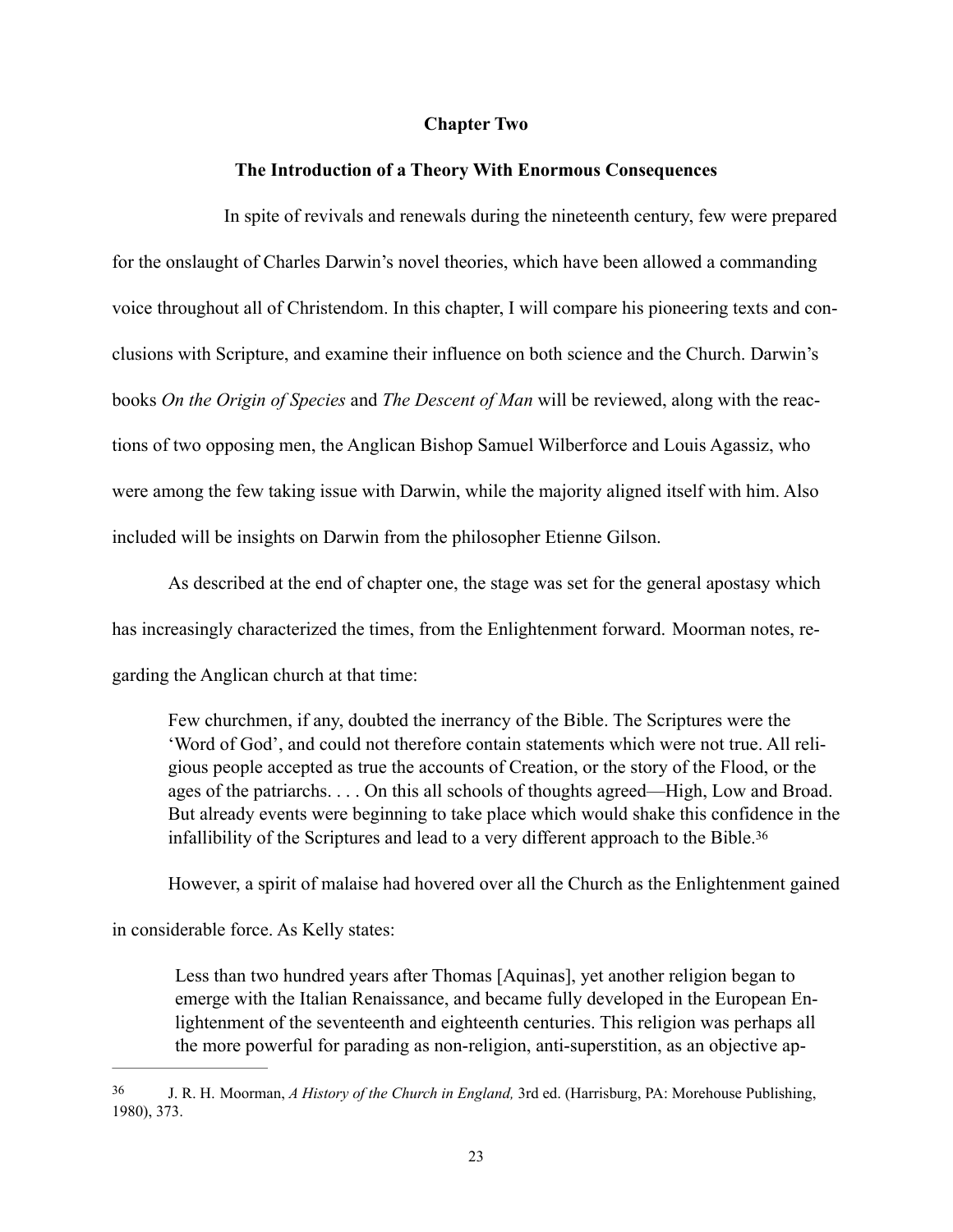proach to truth. But religion it was; it was a powerful and aggressive alternative to historic Christianity, which it was determined to replace. It was religion in the sense of being based on improvable faith axioms, on inuring these basic axioms from criticism, on requiring total commitment, and on establishing a foundational set of ultimate values that caused it to oppose all other religions (especially Christianity).37

It is with this background that we must confront Charles Darwin, and his first book *On* 

*the Origin of Species.* Darwin explains himself in no uncertain terms, throwing down the gauntlet

to all his readers:

Although much remains obscure, and will long remain obscure, I can entertain no doubt, after the most deliberate study and dispassionate judgment of which I am capable, that the view which most naturalists entertain and which I formerly entertained—namely, *that each species has been independently created*—is erroneous. I am fully convinced *that species are not immutable*; but that those belonging to what are called the same genera *are lineal descendants of some other and generally extinct species*, in the same manner as the acknowledged varieties of any one species are the descendants of that species. Furthermore, I am convinced *that Natural Selection has been the main but not exclusive means of modification*<sup>[38](#page-23-0)</sup> (emphases mine).

<span id="page-23-1"></span>This will be his theory, obliging church scholars to grapple with the sacred texts and a

bizarre hermeneutic view of Scripture from that point onward, adjusting themselves accordingly to the impersonal processes of Nature, shorn of the loving hand of God. As one delves into the book, however, one sees that there are some immensely important particulars that should be of especial significance for theologians, who must understand both the nature of his ideas and the basis of his spirituality, since they tell something very pointed about its author.

It is incumbent on us to remember that Darwin's theory is based solely and consistently

<sup>37</sup> Kelly*, Systematic Theology,* 224.

<span id="page-23-0"></span>Charles Darwin, *On the Origin of Species By Means of Natural Selection, or the Preservation of Favoured* [38](#page-23-1) *Races in the Struggle for Life,* (London: John Murray, 1859; Cambridge, MA and London: Harvard University Press, 1964), 6.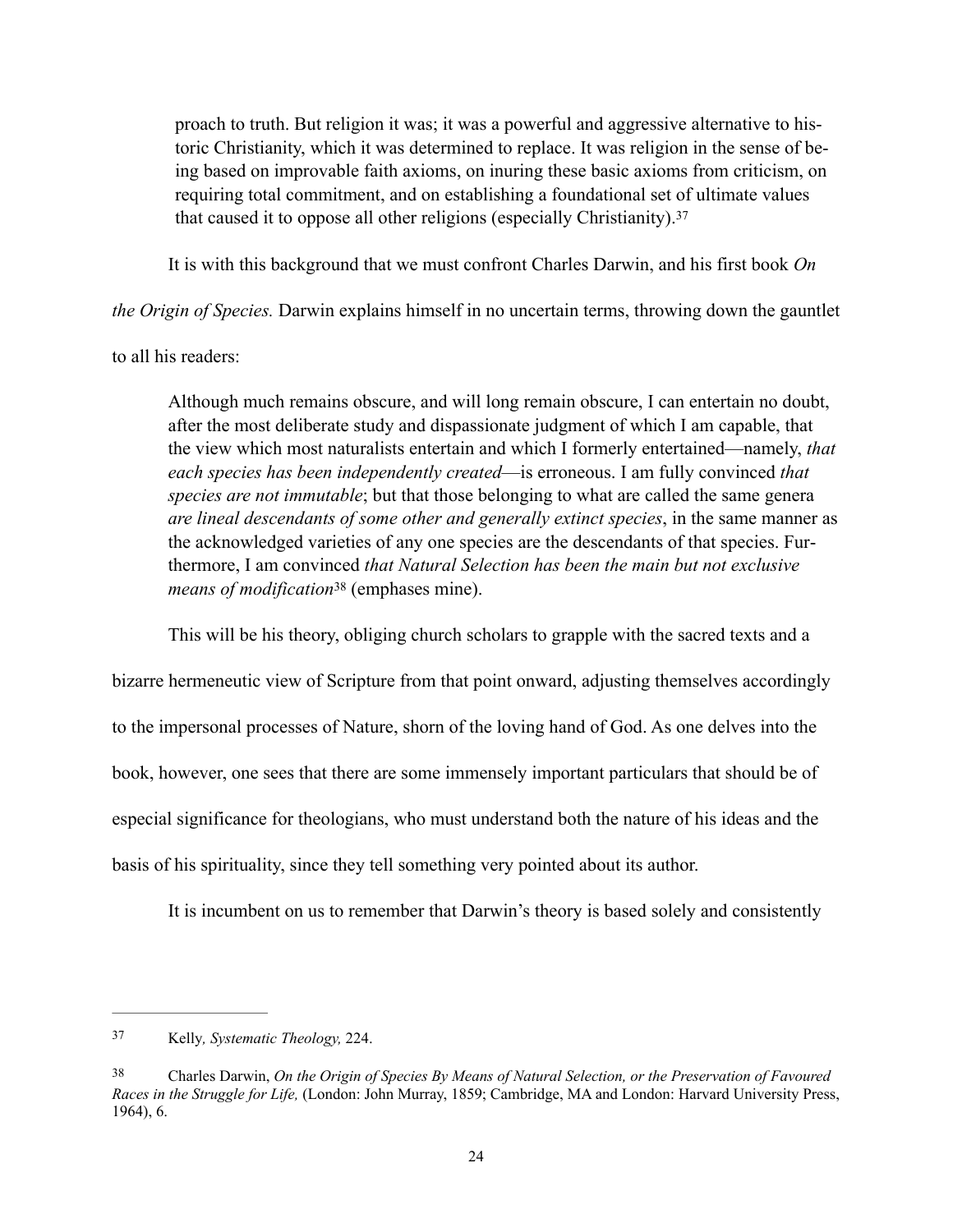<span id="page-24-4"></span><span id="page-24-3"></span>upon *conjectures*[;](#page-24-0)<sup>[39](#page-24-0)</sup> he cannot make definite statements about what happened in the past, since he wasn't there to observe it. This is the premise on which all of science will construct itself until the present day. *This method will provide an exclusive basis for those placing their Christian* [40](#page-24-1) *faith and their understanding of the origin of man only on a means established by science.*The extremely important concept (with emendations during the twentieth century) of "descent by natural selection with modification in the struggle for life, for an extended or virtually infinite

amount of time"—now more generally called "evolution"—is his basis for the existence of all

species, *period*. Darwin never ventures a guess as to where or how or why such a notion was

conceived, or why it chanced to be the mode which Nature "decided" to make consummate use

of: it just *happened*. He sees dispassionate, inanimate forces, through the entire evolutionary

<span id="page-24-5"></span>process,as mimicking the actions, nature, and character of man.<sup> $41$ </sup> Only theologians who accept

this idea contrive to give God some share in the process, as we will see in chapter three. For

Darwin (and an ever larger and growing group of atheists), the forces of an impersonal Nature

were completely responsible; that is: time, chance, and mutation.

<span id="page-24-0"></span>A few examples: " . . . *I am convinced* that Natural Selection has been the main but not exclusive means of [39](#page-24-3) modification." (p.6); "... not to any one time, but to all time, *if my theory be true*, numberless intermediate varieties, linking most closely all the species of the same group together, *must assuredly have existed.*" (179); ". . . *I can see no very great difficulty* (not more than in the case of many other structures) *in believing . . .*" (188); ". . . *there is no logical impossibility* in the acquirement of any conceivable degree of perfection through natural selection. . . . a swim-bladder *has apparently* been converted into an air-breathing lung." (204); "Grave as these several difficulties are, *in my judgement*, they do not overthrow the theory of descent with modification" (466, italics mine).

<span id="page-24-1"></span><sup>&</sup>lt;sup>[40](#page-24-4)</sup> "Nearly all (around 97%) of the scientific community accepts evolution as the dominant scientific theory of biological diversity," *Level of support for evolution,* accessed November 17, 2020, https://en.wikipedia.org/wiki/ Level\_of\_support\_for\_evolution; David Masci, "Among scientists connected to the American Association for the Advancement of Science, 98% say they believe humans evolved over time," *For Darwin Day, 6 facts about the evolution debate,* accessed November 17, 2020, https://www.pewresearch.org/fact-tank/2019/02/11/darwin-day/.

<span id="page-24-2"></span><sup>&</sup>lt;sup>[41](#page-24-5)</sup> "Do we really understand what we are claiming when we accept the view that a mindless universe gave rise to mind?" scientist, medical doctor and philosopher Leon Kass, quoted by Christoph Cardinal Schonborn in Foreword to Etienne Gilson, *From Aristotle to Darwin and Back Again: A Journey in Final Causality, Species, and Evolution,* trans. John Lyon (Original French edition, Paris: Librairie Philosophique J Vrin, 1971; San Francisco: Ignatius Press, 2009), xv.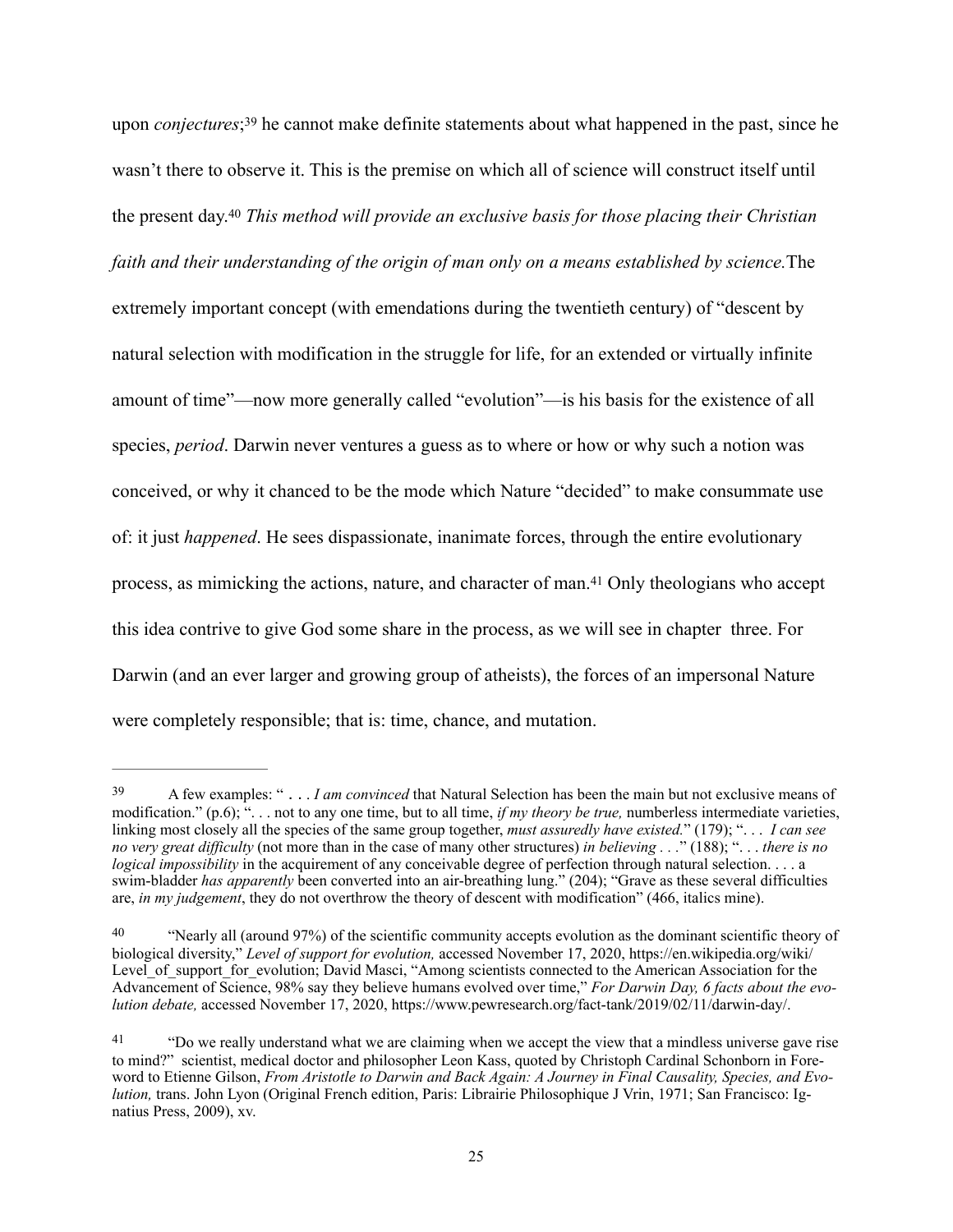He begins his theory by attempting to prove that natural selection "is as immeasurably superior to man's feeble efforts, as the works of Nature are to those of Art" (61). Nature with a phenomenal anthropomorphism and through eons has tirelessly achieved its ends:

<span id="page-25-1"></span>It may be said that natural selection is daily and hourly scrutinizing, throughout the world, every variation, even the slightest; rejecting that which is bad, preserving and adding up all that is good; silently and insensibly working, whenever and wherever opportunity offers, at the improvement of each organic being in relation to its organic and inorganic conditions of life[.42](#page-25-0)

A number of factors has contributed successfully to the process of evolution, which the rest of the volume will demonstrate. He speaks of a "struggle for existence" where every generation of organisms is eager to take its place over competitors, a striving for perfection through which all are achieving a certain end. This progression, started from an indeterminate point in the past, has over a long period produced not merely varieties, but also species, families, genera etc., like the great branches of an extensive tree (see chart, 116-117). He is convinced that the fossil deposits will ultimately prove his theory, and believes that geological evidence will give additional proof. He admits that there is a sense of inevitable determinism in these natural changes that can't be altered in the rigid laws he must describe, but for him, it really doesn't matter: "When we reflect on this struggle, we may console ourselves with the full belief, that the war of nature is not incessant, that no fear is felt, that death is generally prompt, and that the vigorous, the healthy, and the happy survive and multiply" (79).

Midway in the book Darwin devotes a chapter to "difficulties on theory." Making considerable use wherever necessary of broad expanses of time to prove his point, in order to introduce

<span id="page-25-0"></span>[<sup>42</sup>](#page-25-1) Darwin, *Origin*, 84.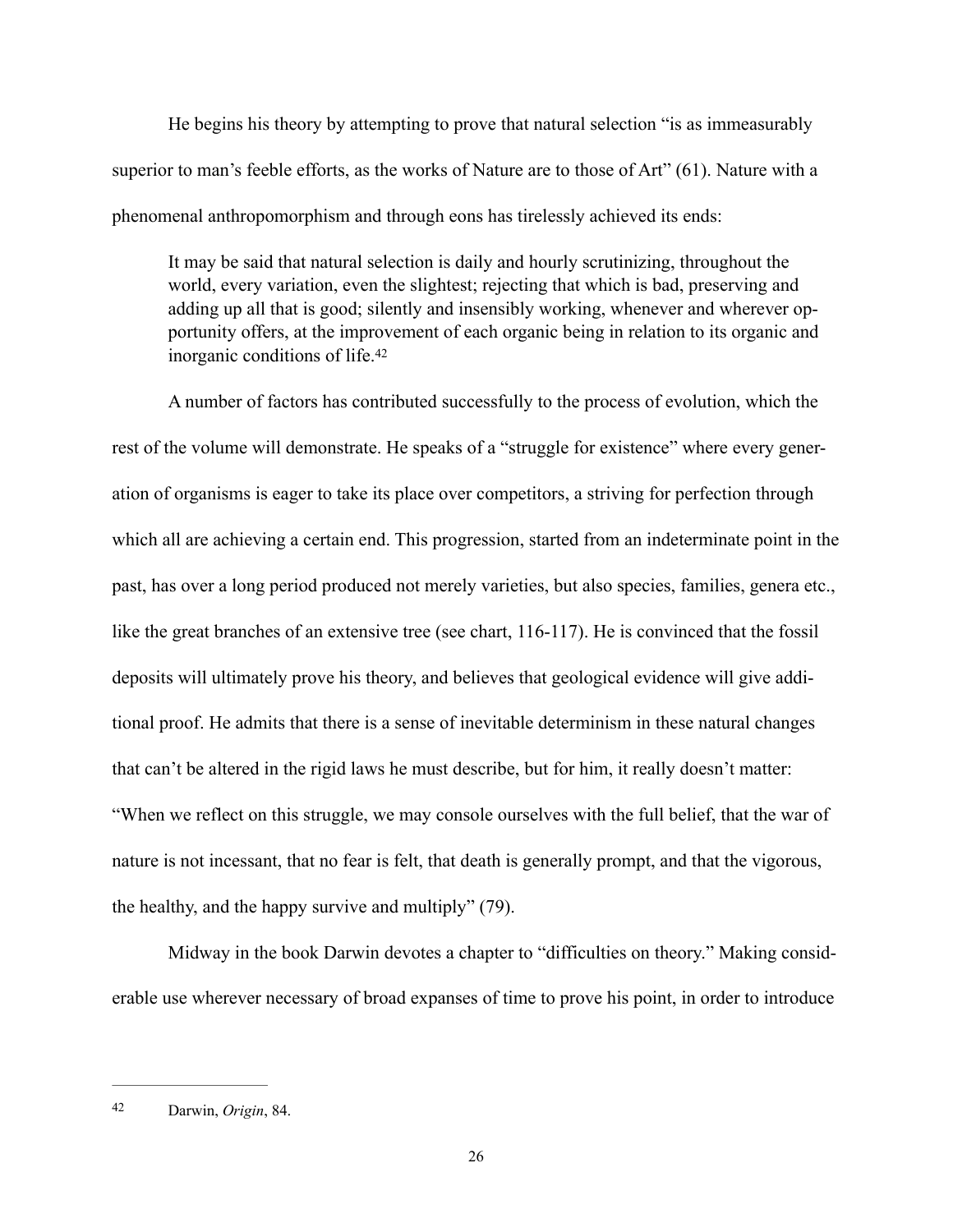the novel idea of species, he offers speculations. For example, the unlimited reaches of time suf-

fices for the evolution of the mammalian eye:

In living bodies, variation will cause the slight alterations, generation will multiply them also infinitely and natural selection will pick out with unerring skill each improvement. Let this process go on for millions on millions of years; and during each year on millions of individuals of many kinds; and may we not believe that a living optical instrument thus be formed as superior to one of glass, as the works of the Creator are to those of man?

<span id="page-26-2"></span>If it could be demonstrated that any complex organ existed, which could not possibly have been formed by numerous, successive, slight modifications, my theory would absolutely break down. But I can find out no such case. [43](#page-26-0)

But how have such complexities as a mammalian organ, as an eye, formed itself through the bare

materialistic workings of the miracles of "Nature"?[44](#page-26-1)

<span id="page-26-3"></span>There is nothing—or no one—in actuality, to provide a basis to back up his arguments,

except examples provided by his careful observations *only* of the present, or of doubtful circum-

stantial proof. In reality, such reasoning is not the stuff of true science. But if an agreed- upon

hypothesis assumes significant importance, in spite of the opposition, it moves easily from theo-

ry to fact, affording itself an air of irrefutability.

Darwin finds it incomprehensible that scientists would cling to creationism as a sufficient explanation, and is flummoxed by an antiquated system that is really for him a religious sentiment. But he is sure he will be vindicated. Out of the endless "wars of nature," the ruthless suppression and extinction of one generation by another, the untold ages spent in the slow and un-

<span id="page-26-0"></span>Darwin, *Origin*, 189. [43](#page-26-2)

<span id="page-26-1"></span>Molecular biologist Michael Denton notes: "To have estimated the probability that a purely random search [44](#page-26-3) would have discovered the route (or routes) to the eye, for example, [Darwin] would have needed to have mapped out all possible routes that evolution might conceivably have taken from the original light sensitive spot over the past three thousand million years and then to have determined the fraction of routes which lead to 'camera type' eyes and the fraction which lead to all other less sophisticated organs of sight. Only then would he have been able to counter his critics with quantitive evidence that such seemingly improbable ends could have been hit on by chance." *Evolution: A Theory in Crisis* (Bethesda, MD: Adler & Adler Publishers, 1986), 61-62.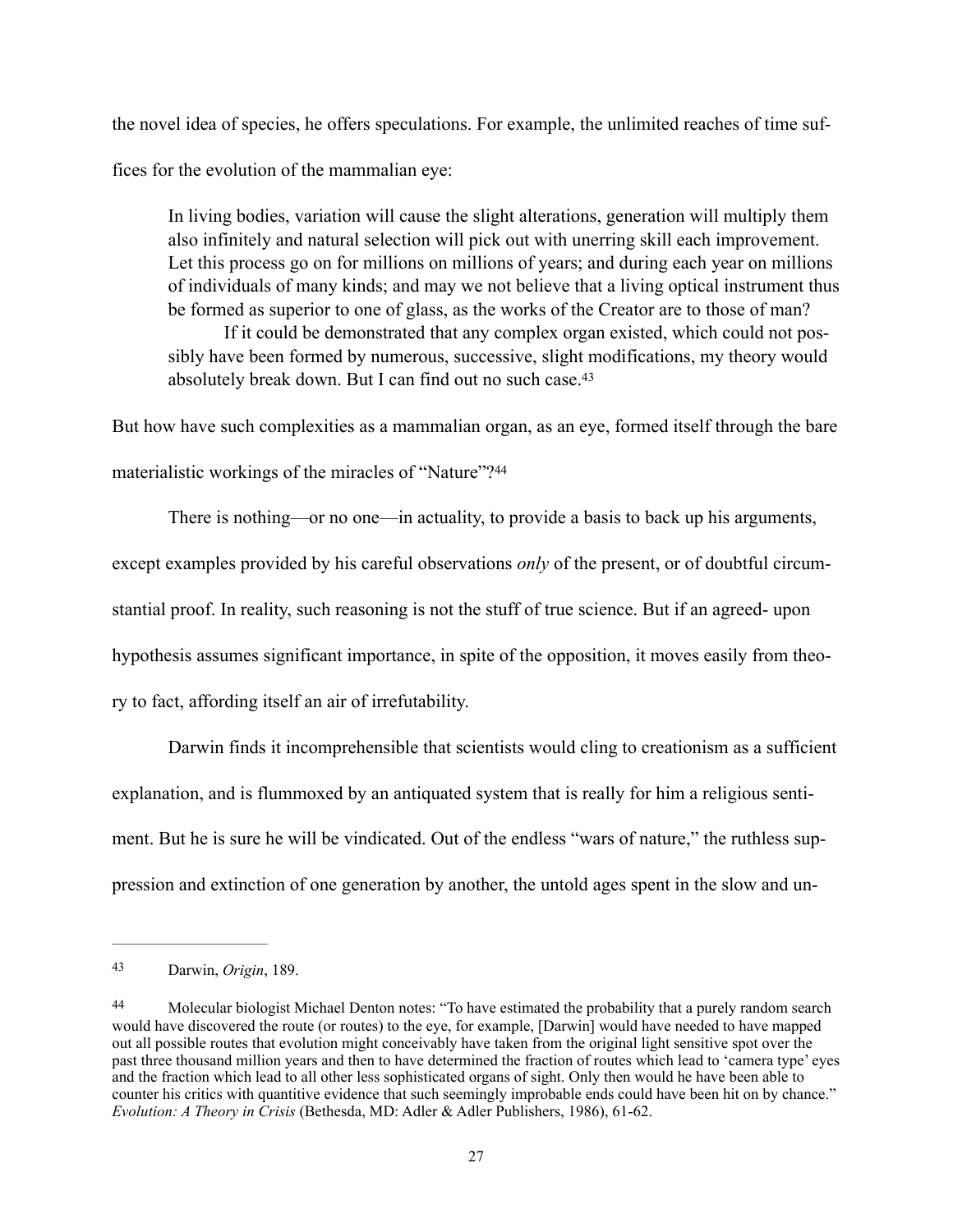<span id="page-27-3"></span>varying processes of natural selection, acting at its own pace and in its own time, will be "the most exalted object which we are capable of conceiving, namely, the production of the higher animals. . . "[45](#page-27-0) Out from the black abyss of prehistory will step forth resplendent Man. Darwin's sequel discussed below will be devoted almost exclusively to the development of man, who is an apt *telos* for the course of natural descent, which will reach its ultimate goal *minus supernaturalism.*

In 1874, fifteen years after *On the Origin of Species*, came the second edition of *The Descent of Man.* It appears to be the continuation of *Origin*, with the added endorsement of many scientists. He sets man within the scheme of evolution, subject to the various dynamics associated with the lower animals, especially those who perhaps were his direct precursors. But because he positively refuses to have even a hint of "separate creation" in a theory which is purely deterministic and materialistic, he looks for other means to account for man's mental attributes. "High mental powers," "self-consciousness," and the "ennobling belief in God . . . " are "social in-stincts—the prime principle of man's moral constitution," [46](#page-27-1) and these he believes also evolved for the greater good of the community.[47](#page-27-2)

<span id="page-27-5"></span><span id="page-27-4"></span>In the book's conclusion, Darwin turns to what for us is a premonitory subject—eugenics, the term coined by his cousin Sir Francis Galton in 1883 (a few short years after *Descent*) to name his new science. Darwin had noted that man carefully controls his breeds to insure that the best will be selected and maintained. To this end, man should also govern his marriages so that

<span id="page-27-0"></span>Darwin, *Origin*, 490. [45](#page-27-3)

<span id="page-27-1"></span>Charles Darwin, *The Descent of Man: and Selection in Relation to Sex* (London: John Murray, 1871; [46](#page-27-4) Lawrence, KS: Digireads.com Publishing, 2019), 118-119.

<span id="page-27-2"></span>Ibid., 117. [47](#page-27-5)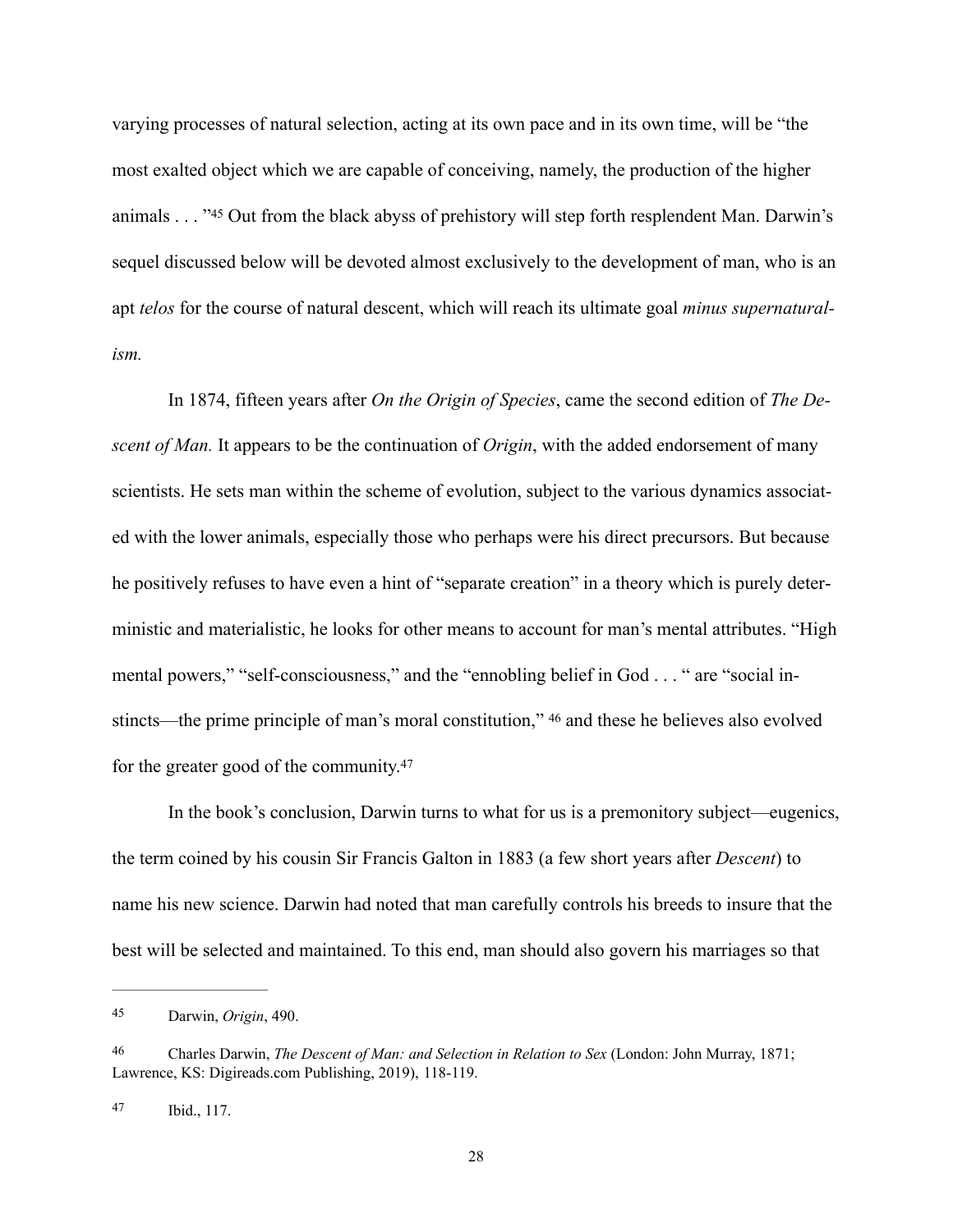<span id="page-28-2"></span>"the most able should not be prevented by laws or customs from succeeding best and rearing the largestnumber of offspring"<sup>48</sup> until society becomes thoroughly enlightened.

Galton carried the matter onward to further levels, and in short order, such a "society" through the aegis of science rapidly assumed command, beyond and above anything that Darwin could have ever imagined. It issued regulations and dispensed orders, until held in check (at least temporarily) by a collective conscience reeling in horror from the real effects of belief in eugenics[.49](#page-28-1)

<span id="page-28-3"></span>We close with his ideas about God, who he believed was invented by man to assist him in understanding a myriad of complex, baffling, problematic mysteries which beset him; to hold in check a mixture of shame, irresolution, and a need for constancy to give him assurance; and to keep the tribe in good working order (eg. 107, 577). He sees no need for the idea of a personal God to "account for [even] the soul-shaking feeling of remorse," since remorse, repentance, and reverential fear must be inherited traits (107). His concept of God mirrors first the disenchantment, then the unbelief, of the whole course of a culture which is rejecting the Bible and sees little or no use for the Church.

However, there was also a sea change of enormous significance at work in the Church itself, which placed science squarely in the forefront, especially Darwinism and the intense destabilization resulting from it. The obdurate unbelief of its founder along with his willing dis-

<span id="page-28-0"></span>Darwin, *Descent*, 582. [48](#page-28-2)

<span id="page-28-1"></span><sup>&</sup>lt;sup>[49](#page-28-3)</sup> In the twentieth century, prospective pseudo-scientists took on an incredible god-like status in the affairs of the destinies of countless millions of lives. See "Origins of Eugenics: From Sir Francis Galton to Virginia's Racial Integrity Act of 1924," and associated links, accessed February 29, 2020, [http://exhibits.hsl.virginia.edu/eugenics/2](http://exhibits.hsl.virginia.edu/eugenics/2-origins/) [origins/.](http://exhibits.hsl.virginia.edu/eugenics/2-origins/) Anti-Semitism (including the Holocaust); Hitler's efforts to eliminate all "inferior types" of people; various other "ethnic cleansing"; Marxism; racism: all result from evolution and eugenics.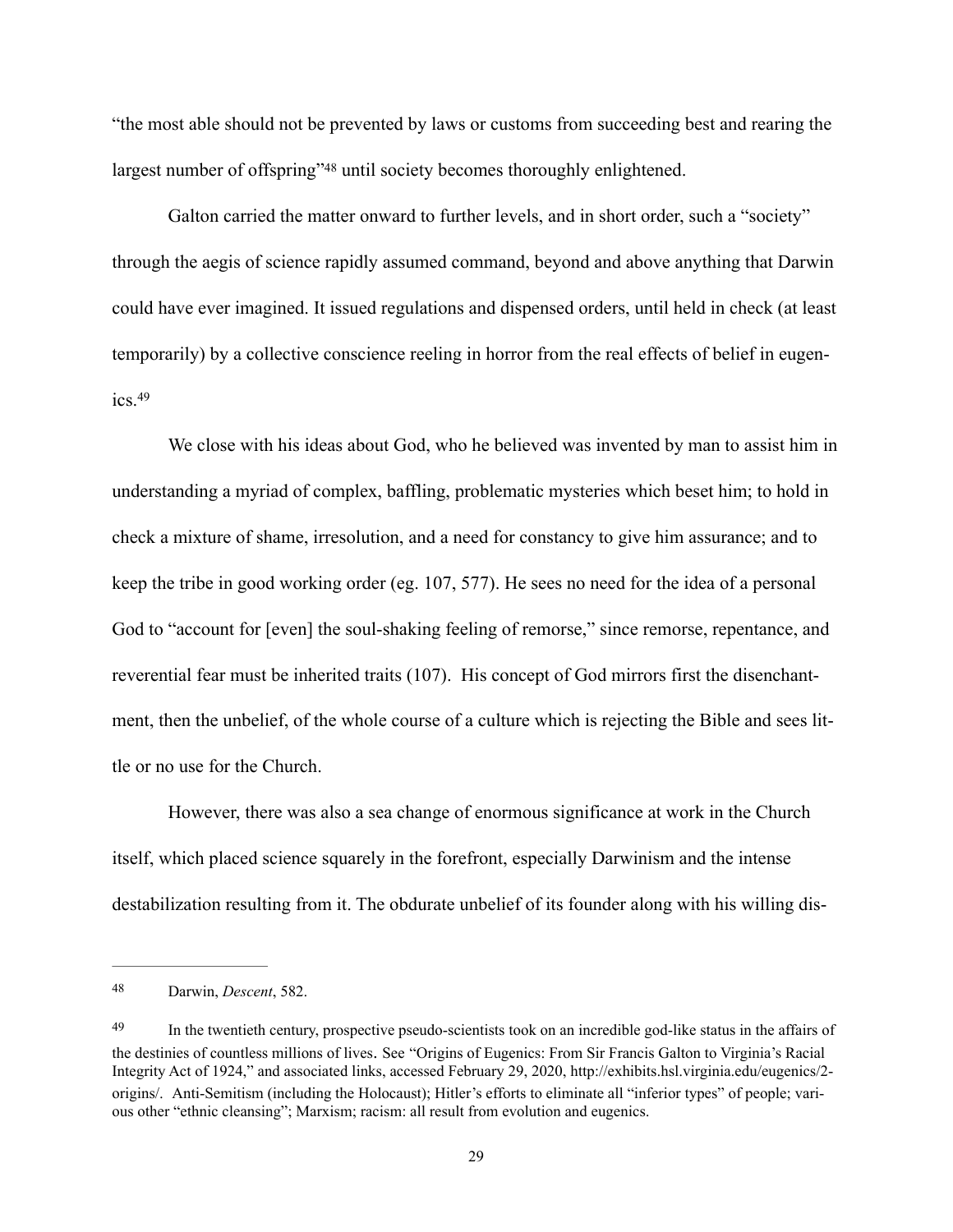<span id="page-29-3"></span>ciples led the charge into the 20th and 21st centuries. During the decades following Darwin, few and far between were those in this gathering wilderness of unbelief who held unerringly to all the points of Scripture from Genesis to the Revelation. The Bible had come under the scrutiny of highercriticism which left all texts very much in question.<sup>[50](#page-29-0)</sup> Like a klieg-illuminated surgical theater where nothing is exempted from constant meticulous examination, Scripture lay open to skepticism and review. Moorman exclaims with more than a note of pride: "By 1900 all serious scholars had accepted without hesitation the main conclusions of biblical criticism."[51](#page-29-1)

<span id="page-29-4"></span>In the midst of this, two unusual men appeared, who were at odds with the near unanimity of the times: Bishop Samuel Wilberforce, and the distinguished American scientist, Louis Agassiz.

<span id="page-29-5"></span>The former, the third son of William Wilberforce (the acclaimed abolitionist and Member of Parliament) with a zeal like his father, devoted himself tirelessly against liberal incursions against the Church (he was in the midst of two other strenuous battles regarding biblical criticism which embroiled the Church of England),<sup>52</sup> including refuting *Origin*. In June of 1860 an infamous heated debate ensued between Bp. Wilberforce and the considerably younger, pugnacious T. H. Huxley (the patriarch of the Huxley family) to whom had been given the nickname "Dar-

<span id="page-29-0"></span>Consider the following contemporary examples: Anglican scientist/theologian, Fr. Arthur Peacocke, who [50](#page-29-3) employed science to deny the virgin birth in *The Disguised Friend of Faith?: Selected Essays* (West Conshohocken, PA: Templeton Press, 2009, ProQuest EBook Central), 227, accessed January 30, 2020, http://ebookcentral.proquest.com/lib/nashotah-ebook/detail.action?docID=3037669, and Catholic theologian Fr. Raymond E. Brown, who placed the virgin birth as one of those "doctrines for which there is slender basis in Scripture," Henry V. King, review of *Biblical Exegesis and Church Doctrine,* by Fr. Raymond E. Brown (New York: Paulist Press, 1985, *Catholic Culture,* September 1998*,* accessed Oct. 16, 2020, https://www.catholicculture.org/culture/library/ view.cfm?recnum=525.

<span id="page-29-1"></span>Moorman, *A History of the Church in England,* 398. [51](#page-29-4)

<span id="page-29-2"></span>Ibid., 375-77; Ruth Barton, *The X Club: Power and Authority in Victorian Science* (Chicago: University [52](#page-29-5) of Chicago Press, 2018), 185-190.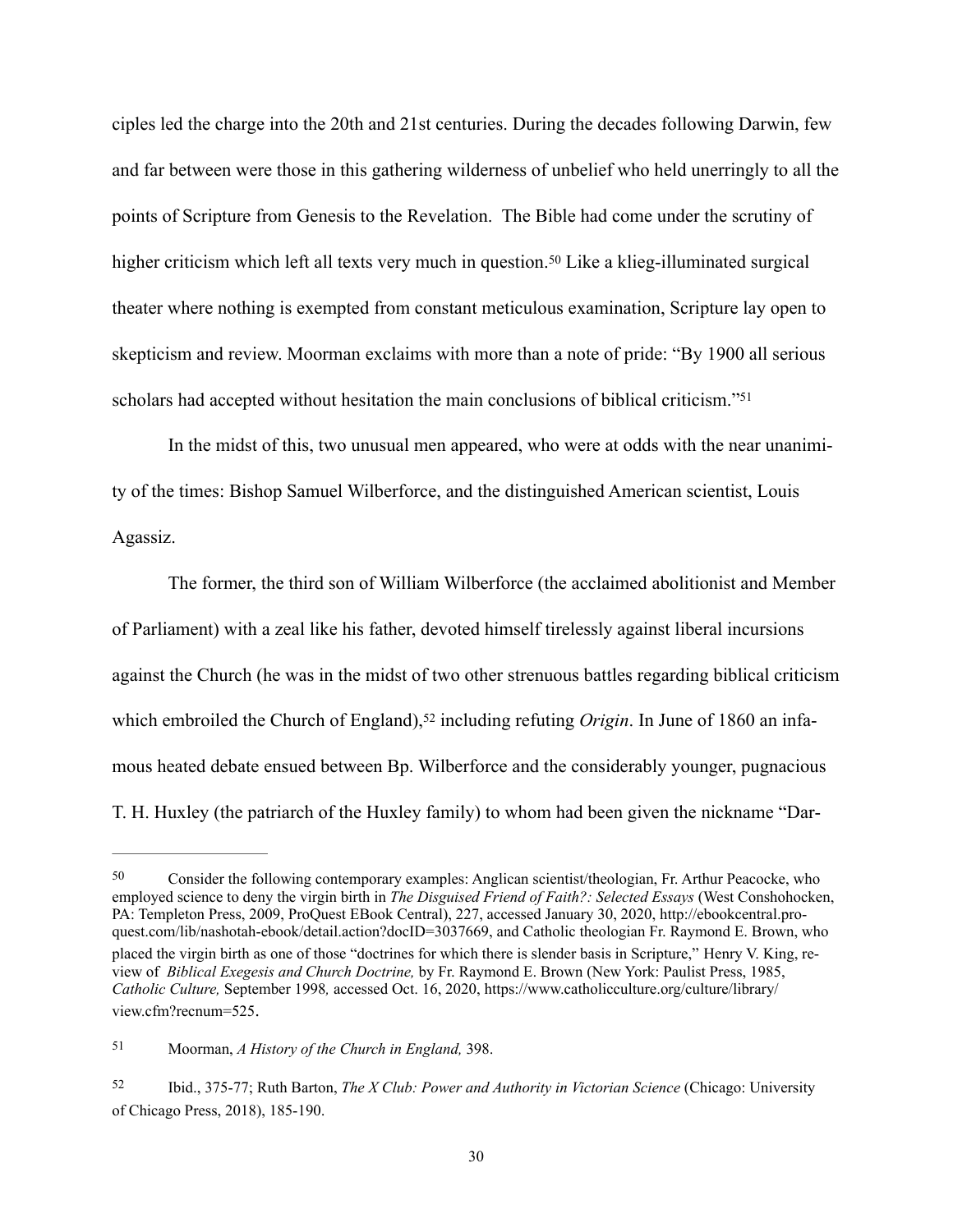<span id="page-30-7"></span><span id="page-30-6"></span><span id="page-30-5"></span>win'sbulldog," and who threatened to "sharp[en] his 'claws'" on Darwin's detractors.<sup>[53](#page-30-0)</sup> In this brief and vehement encounter between the opposing forces: those of the Church (Wilberforce, as "the very embodiment of Victorian orthodoxy"<sup>[54](#page-30-1)</sup>), and of Darwinism (Huxley, with additional "X Club" supporters Joseph Hooker and John Lubbock) as an ever larger establishment "of rational science against dogmatic religion,"[55](#page-30-2) lines in the sand were inevitably drawn. It was clear, however, within just a very few years, which way the extensive warfare would turn out between the much larger progressive and assertive forces of science, which had the hearts and minds of the Church largely in tow, and the determined efforts of a remnant to preserve and defend the Scripture intact.

<span id="page-30-8"></span>BishopWilberforce offered his thoughts in a political and literary periodical.<sup>[56](#page-30-3)</sup> He used Christian magnanimity, but with no small amount of the technical skill necessary to press his point to Darwin and others imbibing *Origin.* Darwin, having read the article, wrote to Hooker,: "It is uncommonly clever; it picks out with skill all the most conjectural parts, and bring forward well all the difficulties. . . By the way, the Bishop makes a very telling case against me, by accumulating several instances where I speak doubtfully . . ."[57](#page-30-4)

<span id="page-30-9"></span><span id="page-30-0"></span>Barton, *The X Club, 173-176; J. R. Lucas, Wilberforce and Huxley: A Legendary Encounter, accessed Feb*ruary 7, 2020, [http://users.ox.ac.uk/~jrlucas/legend.html#r-23.](http://users.ox.ac.uk/~jrlucas/legend.html%25252523r-23)

<span id="page-30-1"></span>Josephine M. Guy, ed., *The Victorian Age: An anthology of sources and documents,* (London: Routledge, [54](#page-30-6) 2002), 272.

<span id="page-30-2"></span>Barton, *The X Club,*173. [55](#page-30-7)

<span id="page-30-3"></span>Guy, *The Victorian Age,* 272-277; Samuel Wilberforce, review of *On the Origin of Species, by means of* [56](#page-30-8) *Natural Selection; or the Preservation of Favoured Races in the Struggle for Life,* by Charles Darwin, M. A., F.R.S., *Quarterly Review,* 1860, 225-264, accessed March 4, 2020, [http://www.victorianweb.org/science/science\\_texts/](http://www.victorianweb.org/science/science_texts/wilberforce.htm) [wilberforce.htm](http://www.victorianweb.org/science/science_texts/wilberforce.htm).

<span id="page-30-4"></span>[<sup>57</sup>](#page-30-9) Lucas, *Wilberforce and Huxley*, 6.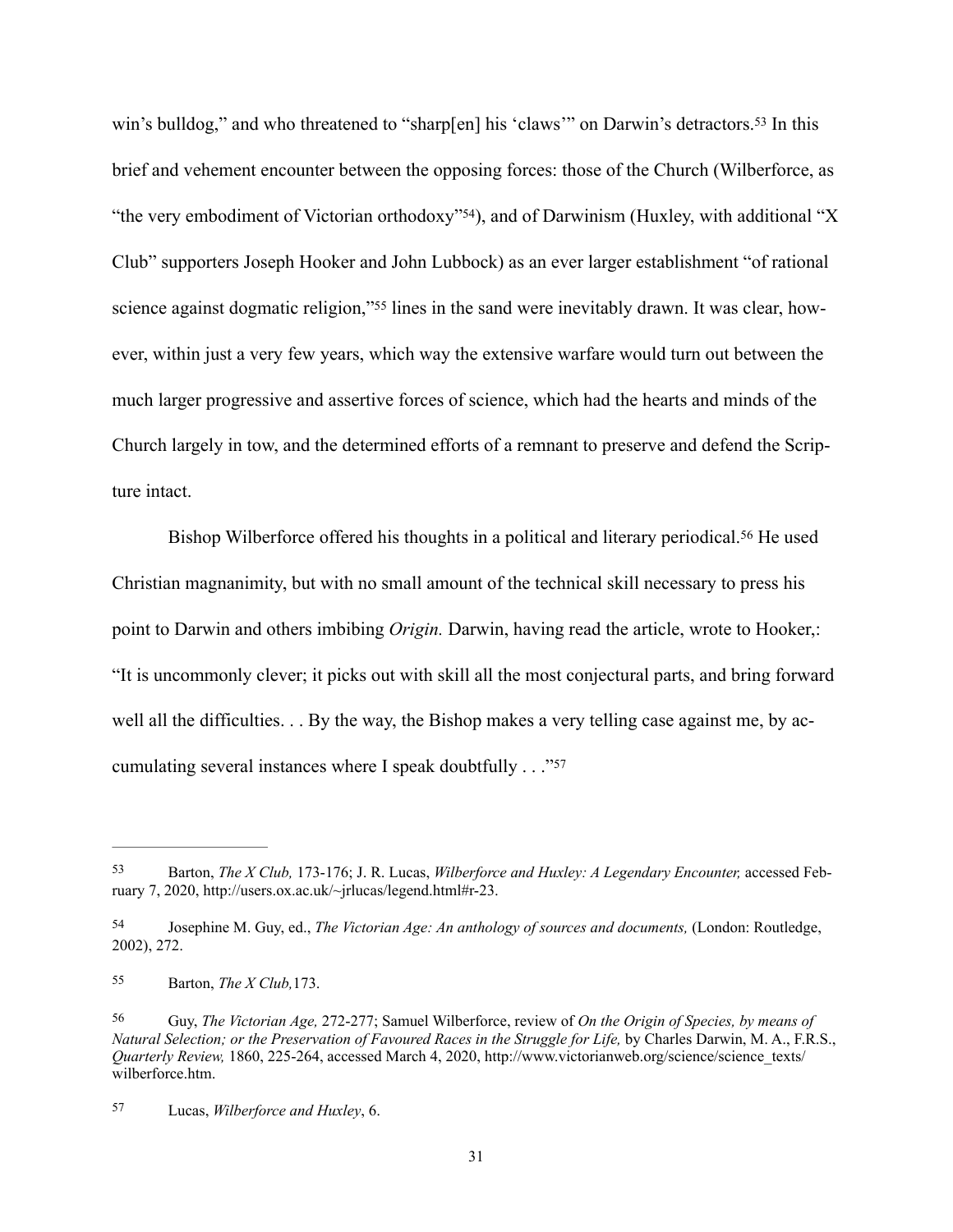Having read *Origin* extensively and carefully, Wilberforce was determined to argue with science on the *grounds* of science: While Darwin had attempted to prove that living forms through a series of processes arrived at what they are today, Wilberforce noted—not through conjecture but through observation—that neither hybridism, nor mutation, nor time through recorded history had ever produced a new species. Species remained placidly secure within their framework, and no "transformations" presented themselves. No fossil record nor geological evidence gave sufficient data to establish proof[.58](#page-31-0)

<span id="page-31-2"></span>With ironic humor, he pictured mankind as Darwin would see it, "the Prince and Head of creation," passing through the lower creatures who birthed him, leaving them behind as he reached forward toward perfection (259). Darwin's "soaring imagination" allowed him to project ahead a new species to replace man, giving us "some confidence to a secure future of equally inappreciable length" (262, quoting *Origin,* 489).

Wilberforce assumes the role of an apologist for the orthodox faith, and offers an earnest opposition to what was really a concerted revolt against all the basic underpinnings of Christianity, stating that Darwin's reasoning was dishonoring to both man and to the One who created and restored him:

<span id="page-31-3"></span>"[S]uch a notice is absolutely incompatible . . . with the whole representation of that moral and spiritual condition of man which is its proper subject matter. Man's derived supremacy over the earth; man's power of articulate speech; man's gift of reason; man's free-will and responsibility; man's fall and man's redemption; the incarnation of the Eternal Son; the indwelling of the Eternal Spirit,—all are equally and utterly irreconcilable with the degrading notion of the brute origin of him who was created in the image of God, and redeemed by the Eternal Son assuming to himself his nature."[59](#page-31-1)

<span id="page-31-0"></span>Wilberforce, in *Quarterly Review,* 233-234. [58](#page-31-2)

<span id="page-31-1"></span>Ibid., 258. [59](#page-31-3)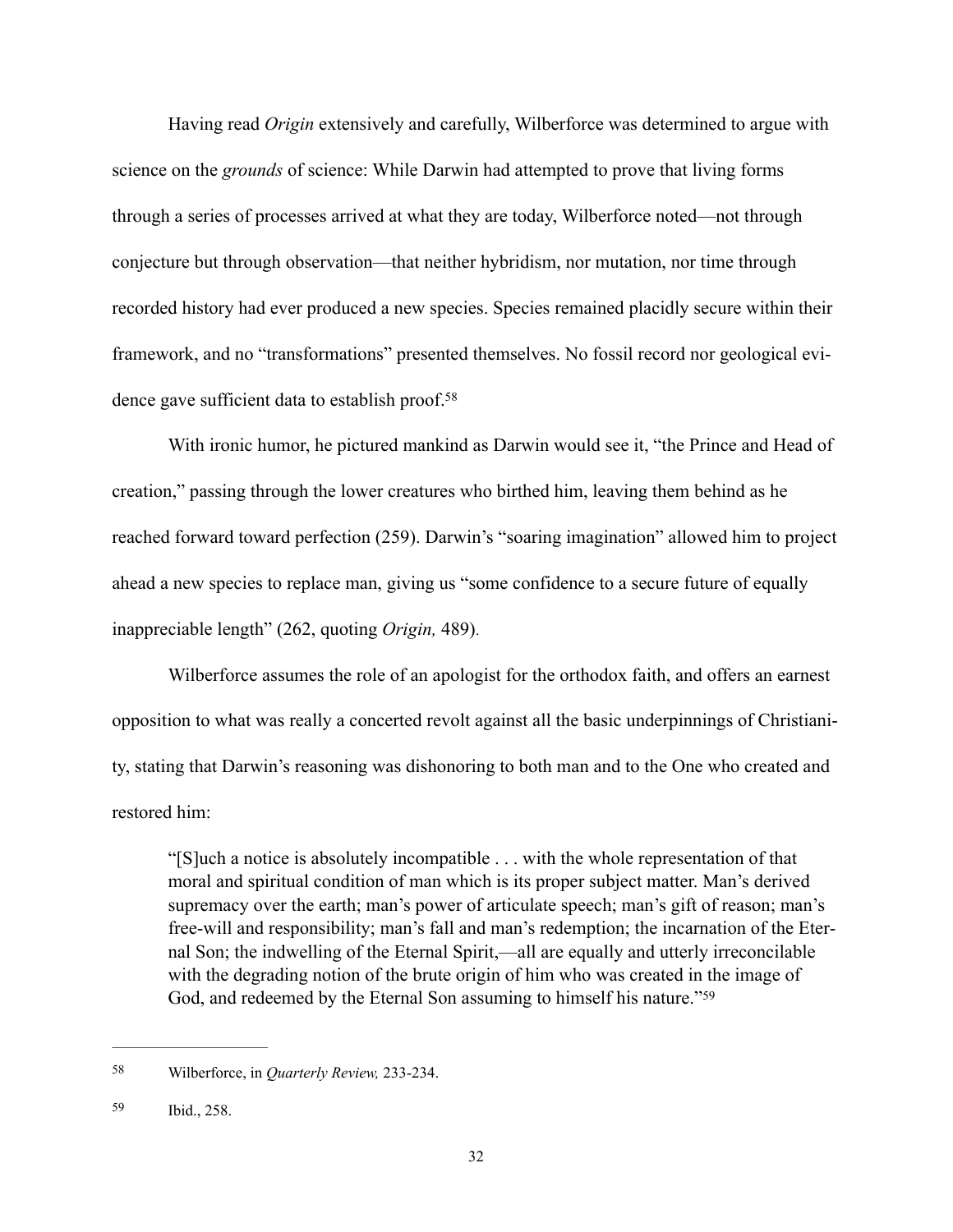Darwin finds "the presence of death and famine . . . inconceivable on the ordinary idea of creation; . . . " (260). But Wilberforce places *the Fall* as the originator of an order totally at odds with the perfect state it had once known: "We can give [Darwin] a simpler solution still for the presence of these strange forms of imperfection and suffering amongst the works of God. We can tell him of the strong shudder which ran through all this world when its head and ruler fell"  $(260)$ .

In his conclusion, he reminds the reader of his concerns, which have led him to write in such detail for the defense of "the scientific mind of England" (263). From the "God of Truth [who] is at once the God of Nature and the God of Revelation" all things will agree, as did the Old and New Covenants in Him, resting the "mind in perfect quietness and assurance" (260).

But within a short amount of time, science, which in the past had always sought correction and protective covering from the higher disciplines of theology and philosophy, would burst permanently from its confines. And the Church, the Mother and Protector of all, whose allegiance and accountability were only to God and to keeping His Holy Word sacrosanct, would accede to science, *without even a word of protest,* its license of moral authority and prophetic calling.

We move onward now to the scientist Louis Agassiz (1807-1873), a Swiss emigre to America. A great naturalist and founder of the Harvard Museum of Comparative Zoology, he was one of the last noted scientists of the time to take a decided stance against Darwinism. In an introduction to work on natural history, he delivered an unusual encomium:

The combination in time and space of all these thoughtful conceptions [of nature] exhibits not only thought, shows also premeditation, power, wisdom, greatness, prescience, omniscience, providence. In one word, all these facts, in their natural connection, pro-

33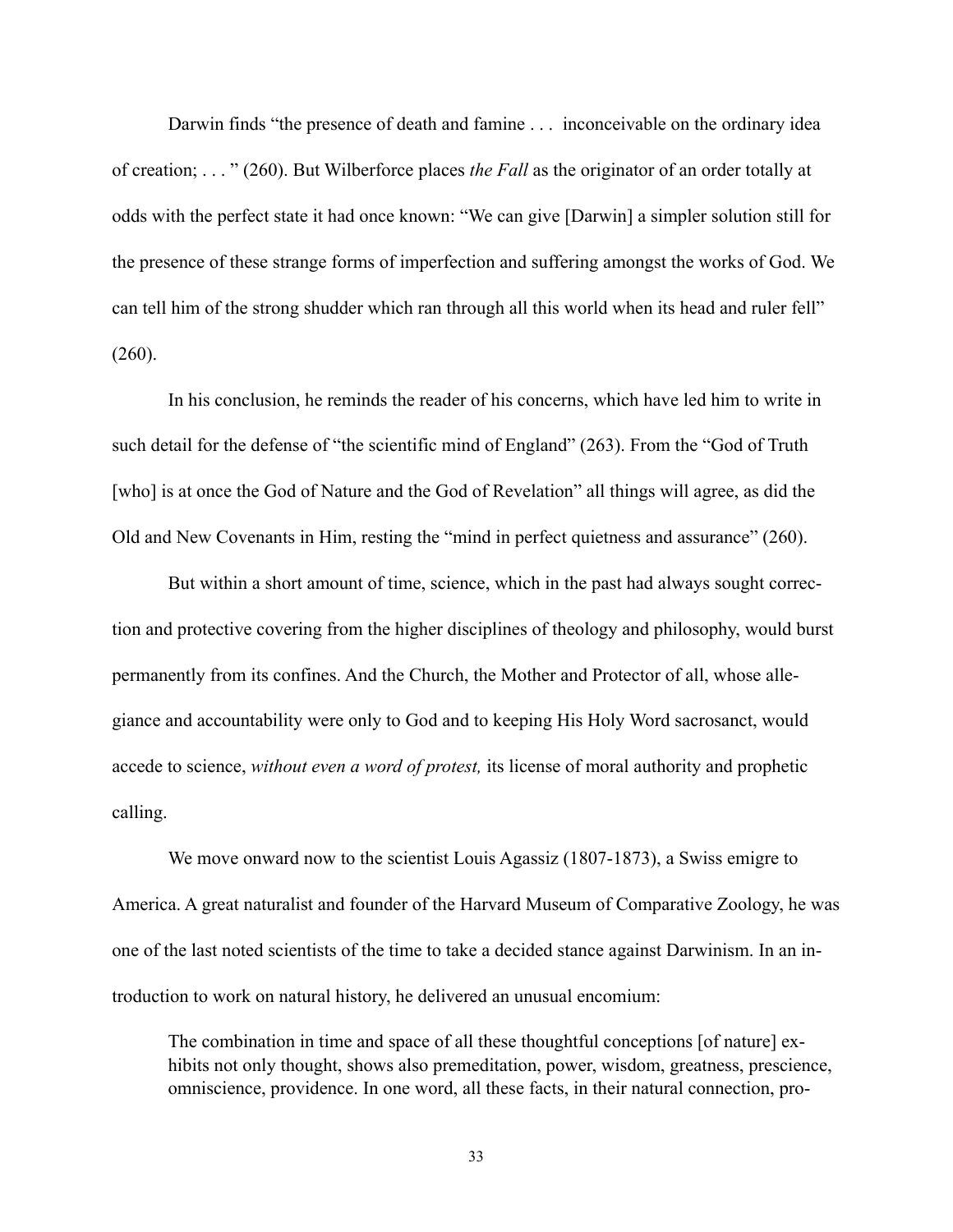<span id="page-33-6"></span><span id="page-33-5"></span><span id="page-33-4"></span>claim aloud the One God, whom man may know, adore, and love and Natural History must, in good time, become the analysis of the thoughts of the Creator of the Universe, as manifested in the animal and vegetable kingdoms, as well as in the inorganic world.<sup>[60](#page-33-0)</sup>

His ideas are similar to those of Wilberforce in that he could in no circumstances permit the idea of living things being changed from their original creation. As a group, although they have "no material existence, they yet exist as categories of thought"<sup>61</sup> —the products of a Divine Mind—which never will change in any way; they are always and utterly true to form, "unaccountable on any other basis than that they owe their existence to the working of intelligence."[62](#page-33-2) But Darwin saw creatures as only subject to the vagaries of chance, stemming from a common descent. From such a scenario the concept of God is excluded. As one of Agassiz' biographers described their disparity: "Agassiz believed that Darwin shunned this joyful embrace of the intellectual and material worlds. Natural selection is not a creative power. Rather, it is an abstract agency that prevents us from viewing the whole nature as a work of art whose individual components refer to and cite each other and yet remain defiantly individual."[63](#page-33-3)

<span id="page-33-7"></span>While Agassiz was enjoying his growing fame and prospects in America, seeds for Darwinism were taking root rapidly there, especially in the highest levels of science. Asa Gray, a botanist, who had once sided with Agassiz but then went against him wholeheartedly, collaborated with Darwin via letters to bring Agassiz down. Gray's words show no small amount of con-

<span id="page-33-0"></span>Louis Agassiz, *An Essay On Classification* (London: Longman, Brown, Green, Longmans, & Roberts, and [60](#page-33-4) Trubner & Co., 1859), 205, accessed July 24, 2020,https://babel.hathitrust.org/cgi/pt? id=mdp.39015015737953&view=1up&seq=9.

<span id="page-33-1"></span>Louis Agassiz, *Contributions to the Natural History of the United States of America* (Boston: Brown and [61](#page-33-5) Company, 1860), 3:88, accessed July 22, 2020, [https://catalog.hathitrust.org/Record/012360765.](https://catalog.hathitrust.org/Record/012360765)

<span id="page-33-2"></span>Ibid., 92. [62](#page-33-6)

<span id="page-33-3"></span>Christoph Irmscher, *Louis Agassiz: Creator of American Science* (New York: Houghton, Mifflin, Harcourt [63](#page-33-7) 2013), 150.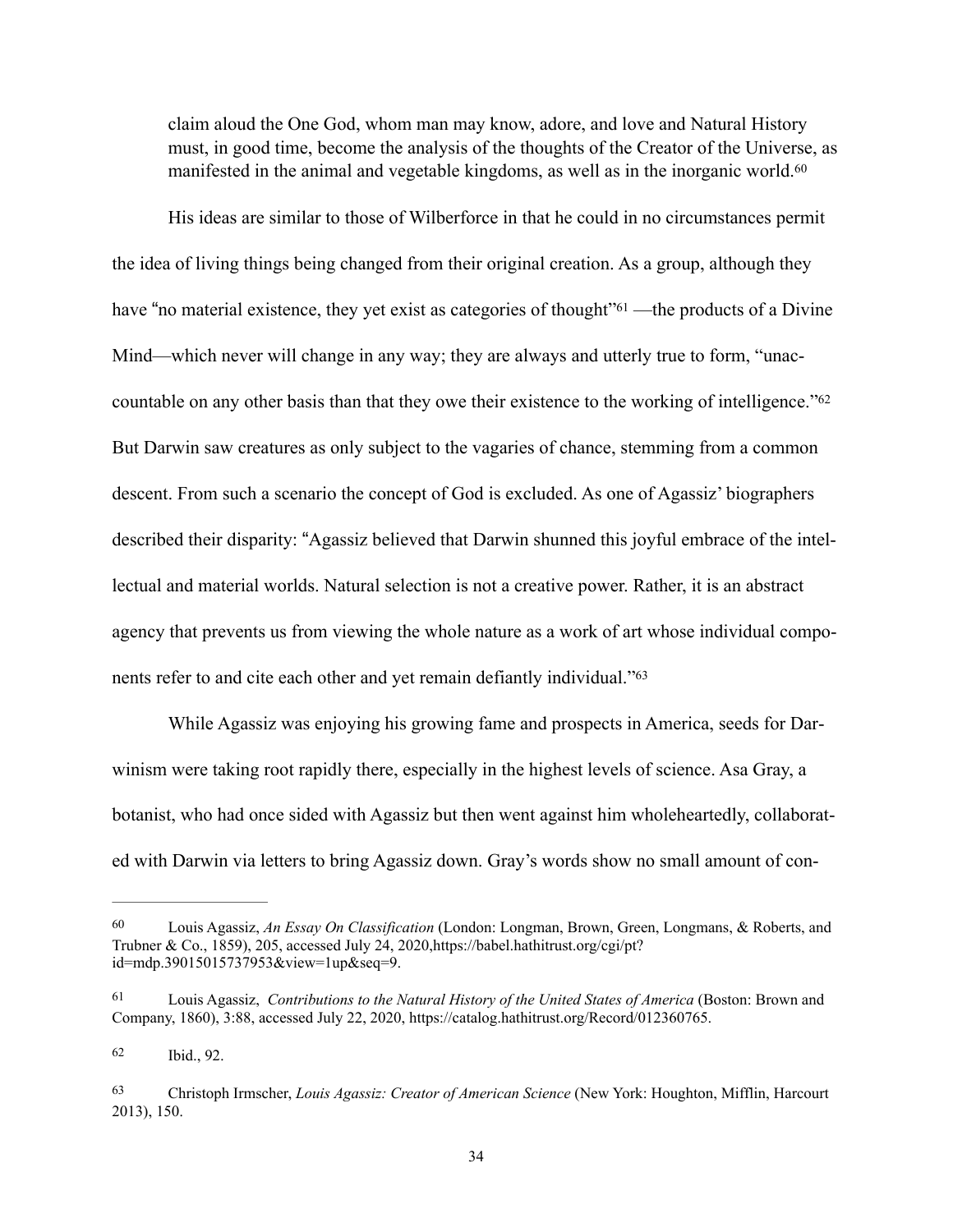tempt for his contemporary, calling him a "foolish man" (141), going to "absurd lengths" against Darwin's theory, his research "incapable of demonstration," saying of Agassiz's ideals of "prophetic types" (140): "If these are true prophecies, we need not wonder that some who read them in Agassiz's book will read their fulfillment in Darwin" (141). Gray became "Darwin's, and Darwinism's, most effective spokesman in America" (138).

<span id="page-34-3"></span>But Agassiz could not have realized that the theologians and scientists, even in America, would soon give themselves thoroughly and completely to Darwin. Eleven years before his death, Darwin felt that he had accomplished his goal: "I have at least as I hope done good service in aiding to overthrow the dogma of separate creations.["64](#page-34-0) Many agreed. A. R. Wallace (a contemporary naturalist of Darwin's, who independently proposed a similar theory of evolution) gushed, "Mr. Darwin has given the world a new science, and his name should, in my opinion, standabove that of every philosopher of ancient or modern times."<sup>[65](#page-34-1)</sup> And for active promoters, such as The X Club, ". . . the *Origin* mattered because it was a weapon in a larger war. . . . [I]t had eliminated any need to appeal to creative power to explain the variety of living forms and hence removed what had been one of the strong arguments for a Creator."<sup>[66](#page-34-2)</sup>

<span id="page-34-5"></span><span id="page-34-4"></span>Before leaving this discussion on Darwin, we will consider the thoughts of Etienne Gilson, the Catholic philosopher of a century later, who provides an invaluable analysis of Darwin and his work.

<span id="page-34-0"></span>[<sup>64</sup>](#page-34-3) Darwin, *Descent*, 60.

<span id="page-34-1"></span>Richard Conniff, "On the Origin of a Theory," *Smithsonian,* June 2008, 86-93. [65](#page-34-4)

<span id="page-34-2"></span>Barton, *The X Club,* 176. [66](#page-34-5)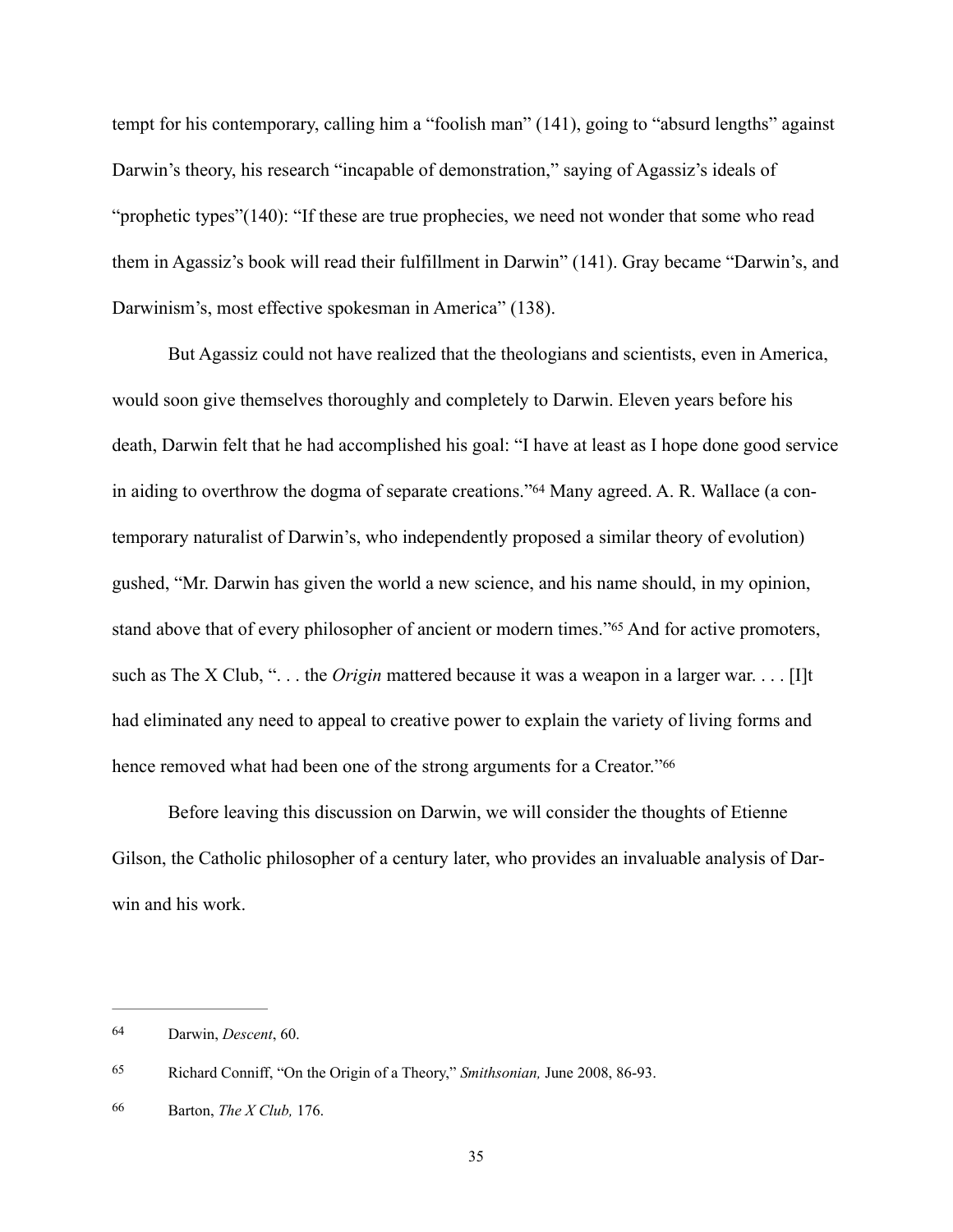<span id="page-35-3"></span>Fixity of species was the mark of creationism which found its order, origin, and end in God,but "transformism"<sup>[67](#page-35-0)</sup> was developed by Darwin's precursors, and was firmly established by him in *Origin.* Gilson describes the dilemma of one believing in "teleology without final causes" : While the transformist admires the beauty of adaptations in nature, which come from being the means to an end, he doesn't "[conceive] of natural finality as the result of an intention first present in the thought of God and capable, consequently, if one discerns it, of explaining the structure of the work. This theological finality is that of which Charles Darwin is the sworn enemy." He also won't "conceive of living beings as the result of any sort of fabrication." However, Darwin "desires a nature wherein all comes about as if there had been a choice, even though no one and nothing were there to choose. One comes then to the notion of a teleology without final causes," in which species are transformed into new ones "without it being necessary to recur to the hypothesis of a causality of a particular type charged with directing the operation."[68](#page-35-1)

<span id="page-35-4"></span>Thus a transformist must be prepared to propound a solution that secures all the bases: disallowing any place for a superintending presence; only an impersonal agency personified by Nature directs in essence a process which has no endpoint and no beginning, from which everything derives its substance.

Gilson praises Darwin as a keen observer, but "when Darwin takes leave of the observation and immediate interpretation of facts, wherein he is the master, he displays an intellectual nonchalanceand an imprecision in ideas which does not appear in any way tolerable."<sup>[69](#page-35-2)</sup> As an

<span id="page-35-5"></span><span id="page-35-0"></span><sup>&</sup>quot;Transformism perhaps is better defined, in a negative fashion, as the negation of 'fixism', namely, as stating that it is not true that species are today that which they were at their origin, no matter how one might conceive that origin," Gilson, *From Aristotle to Darwin,* 49.

<span id="page-35-1"></span>Ibid., 98-99. [68](#page-35-4)

<span id="page-35-2"></span>Gilson, *From Aristotle to Darwin*, 167. [69](#page-35-5)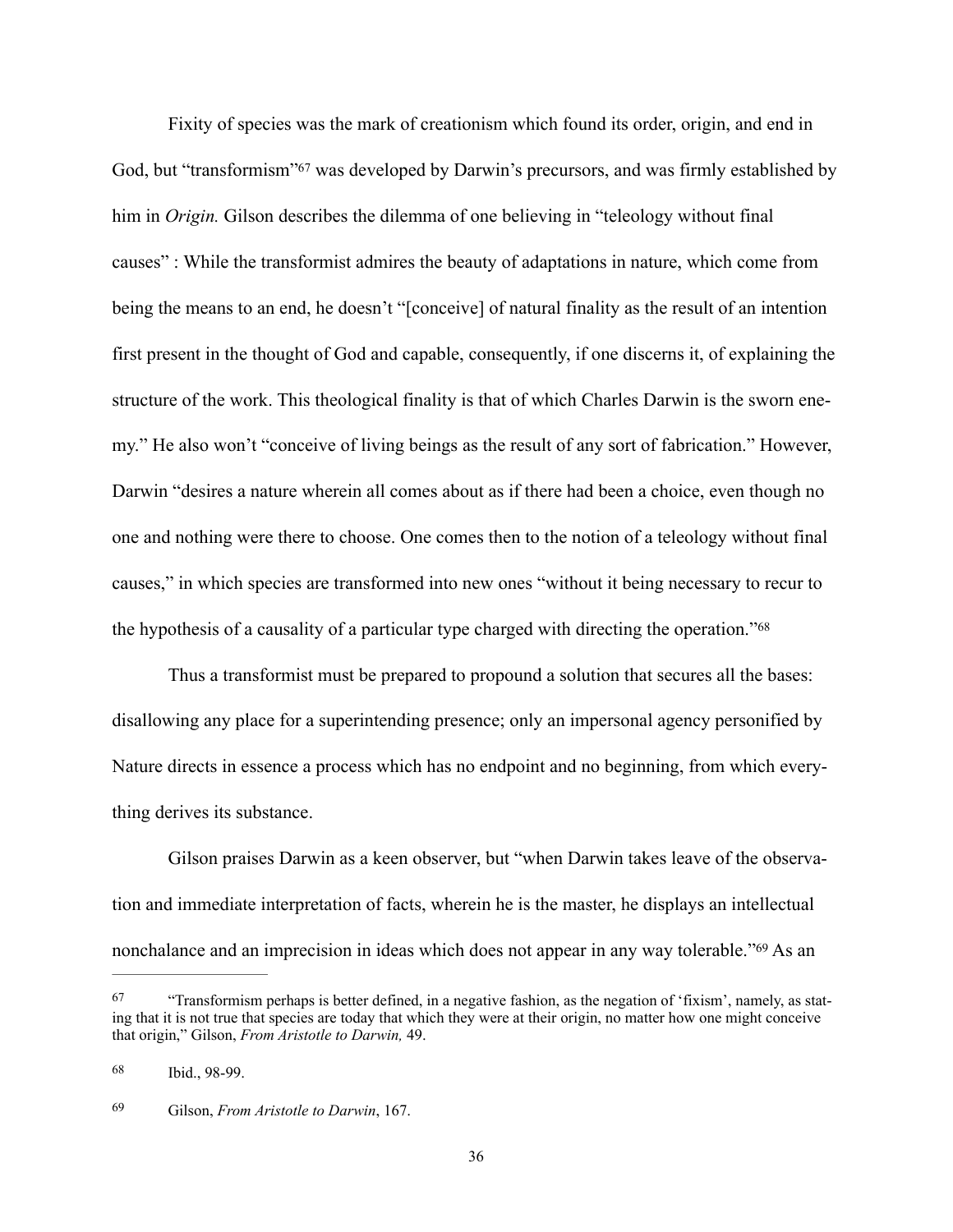example of incredible imprecision, Gilson states that Darwin never "[undertook] to clarify the issue of the origin of species in the book, in the sense of the origin of the existence of species" (168).

Another example is Darwin's ambiguity concerning "species" and "varieties" :

". . . [Darwin] tries his best to pulverize the notions of species in an indiscriminable multitude of

varieties, because *if there are no species, it is not possible that there have been separate cre-*

*ations of them"* (171-172) (emphasis Gilson's).

Reaching his conclusion, Gilson reflects on Darwin's grand hypothesis as "somber and even tragic" (176). Regarding a scientist whose principles will never allow any created species, even "with active detestation, without even asking himself on what so-called revealed authority it is founded," Gilson sums up Darwin's *summum bonum* of a "system of nature" :

The totality of universal history is beheld here under a single and simple human glance. One can imagine that Darwin had been enraptured by it, but this is simply to replace one theology by another, and both together are equally indemonstrable. It is possible, moreover, to suspect it. A sober scientific truth is capable of arousing admiration, perhaps even enthusiasm, but of an intellectual variety rather than that sort of popular cult of which, under the name of Evolutionism (which is a stranger to it), Natural Selection has become the object.[70](#page-36-0)

<span id="page-36-1"></span>Gilson makes a very good point: "... [W]hereas one understood an evolution in which the less issued from the greater wherein it was contained, that form of evolution in which the greater continually springs from the less is incomprehensible. It at least deserves no more to be entitled e-volution" (103).

<span id="page-36-0"></span>[<sup>70</sup>](#page-36-1) Ibid., 177.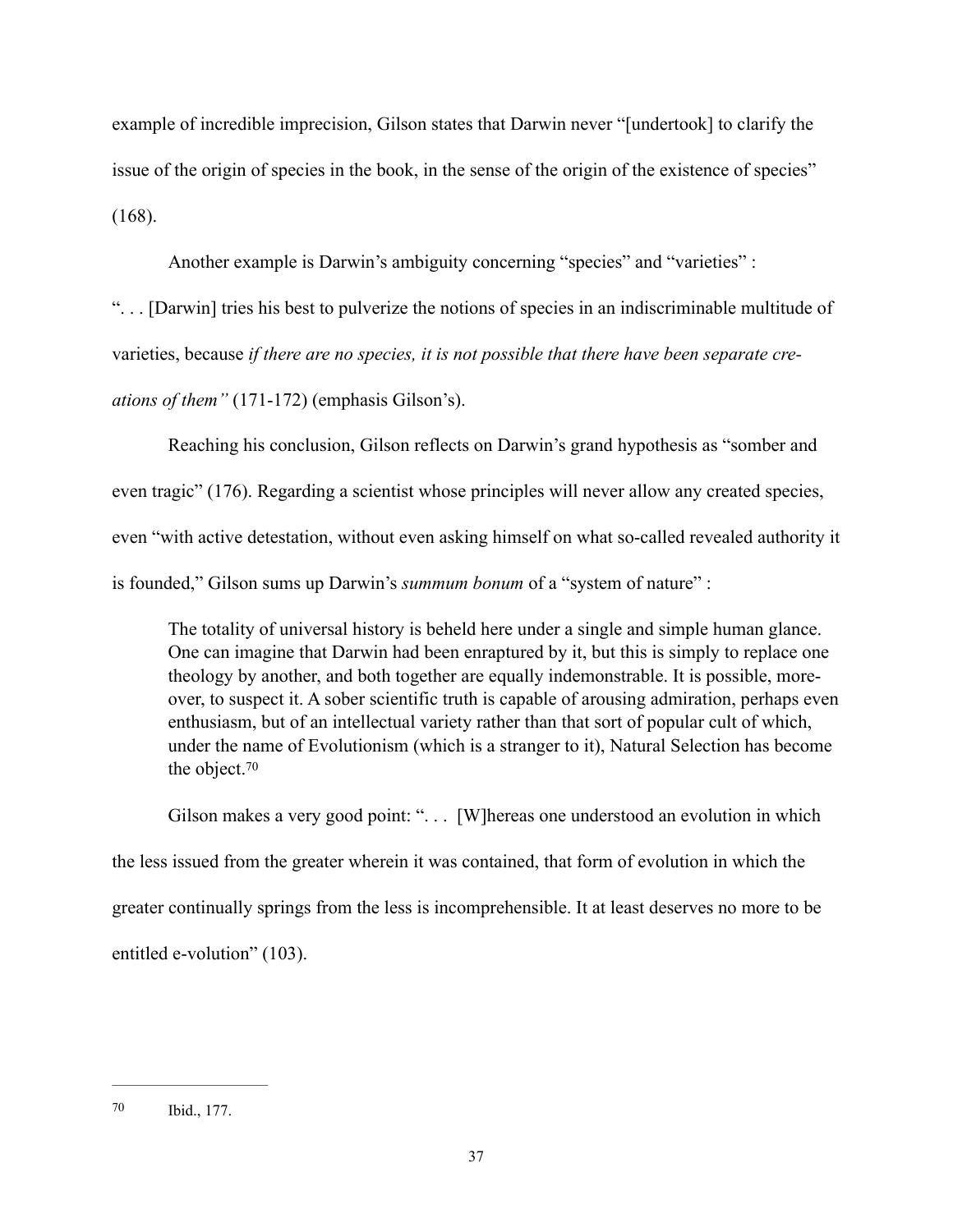Their "e-volution" will only be through adaptation to their surroundings, including cataclysmic disasters, or through selective artificial inbreeding. No information is added to the mix, either through the means of "natural selection" nor from God Himself.

Gilson goes on:

<span id="page-37-1"></span>. . . Words have their importance. *Evolution* has above all served the purpose of hiding the absence of an idea. . . . In whatever manner biologists understand evolution, they are accounting for the mechanism of something the notion of which they are incapable of defining. . . . It is not so surprising that this should come about when one realizes that this last word of nineteenth positive science is the offspring of the crossing of political economy, a doubtful science, and the philosophy of [Herbert] Spencer, . . [.71](#page-37-0)

Gilson concludes, "Evolution has become so unquestionable that it henceforth takes the place of demonstration. Transformism presently occupies an impregnable position" (105). He continues, "The more one reads the scientists on this point, the more one is tempted to think that, like the notion of species, that of evolution is a philosophical notion which is introduced from outside of science, wherein it appears destined always to stand out as a foreign body" (106).

In this chapter, we have given special regard to Darwin, who through his theory produced the disconnect between the progress of biological science and the acceptance of Scripture. Efforts by Wilberforce and Agassiz, who stood in the gap to work against it were in vain, even though these men demonstrated that the science involved in his theory was questionable (as Gilson has also shown). The next chapter will describe a theology basically unvarying today from its institution a century and a half ago, influenced by Darwin. In spite of the efforts to update the latest science according to the exponential increase of knowledge, a dogged and persistent inflexibility remains even until now. Why? It is absolutely impossible to alter the base that

<span id="page-37-0"></span>

Gilson, *From Aristotle to Darwin*, 103-104. [71](#page-37-1)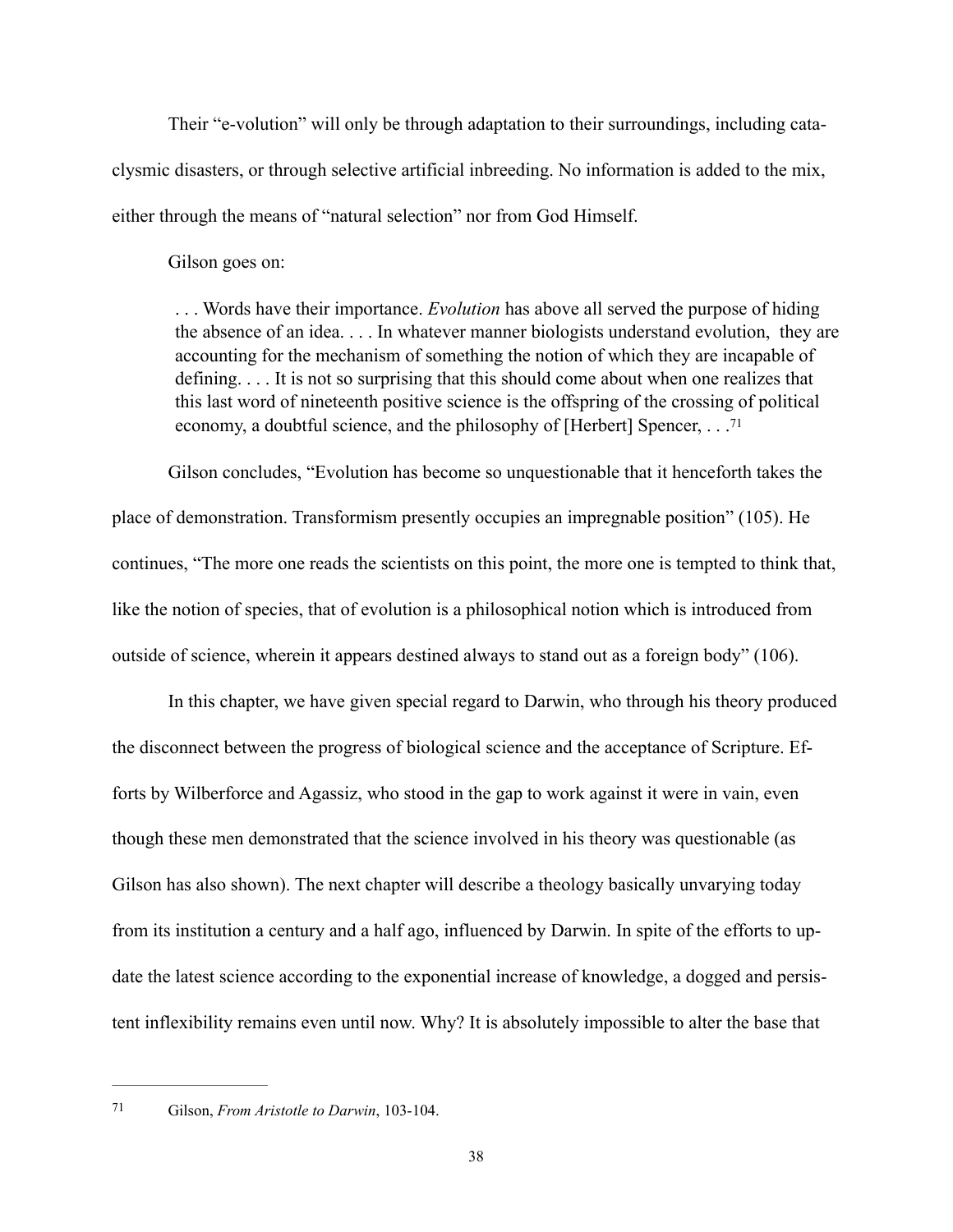was firmly established by Darwin, which continues to be the only secure alternative to Holy Scripture, and which is approved by scientists, by the world, and especially and finally, by the Church, which will lead ultimately to its enduring shame and embarrassment. The Bible contains nothing but absurd premises that are abhorrent to a generation which prides itself on its modernity and refuses to consider reasonable scientific alternatives which might allow wholehearted embracing of the truths that were once loved and accepted. Thus a confluence in the mid-nineteenth century between a skepticism of Scripture and an unquestioned reliance on science has caused the Church to bow to its determined assault.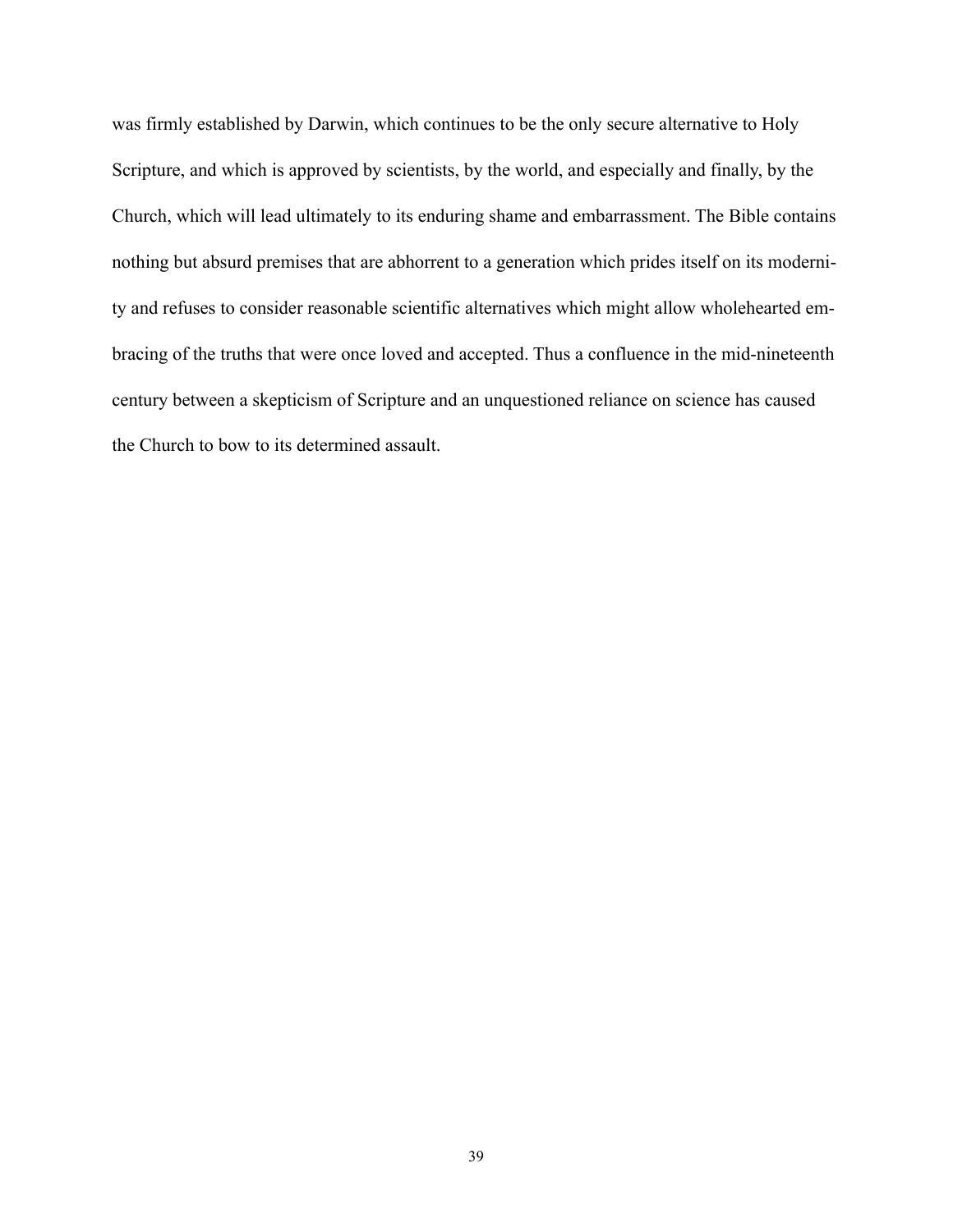#### <span id="page-39-1"></span>**Alister E. McGrath: Modern Theologian/Scientist**

"[T]here can be no doubt that after a century of intensive effort biologists have failed to validate [evolution] in any significant sense. The fact remains that nature has not been reduced to the continuum that the Darwinian model demands, nor has the credibility of chance as the creative agency of life been secured."[72](#page-39-0)

In spite of objections by Denton and by many other scientists, all the loyal evolutionists are absolutely certain that their cause is won. Science has proven the matter to its satisfaction. No other competing theories—for instance, creationism or intelligent design—can be given any credence. But the theologian has a much more difficult task, for he must find a way to conjoin two incompatible belief systems: God's Holy Word and an evolutionary paradigm having its own set of rules, unrelated to Scripture.

In this chapter I will discuss Alister E. McGrath, who is one of these committed theistic evolutionists. I will consider, among others, his views on natural theology, including his treatment of William Paley; his use of Augustine's "seminal reasons;" and his discussion of Christopher Southgate's theology on suffering.

As has been dealt with, Darwin was the universal watershed for everything that has succeeded him, including science, culture, theology, politics, and every form of human institution. But since his "theory" was promulgated, men have found themselves a tiny iota in the cold, aloof vastness of time and space, lost in a spiritual void. This explains the existentialism which characterizes modern man. He tries to create for himself his own teleology which is hopeless, erecting instead an insuperable barrier between God and his creation.

<span id="page-39-0"></span>Denton, *Evolution*, 357. Although Denton wrote this in 1985, his 2016 book "*Evolution: Still a Theory in* [72](#page-39-1) *Crisis*" shows that he has not changed his mind.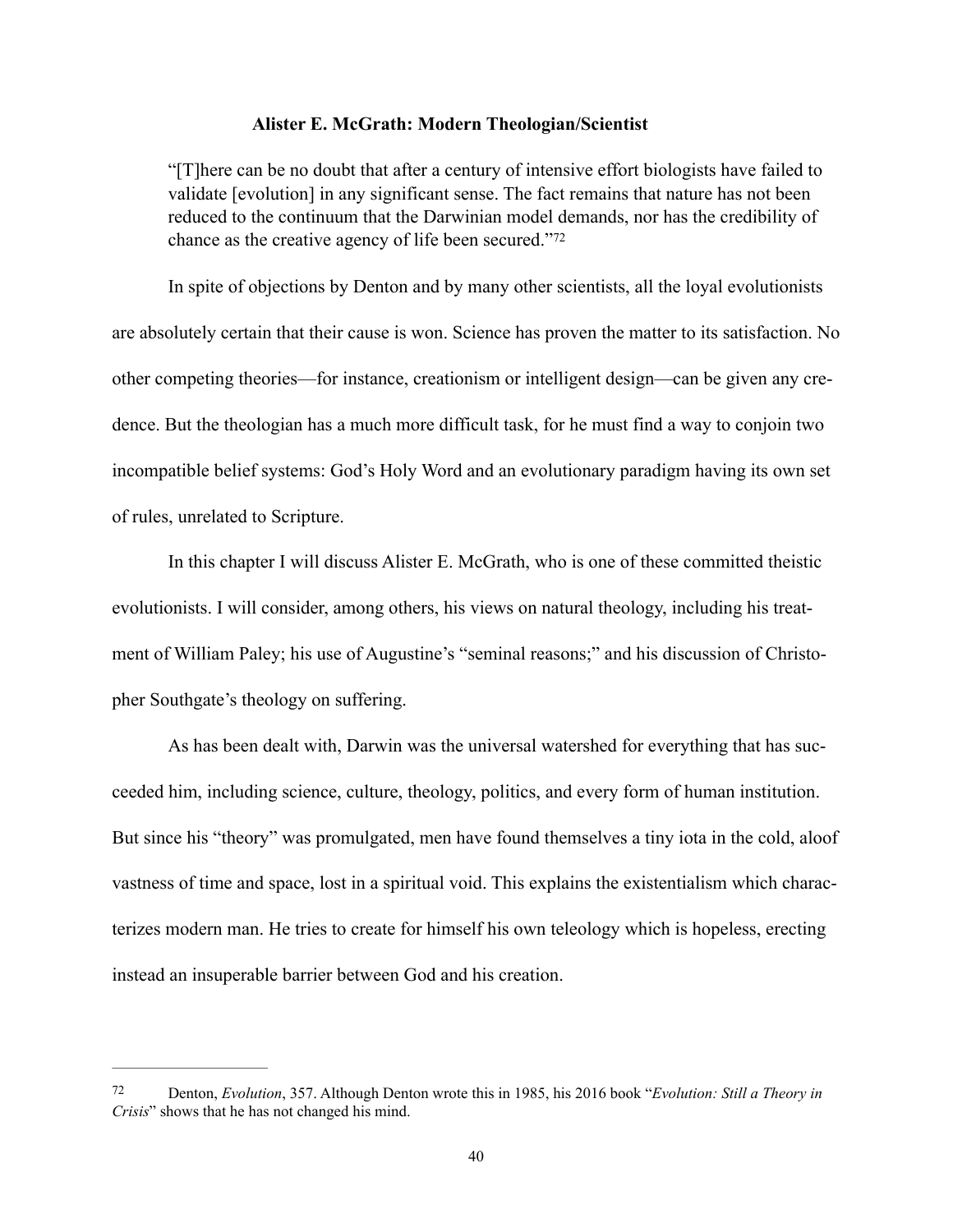In the Scriptures, God expressed himself emotionally and immanently within the cosmos which he had birthed and brought into being. He nurtured and redeemed it with compassion and through prophetic warnings of divine judgment. But over and against it mankind has created an ersatz, mechanistic, depersonalized, and atheistic universe devoid of any semblance of divinity. As we shall see, theologians like McGrath attempt constantly, through innumerable failing means, to bandage the hopeless wound that has resulted.

McGrath is a contemporary theologian/scientist within the Anglican tradition, and is also typical of many modern Christian theologians. Although professing to be faithful to Scripture, they are also convinced that evolution is inherently logical and universally confirmed.[73](#page-40-0)

<span id="page-40-3"></span><span id="page-40-2"></span>In *Darwinism,* McGrath defines natural theology as "the 'proof' of God's existence from the natural world, or the exploration of the degree of intellectual resonance between the Christian visionof reality and what is actually observed in nature."<sup>[74](#page-40-1)</sup> He must align it with "evolutionary biology" (31), since the classical sense of Darwinism is outmoded, giving way to a "new synthesis" (30-31) as the sound basis of all science. Although he is against "metaphysically inflated approaches" (32), he expresses his central idea that "natural theology is indeed capable of engaging with a Darwinian view of reality" (267-68). And while he admits that Darwinism as a theory is a "development of questionable credibility" and is a "creedal statement, not a scientific viewpoint"

<span id="page-40-0"></span>Some examples: Kenneth R. Miller, *Finding Darwin's God: A Scientist's Search for Common Ground Be* [73](#page-40-2)  *tween God and Evolution* (New York: Harper Perennial, 1999); Arthur Peacocke, *Evolution: The Disguised Friend of Faith?; Selected Essays* (West Conshohocken, PA: Templeton Press, 2009); ProQuest EBook Central, accessed January 30, 2020. http://ebookcentral.proquest.com/lib/nashotah-ebook/detail.action?docID=3037669.; John Polkinghorne, *Belief in God in an Age of Science* New Haven, CT: Yale University Press, 1998; and Nicanor Austriaco*,*  O.P., *Defending Adam after Darwin,* St. Charles Borromeo Seminary Philosophy Lecture, November 2017, accessed May 2, 2020, https://www.youtube.com/watch?v=3MsJ67qtHYY; and "A Theological Fittingness Argument for the Evolution of *Homo Sapiens," Theology and Science* 17, no. 4 (2019): 539-550, accessed May 2, 2020, https:// doi.org/10.1080/14746700.2019.1670967.

<span id="page-40-1"></span>Alister E. McGrath, *Darwinism and the Divine: Evolutionary Thought and Natural Theology*, Malden, [74](#page-40-3) MA: Wiley-Blackwell, 2011, 2.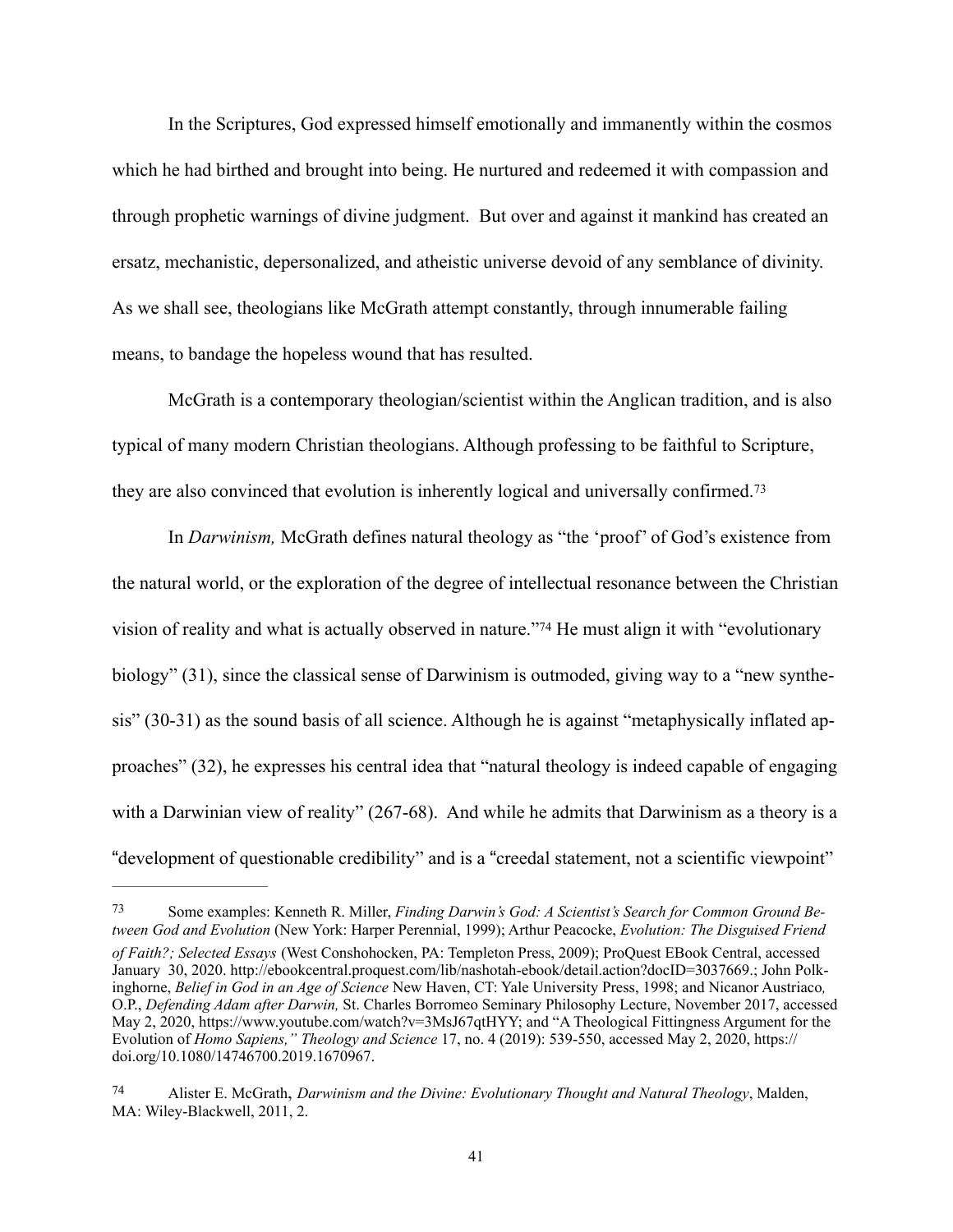(33)—one which Richard Dawkins considers "*the* defining account of reality" (34, emphasis his) —McGrath still assumes it to be the entire grounds of his own argument.

<span id="page-41-3"></span>Reviewing the history of English science from the Protestant Reformation of the 17<sup>th</sup> and 18th centuries, McGrath tends to view the natural history of those earlier scientists to be very restricted due to the limitations of their times. Even though the great Isaac Newton (1643-1727) was held in such "religious and scientific esteem . . . that some pressed for him to be treated as a saint" (54), McGrath is dismissive of him: Newton's "amalgam of natural philosophy and . . . Anglican theology . . . was an unstable amalgam—more of a convenient, temporary convergence of vested intellectual and social interests, rather than a resilient, integrated, conceptual fusion["75](#page-41-0) (56). While McGrath admires the early English scientists' romanticization, centered in their be-liefin God, in their idea of "contrivance"<sup>[76](#page-41-1)</sup> as a proof of God's existence, and in the "fixed or static notion of the natural world" (74), he believes that this romanticization led to an ultimate *cul-de-sac* of "the 'desacralization' or 'disenchantment' of nature," denying mystery and mira-cles (57-60). So Charles Darwin's theory proved ultimately to be a ["](#page-41-2)savior,"<sup>[77](#page-41-2)</sup> offering a valid, substantial science, and laying the groundwork for a theological and teleological perspective from that point onward.

<span id="page-41-5"></span><span id="page-41-4"></span><span id="page-41-0"></span>However, Paul Gosselin, a social anthropologist, explained regarding Newton's post-humous publication, [75](#page-41-3) *The Chronology of Ancient Kingdoms Amended*, that the book "was based directly on the Genesis account and challenged chronologies of the Ancient World proposed by Greek historians," *Flight From the Absolute: Cynical Observations on the Postmodern West,* vol. 2 (Quebec, QC: Samizdat, 2013), 128.

<span id="page-41-1"></span><sup>&</sup>lt;sup>[76](#page-41-4)</sup> "... 'contrivance,'... is held to indicate both being designed for a specific purpose, and being executed in a manner conducive toward this end," McGrath, *Darwinism,* 63-64.

<span id="page-41-2"></span><sup>&</sup>quot;We recognize the great service rendered by Darwin to natural science by restoring teleology to it, so that instead of having morphology against teleology, we shall have henceforth morphology married to teleology," Asa Gray, "Scientific Worthies," *Nature* 10 no. 240 (June 1874): 81, accessed October 5, 2020, https://www.nature.com/ articles/010079a0.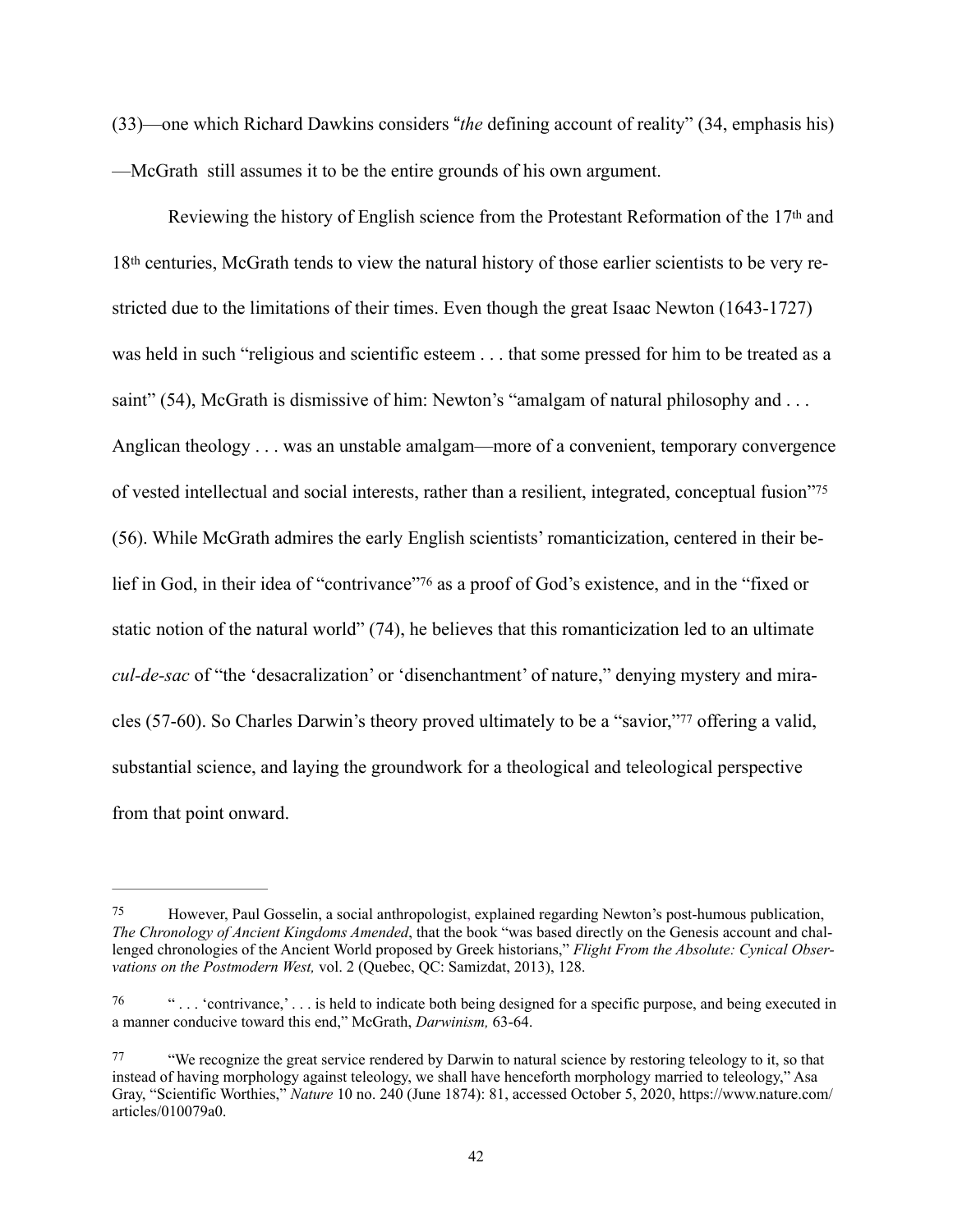McGrath appears to have a real problem with one of those eighteenth-century natural historians, William Paley (1743-1805), and devotes many pages to him. Paley, according to Moorman, was "busy in the northern parishes writing first his *Horae Paulinae [or the truth of the Scripture History of St Paul]* (1790) and then his *View of the Evidences of Christianity* (1794) which was an attempt to defend the Christian faith against critics like Hume and Gibbon.["78](#page-42-0)

<span id="page-42-2"></span>In the introduction to *Evidences*, opposing David Hume's skepticism, Paley discussed the need mankind had for a "revelation," which he asserted could be made only by miracles. Part I concerns "the direct historical evidence of Christianity, and wherein it is distinguished from the evidence alleged for other miracles." This includes the manifest sufferings of the "propagators of Christianity" attesting to its veracity. Its authenticity is also adduced by Church Fathers including Clement, Ignatius, Polycarp, Irenaeus, and others. Part II includes "auxiliary evidences of Christianity" such as prophecies found in the Old Testament, "the Savior's character," and the "historicity of the resurrection." Part III contains a discussion of the "erroneous opinions imputed to the apostles," and the apparent discrepancies between the Gospels. At the end of the treatise, Paley makes the astounding statement:

<span id="page-42-3"></span>An overwhelming preponderance of evidences are given by methods secret to us (as all the great processes of nature are), for conducting the objects of God's moral government, through the necessary changes of their frame, *to those final distinctions of happiness and misery which he hath declared to be reserved for obedience and transgression, for virtue and vice, for the use and the neglect, the right and the wrong employment of the faculties and opportunities with which he hath been pleased, severally, to intrust and to try us*[79](#page-42-1) (emphasis mine).

<span id="page-42-0"></span>Moorman, *A History of the Church in England,* 313. [78](#page-42-2)

<span id="page-42-1"></span>William Paley, *Evidence of Christianity* (Middletown, DE: CreateSpace Independent Publishing Platform, [79](#page-42-3) 2020; reprint William Paley, M. A.**,** *A View of the Evidences of Christianity. In Three Parts.*, 2 vols., 2nd. ed. (London: R. Faulder, 1794).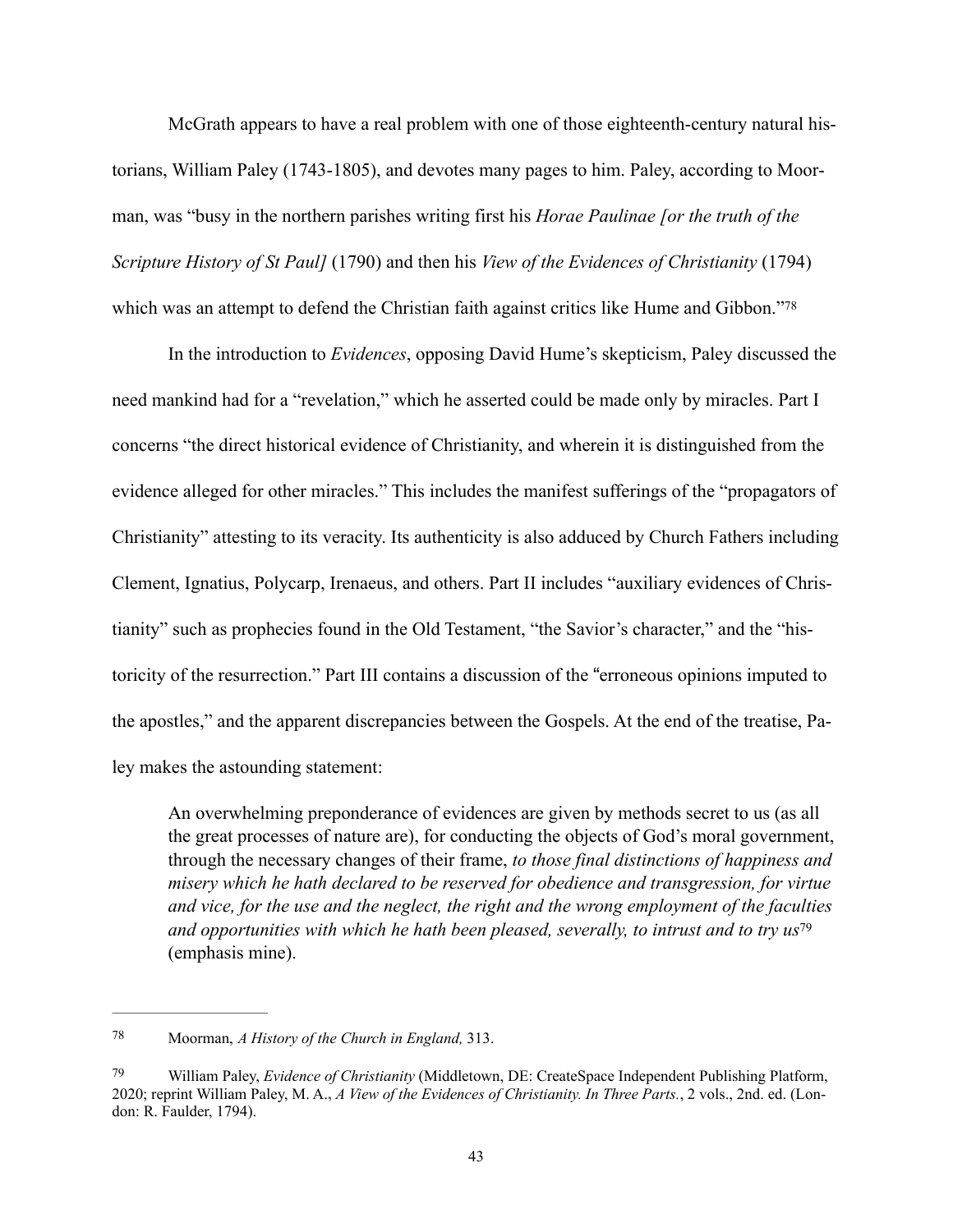<span id="page-43-3"></span><span id="page-43-2"></span>According to M. D. Eddy (history professor at Durham University), in Paley's book *Nat-uralTheology*<sup>[80](#page-43-0)</sup> "Paley specifically intended to shame atheists and to praise the attributes of God."<sup>81</sup>Eddy also states, "Regarding arrangement [of the book], the book review of Natural Theology in the Edinburgh Review asserts: ' "His great merit lies in the clear perception of the strong or the difficult parts of a question, and in the judicious selection and perspicuous arrangement of his arguments" ' (6).

Paley's *Natural Theology* allowed him to demonstrate in full flower, through copious illustrations, his idea of contrivance. While admitting that the book "has every right to be a classic work" (86), McGrath pokes holes in it. He explains, "The inference of design [e. g., 'the watchmaker analogy' (92)] was culturally conditioned, shaped by prevailing societal beliefs and norms. As time passed, and these became displaced by alternative beliefs [such as evolutionism], it became clear that this inference was not as 'natural' or 'rational' as some had naively assumed" (110). He especially notices that those intellectuals following Paley criticized him "on account of his truncated and impoverished view of nature. Why not extend his approach to consider the human mind?" (112). "... Paley's approach to nature is optimistic, positive, and, to its critics, uncritically simplistic. . . [His] blithe and Panglossian reflections on nature overlook more than be permitted" (166). McGrath then states the heart of evolutionary theology: "Paley does not consider that biological contrivance might *emerge* [his emphasis] under God's providential guidance, leaving the field clear for another possibility of its explanation—namely, that contrivance

<span id="page-43-0"></span>William Paley, *Natural Theology:* Or, *Evidences of the Existence and Attributes of the Deity Collected from* [80](#page-43-2) *the Appearances of Nature* (London: R. Faulder,1802).

<span id="page-43-1"></span>M. D. Eddy, "The Rhetoric and Science of William Paley's Natural Theology," *Literature and Theology*, [81](#page-43-3) vol. 18 no. 1, March 2004 (Dibner Institute, Massachusetts Institute of Technology), accessed September 24, 2020, https://www.researchgate.net/publication/249239477 The Rhetoric and Science of William Paley%27s Natural\_Theology, 1.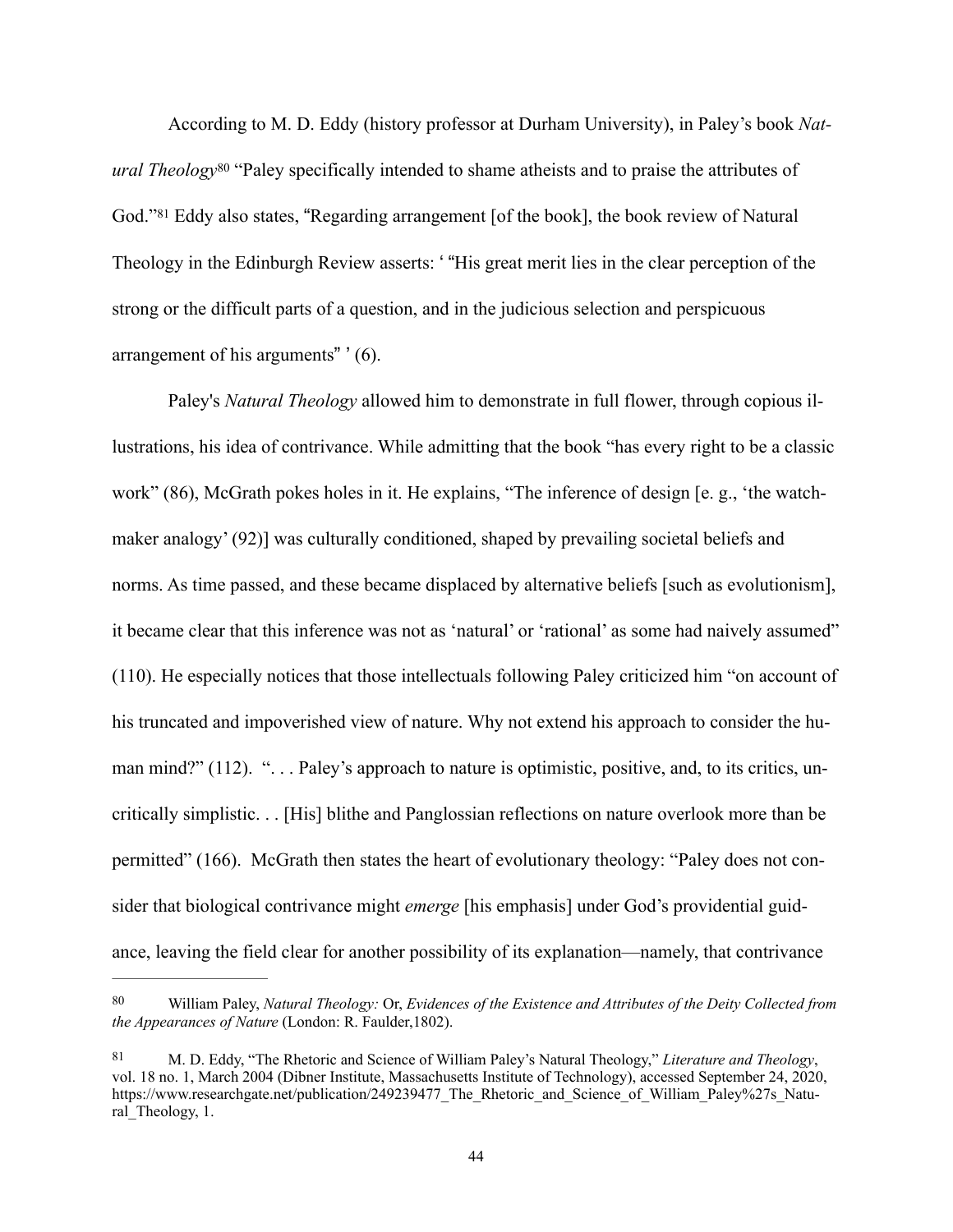is to be seen as the *outcome of prolonged evolutionary selection and symbiosis with its surroundings*" (99, emphasis mine).

McGrath continues to disparage Paley: "Paley's approach was systematically deconstructed by Christian theologians . . . Darwin may have administered the *coup de grace* to a mortally wounded form of natural theology; the fatal wounds, however, were administered much earlier" (103) by theologians and scientists just after Paley's demise. "... [T]he rise of evolutionary thought was the final of many nails in the coffin of William Paley's specific approach to natural theology . . . Darwin's naturalistic explanation of contrivance fatally wounded such approaches" (279-80). Natural theology "has been given a new lease on life through the rise of evolutionary thought, partly by being liberated from the intellectual and spiritual straitjacket within which Paley's approach had unhelpfully confined it" (280). It should be abundantly clear, then, that Mc-Grath finds Paley to be a stumbling-block to both the idea of the progress of evolution and to what McGrath considers is the advancement of science.

McGrath rightly concludes that "disenchantment" (133) was the consequence in the Anglican Church: sentimentalization with the past; inability to adequately equip itself with the exigencies of modernity; and the use of outmoded apologetics. But he is certain that Darwinism and everything that springs from it will inevitably prove itself worthy of the cause, and that Paley will be left to the dust-laden shelves of the distant past.

Beyond Paley, McGrath outlines a series of what he considers break-throughs in natural theology which will ultimately lead invariably to Darwin. The nineteenth century involved massive adjustments which would in the end give way to the shaping of the twentieth century, especially theology. By and large the English public, and even that of the scientific establishment,

45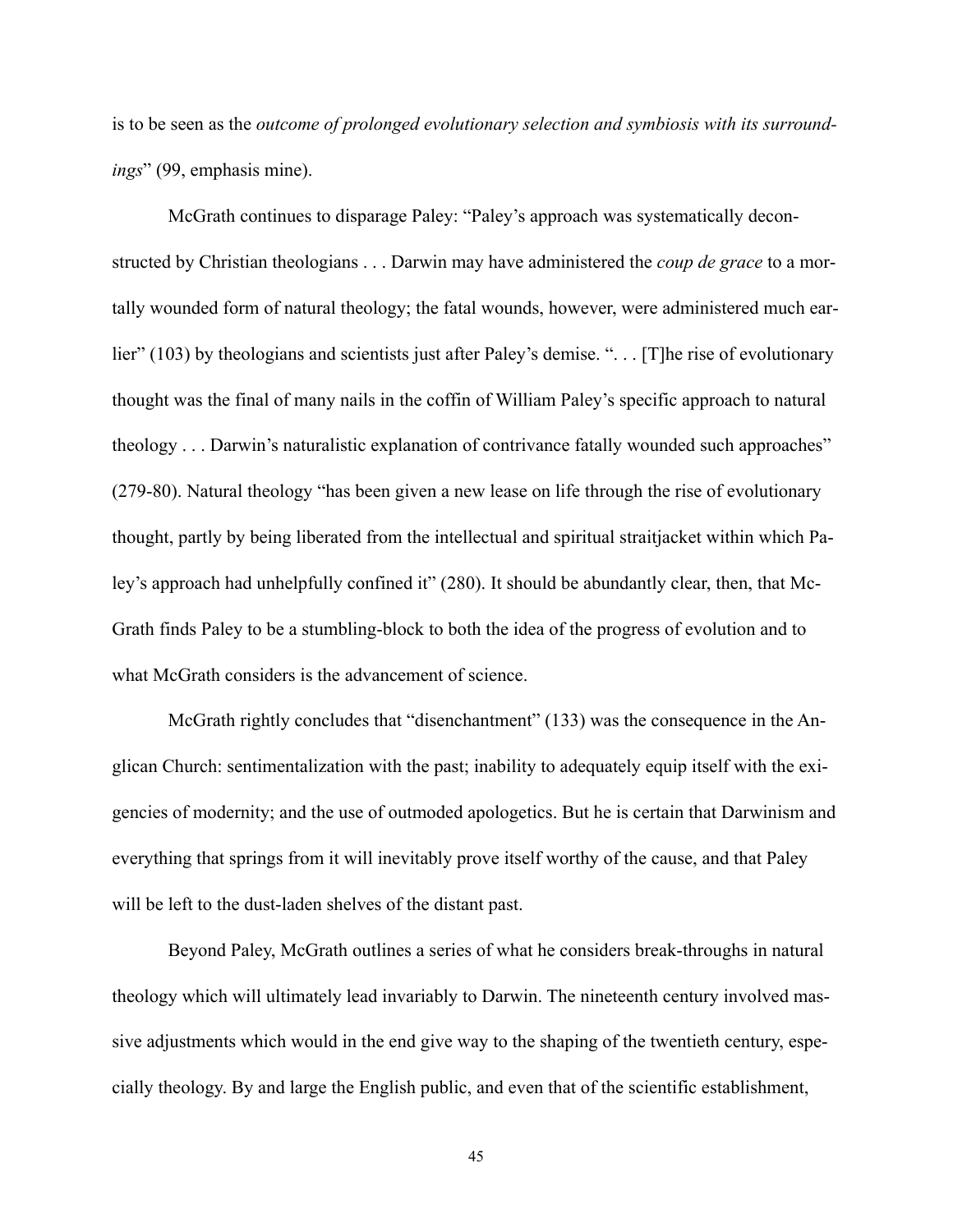stubbornly clung to basic evidence of Scripture. But this belief was rapidly fraying and heading for extinction, through the impetus of the so-called Enlightenment and the suspicions and disregard of the Bible. All must be now properly and logically scrutinized through the "detachment and objectivity" of science—the final arbiter of the truth— before it can be given admission to academia.

Having dispensed with Paley, McGrath attempts to build a house of cards on the topsyturvy foundation of Darwinism. Since it fundamentally opposes the Scripture, much of the enormous and ever-increasing knowledge being built on it since Darwin's time raises itself up against both the Church and *against the knowledge of God* (2 Cor 10:5).

<span id="page-45-1"></span>An example is McGrath's treatment of the paramount Christian doctrine of creation. In both of his two books, *Darwinism* and his *Theology*,<sup>[82](#page-45-0)</sup> McGrath chronicles the idea of creation as believed from antiquity. However, the current ideas that he discusses are all based on some form of evolution.

"Neo-Darwinism," "evolutionary synthesis," (*Darwinism,* 30) or "new synthesis" (31) are newer, dressier versions of the guesswork associated with "natural selection" and the glorified theories promulgated by Darwin 150 years ago. But in McGrath's efforts to actually define the process of "evolution" there is continual uncertainty, mirroring all the work since that point. Will it be as "dynamic stabilization" playing a "significant role in the evolutionary process," or "autopoiesis, self-organization, epigenetic mechanisms, and symbiosis" (31)? Through "chance," "randomization," "stochastic processes or chaos theory" (192)? Will "emergent approaches to creation" (230) be realized "[w]hen ensembles or aggregates of material particles attain an ap-

<span id="page-45-0"></span>[<sup>82</sup>](#page-45-1) Alister E. McGrath, *Christian Theology: An Introduction* (West Sussex, U. K.: Wiley-Blackwell, 2017), e.g. 327-352.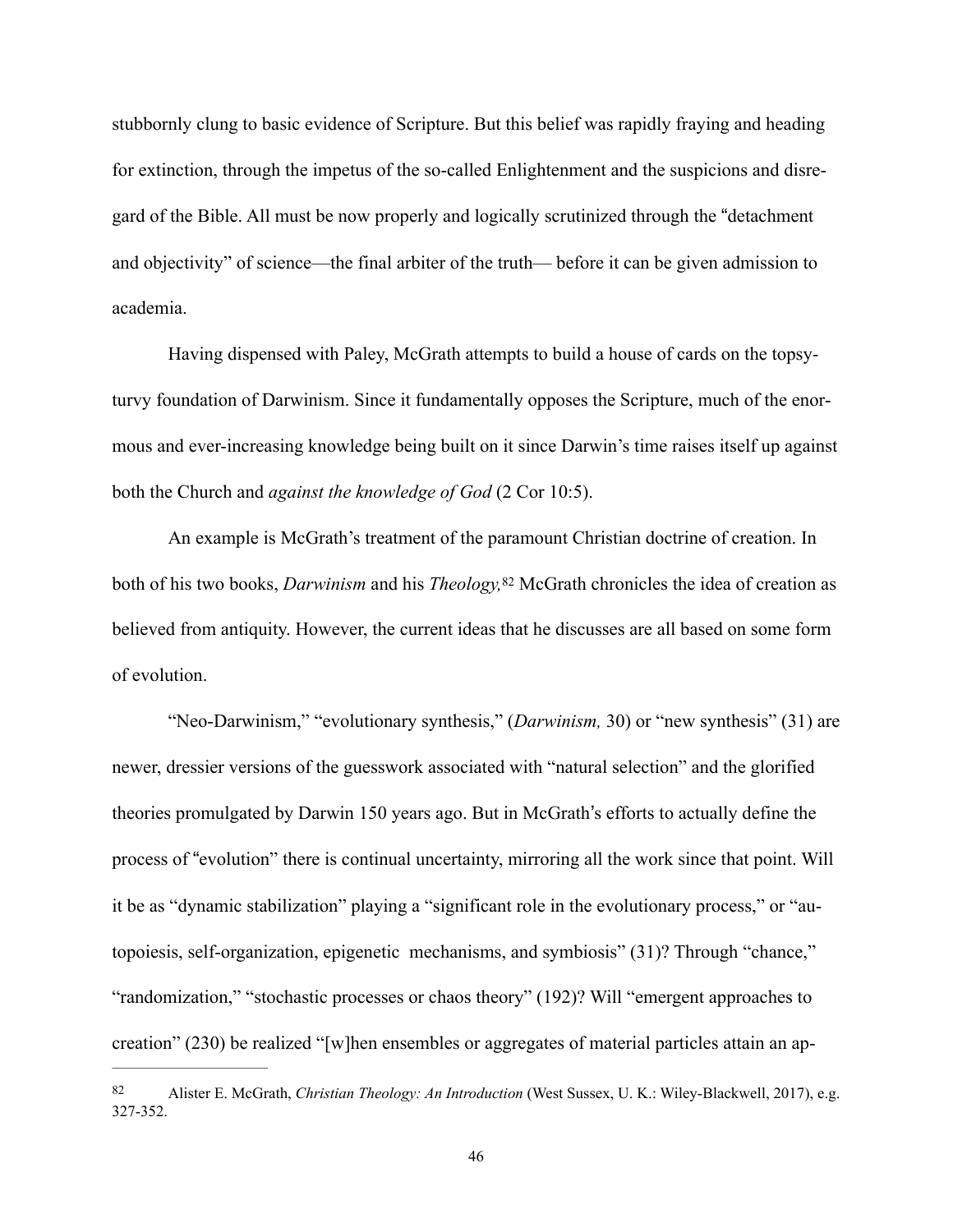propriate level of organization complexity, [and] genuinely novel properties begin to emerge" (231)? Will new forms continue to appear through "[t]he spontaneous self-organization of cosmological structures" (232-33), or through "quantum [mechanics]" (234)? Although it all pretends to be "'seeing' nature from the perspective of a Trinitarian ontology" (201), it is in essence little more than *atheism* (as we will see shortly), since the evidences of Gods's Word are categorically denied.

All of these speculations are a far cry from the simple narrative of creation contained in the first two chapters of Genesis. Nevertheless, McGrath spends a substantial amount of time justifying his assumption that God created through evolution by discussing St. Augustine and his *rationes seminales* ("seminal reasons") or "seeds" (222-233). For evolutionist-theologians, this is a significant apologetic source. Augustine's "notion . . . is of critical importance, and needs careful consideration" (223). Although Augustine wrote *The Literal Meaning of Genesis*<sup>[83](#page-46-0)</sup> in pre-scientific terms, his "seminal reasons," says McGrath, "[appear to be] dormant 'virtual' entities enabling the natural world to emerge in its own way and in its own time . . . [implying] that the original creation contained within it *the potentialities of all the living kinds* that would subsequently emerge" (224, emphasis mine). However, consider what Augustine said in in the following:

<span id="page-46-1"></span>But if we should suppose that God now makes a creature without having implanted its kind [*genus*] in His original creation, we should flatly contradict Sacred Scripture, which says that on the sixth day did finish all His works. For it is obvious that accordance with those kinds of creatures which He first made, God makes many new things which He did not make then. But we cannot believe that He establishes a new kind, since He finished all His works on the sixth day (*The Literal Meaning,* 5, 20, 41, 171, Vol. I).

<span id="page-46-0"></span>Johannes Quasten, Walter J. Burghardt, and Thomas Comerford Lawler, eds., *Ancient Christian Writers:* [83](#page-46-1) *The Works of the Fathers in Translation,* no. 42, St. Augustine, *The Literal Meaning of Genesis,* 2 vols., trans. and ann. John Hammond Taylor, S. J. (New York: Newman Press, 1982).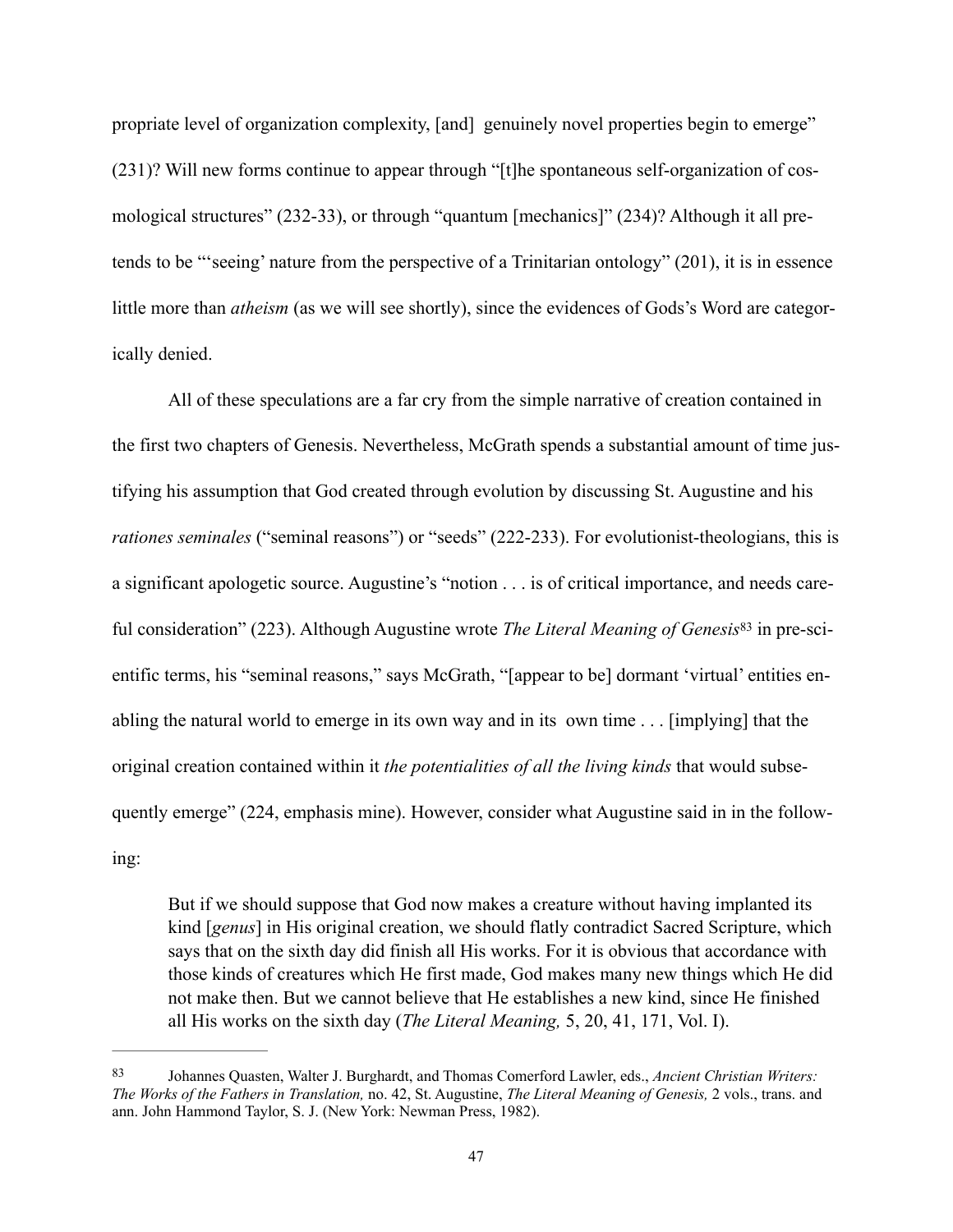Evolution can never produce by "natural selection" a prodigious expansion of species,

from microbes—through progressive changes—to man, "for it is blasphemy to believe or to say

(even before it can be understood) that any other than God is creator of any nature, be it ever so

small and mortal "[84](#page-47-0)"

<span id="page-47-2"></span>"Let us, then, consider the beauty of any tree in its trunk, branches, leaves, and fruit . . . (T)he germ was from a seed, and therefore in the seed all those parts existed primordially, not in the dimensions of bodily mass but as a force and causal power . . . *Literal Meaning,* 5, 23, 44, 174).

<span id="page-47-3"></span>Let us, then, omit the conjectures of men who know not what they say, when they speak of the nature and origin of the human race. For some hold the same opinion regarding men that they hold regarding the world itself, that they have always been... They are deceived, too, by those highly mendacious documents which profess to give the history of many thousand years, though, reckoning by the sacred writings, we find that not 6000 years have yet passed.[85](#page-47-1)

These quotes may assist us in understanding "seminal reasons." It seems reasonable to suggest that a "potentially multileveled reality, whose properties *emerge* under certain conditions that either did not exist, or were not considered appropriate for development, at the origins of the universe" (226, emphasis McGrath's), was very far from anything that Augustine would have envisioned. Augustine's "seeds" would allow for an acorn to develop into an oak tree, but not to develop into a whale, no matter how much time elapsed.

It is necessary here to explain briefly why Augustine even introduced the "seminal reasons," since he is the only Church Father to have done so. In the Bible he was using—the *Vetus Latina Bible—*Sirach 18:1 stated, "Who lives eternally, created everything simultaneously,"

<span id="page-47-0"></span><sup>&</sup>quot;Whether the Angels Can Be Said to Be the Creators of Any, Even the Least Creature," St. Augustine, *The* [84](#page-47-2) *City of God,* 12, 24, 408.

<span id="page-47-1"></span><sup>&</sup>lt;sup>[85](#page-47-3)</sup> "Of the falseness of the history which allots many thousand years to the world's past," ibid., 12, 10, 390.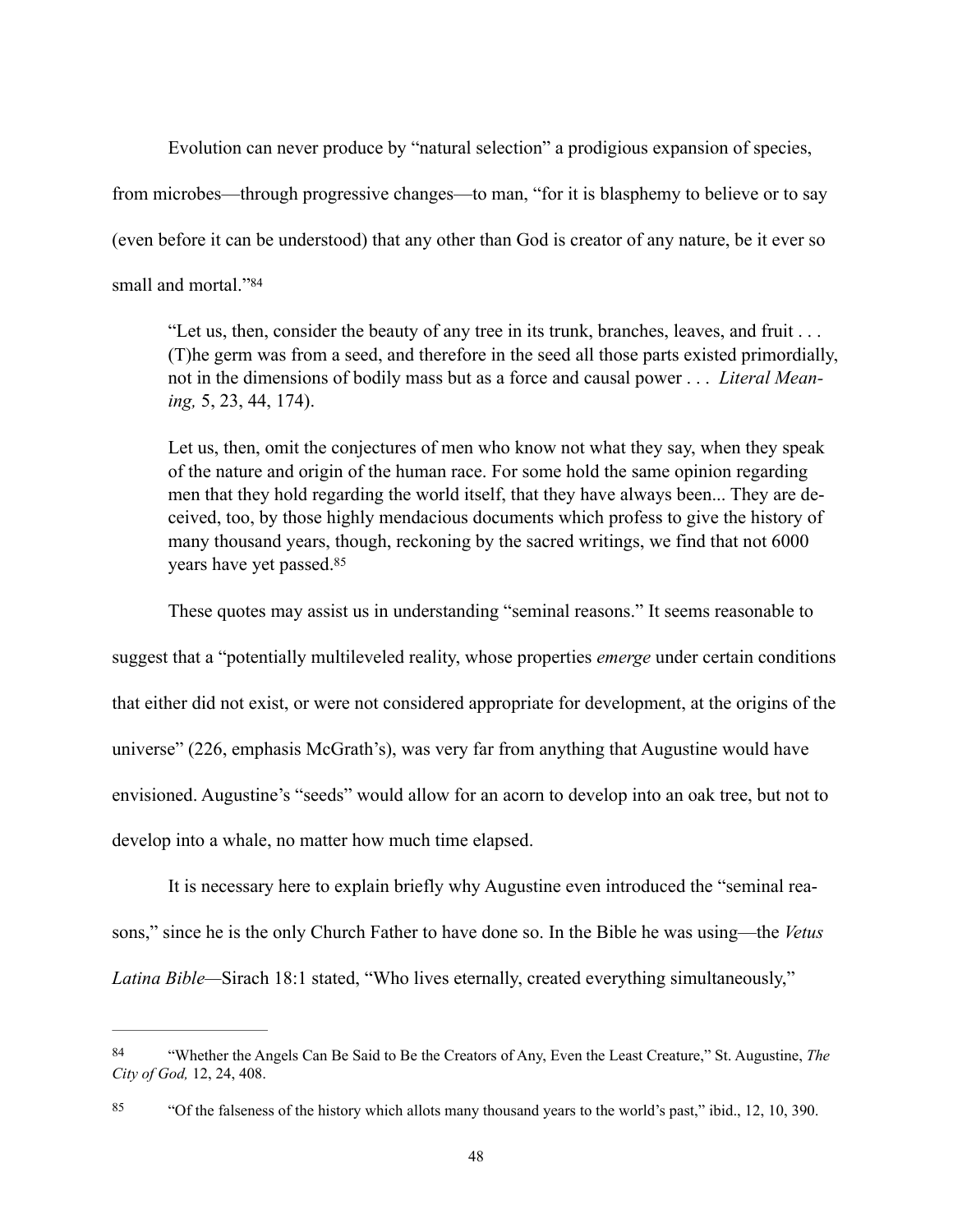<span id="page-48-4"></span>which is a mistranslation. The NRSV, for example, reads, *He who lives forever created the whole universe.* The word translated "simultaneously" actually means "completely," or "in entirety."<sup>86</sup> Believing that the Scripture taught a simultaneous creation, he used the "reasons" to attempt to explain how all of creation could live simultaneously, by existing in potentiality.

<span id="page-48-5"></span>One is reminded of Augustine's words in the Prologue to his very late *Retractationes* [426] to those reading his many earlier works, without proper discernment: "For whoever reads my works in the order in which they were written will probably discover how I did make progressas I wrote;" $87$  also, "... [two French commentators] point out that the same aporetic character marks Augustine's larger commentary on Genesis. In [*Retractationes*] 2. 24. 1, Augustine says of it, "In that work there are more questions than discoveries, and of the discoveries fewer still are solidly grounded; the rest are set down as matters needing further investigation."<sup>88</sup>

<span id="page-48-7"></span><span id="page-48-6"></span>With respect to that other fundamental Christian doctrine, the Fall, McGrath, like all evolutionists (but in contrast to the Christians theologians discussed in chapter 1, who welcomed it asa cardinal point of doctrine), steers away from it, treating it in vague terms.<sup>[89](#page-48-3)</sup> As he did with the topic of creation, in both *Darwinism* and *Theology*, he details the various explanations of

<span id="page-48-0"></span>Joseph Gedney, *St. Augustine Rediscovered: A Defense of the Literal Interpretation of St. Augustine's Writ* [86](#page-48-4)  *ings on the Sacred History of Genesis,* December 14, 2018, The Kolbe Center, accessed May 1, 2020, https://kolbecenter.org/st-augustine-rediscovered-a-defense-of-the-literal-interpretation-of-st-augustines-writings-on-the-sacredhistory-of-genesis/*.*

<span id="page-48-1"></span>St. Augustine, *The Retractationes of Saint Augustine*[,](https://archive.org/details/retractationesof00elle) trans. Meredith Freeman Eller (Boston University, [87](#page-48-5) 1946), accessed October 7, 2020, [https://archive.org/stream/retractationesof00elle/retractationesof00elle\\_djvu.txt](https://archive.org/stream/retractationesof00elle/retractationesof00elle_djvu.txt).

<span id="page-48-2"></span>Teske, Roland J., S.J., trans., *The Fathers of the Church,* vol. 84, *St. Augustine on Genesis: On the Literal* [88](#page-48-6) *Interpretation of Genesis: an Unfinished Book* (Washington, D.C.: The Catholic University of America Press, 1991), 145, n. 1. accessed March 12, 2020, https://isidore.co/calibre/ #book\_id=5059&library\_id=CalibreLibrary&panel=book\_details.

<span id="page-48-3"></span><sup>&</sup>lt;sup>[89](#page-48-7)</sup> In *Explaining your Faith* (Grand Rapids: Baker Books, 1995), his depiction of creation (88) and the fall (94) in the Genesis texts is also cursory.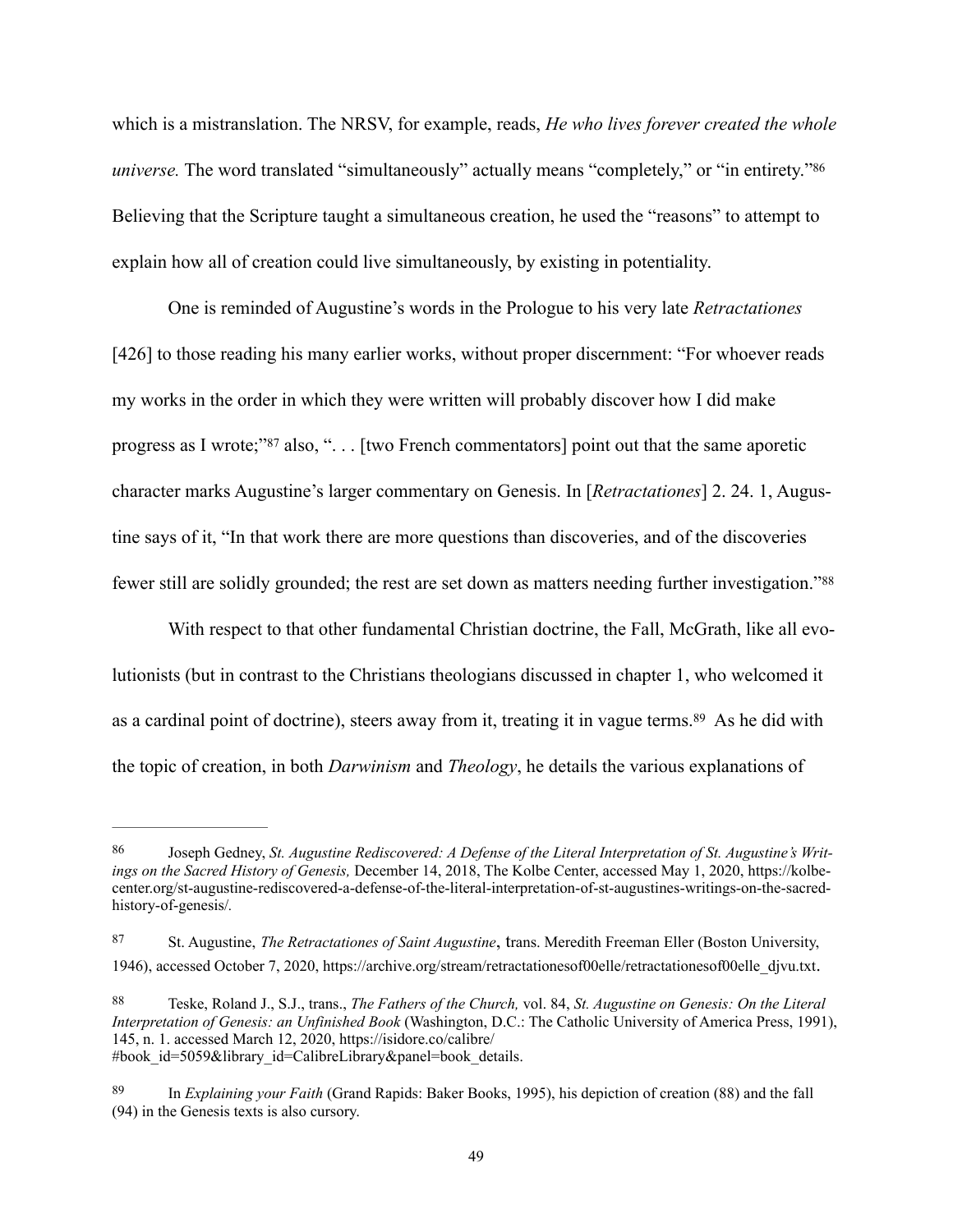evil, suffering and death from earliest times. But his own ideas seem to be based on the theology of Christopher Southgate, which he examines approvingly. Southgate believes the following: 1) "Pain, suffering, death, and extinction" are an "inevitable outcome" of evolution. 2) He presumptuously declares, "An evolving creation is *the only means* by which God could give rise to all the beauty, diversity, sentience, and sophistication" in the biosphere (emphasis mine). 3) "God suffers along with every sentient being in creation. The cross of Christ is interpreted as a historic moment of manifestation and embodiment of divine compassion, in which God assumes ultimate responsibility for the suffering and pain of the 'groaning'-created order."

Here, then, is Southgate's divine design, "specifically excluding the notion of a historic Fall, as traditionally interpreted" (205-207): in so many words, the cross—with Christ dying upon it—is the panacea for untold millions of years of misery, with hosts of generations of creatures becoming extinct in order that man will emerge triumphant from the fray. . . *This* is indeed God the Father's invention, with the Son's full assent! Or, to put it simply: *Why must Christ heal a universe filled with the pain, disease, and death produced by God Himself*? Southgate's words are a travesty of the word of God.

McGrath then considers "Universal Darwinism," a term used for evolution stripped of its theological trappings, allowing only atheism to hold sway (247-276). It has been growing in power and influence, especially through the work of Richard Dawkins, S. J. Gould, and Daniel Dennett, who categorically deny any religious implications associated with what they deem to be a system composed of only material causes. Perhaps they see the contradiction and confusion arising from putting God somewhere in the evolutionary mix, and from the absolute inability to

50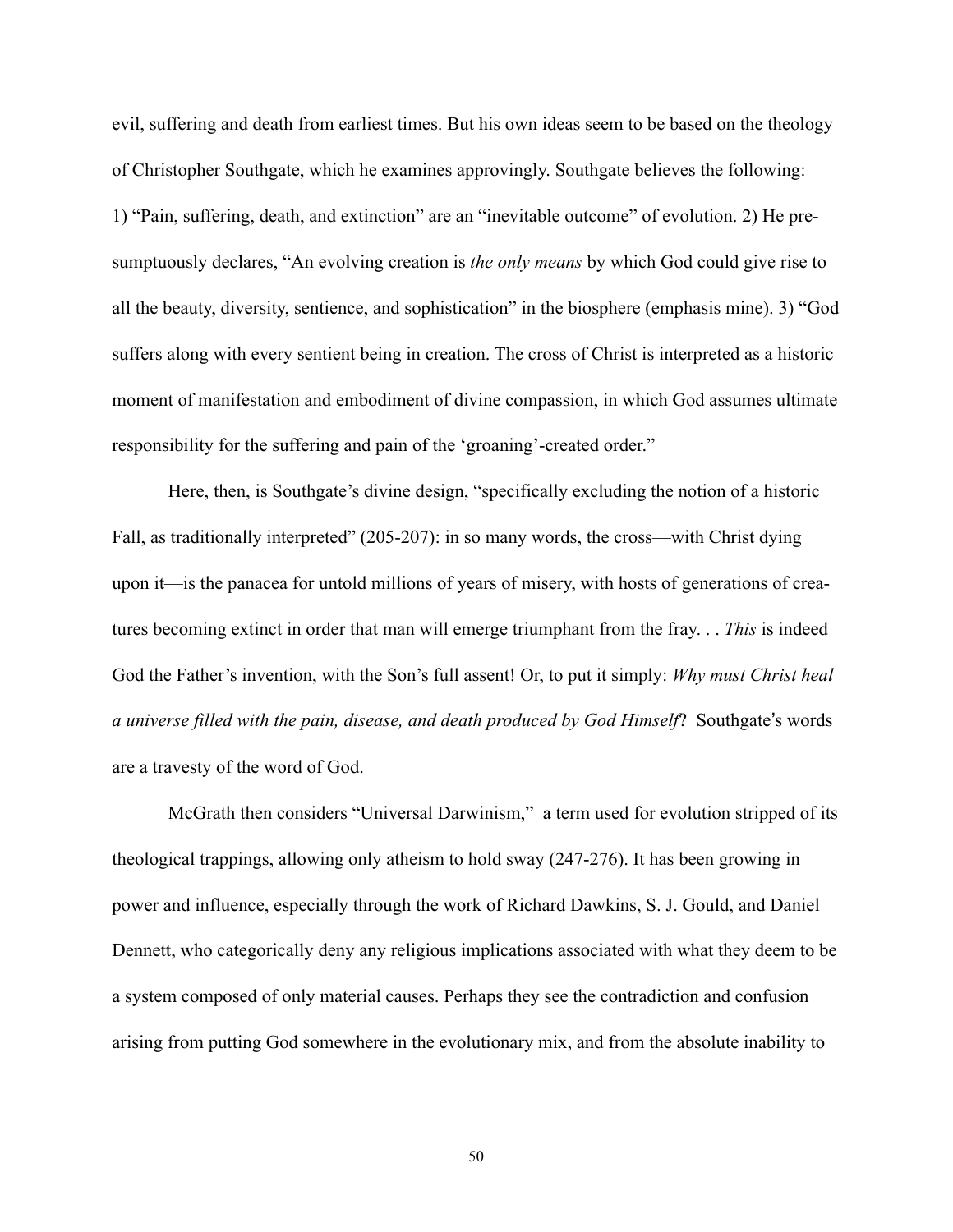align evolution with the due reverence and deference given to God in Scripture. Frankly, their cause is just! So McGrath descends again into disparagement.

For example, McGrath maligns ["](#page-50-0)God-Memes"<sup>[90](#page-50-0)</sup> (254-262), an attempt to "uninvite" God from the materialistic universe which really doesn't need or want him in a self-created, self-contained, self-sustaining system which is essentially doing its best without him. But McGrath tries to explode the argument:

<span id="page-50-2"></span>"Faith in God is regularly attributed to memetic processes within the canonical writings of the 'New Atheism,' often being compared with infection with a virus. The naive reader might gain the impression that she [sic] is being presented with a synopsis of cutting-edge scientific research, when she is really being offered a distillation of speculative moon shine" (261).

". . . Dawkins sets out the idea of memes as if it were established scientific orthodoxy, making no mention of the inconvenient fact that the mainstream scientific community views it as a decidedly flaky idea, best relegated to the margins. The 'meme' is presented as if it were an actually existing entity, with huge potential to explain the origins of religion" (ibid.).

"The idea of a human mind that somehow transcends both its genetic and memetic creators is nothing more than an outmoded myth" (ibid.).

<span id="page-50-3"></span>But what do the theologian/scientists, including McGrath, have to offer any more than the materialist/atheists? The self-styled "scientific orthodoxy" which stands behind evolution has only the following: doubtful hypotheses that have been morphed into facts, based upon self-ref-erentialstatements<sup>[91](#page-50-1)</sup> that are alleged to be true, and the agreed-upon allegiance sustained by its promoters; and the ever growing and deafening silence confronting those who scan the depths of the macro- and microspheres, who should admit in all honesty that every single finding leads to

<span id="page-50-0"></span><sup>&</sup>lt;sup>[90](#page-50-2)</sup> The "God-Meme" is used by Dawkins to show that belief in God "propagates itself within a population by a process of thought contagion," McGrath, *Darwinism,* 255.

<span id="page-50-1"></span>See for example pp. 188, 195 ff., describing the "big bang" and the evolution of the universe. [91](#page-50-3)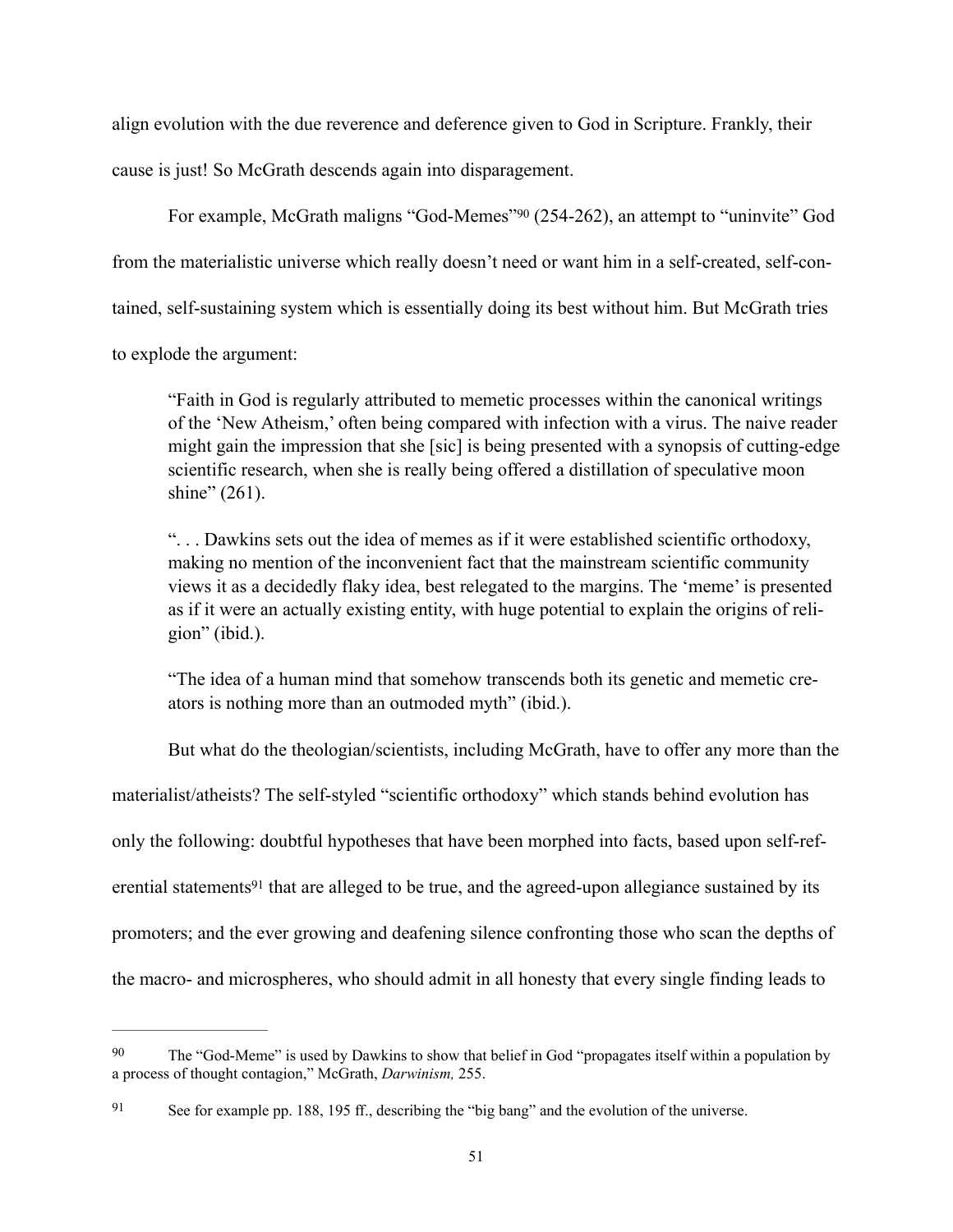an array of new and bigger unanswerable questions . . . Upon such an edifice sits a supposed "Christian faith" that has forsaken its own sources, which no one—including the multitudes exiting into atheism— wants anything to do with. With such a story, the end of *Darwinism* is merely an anticlimax.

In the final analysis, for McGrath, "evolutionary thought" holds supremacy over natural theology (32). It gives us "occasion for informed reflection on the nature and scope of natural theology," and enables us to grapple with the "complex understanding of nature that an evolutionary account of natural history suggests," but since "belief in God, . . . music, [or] the theory of evolution" [!] cannot be excluded as "unintended by-products of evolution" (267), why think twice about them, then, at all? Let us go into the godless void of limitless possibilities to find the answers we are seeking.

All that is left, then, for the Church is to be a "community of discernment" (285), one of the many purveyors of knowledge along with the rest in this postmodern smorgasbord of whatyou-will. In fact, it must stand way back in line behind the others, who parade their proud wares in exhibition for all to see, unconcerned about religion. The church will never be invited to "a legitimate place at the round table of ethics and social debate" (34), even if it signs the dotted line giving due obeisance to the "indisputable" dogmas of evolution.

McGrath's garnishing the end of the book with trinitarian theological truisms (288-289) cannot mend the unbridgeable gaps for thinking people. They see the disparity between the sure, imperative, and unbendable tenets of Scripture and a recast, revamped theology dressed in evolutionary clothes, abandoning tradition for a comfortable faith which has no answers for the mani-

52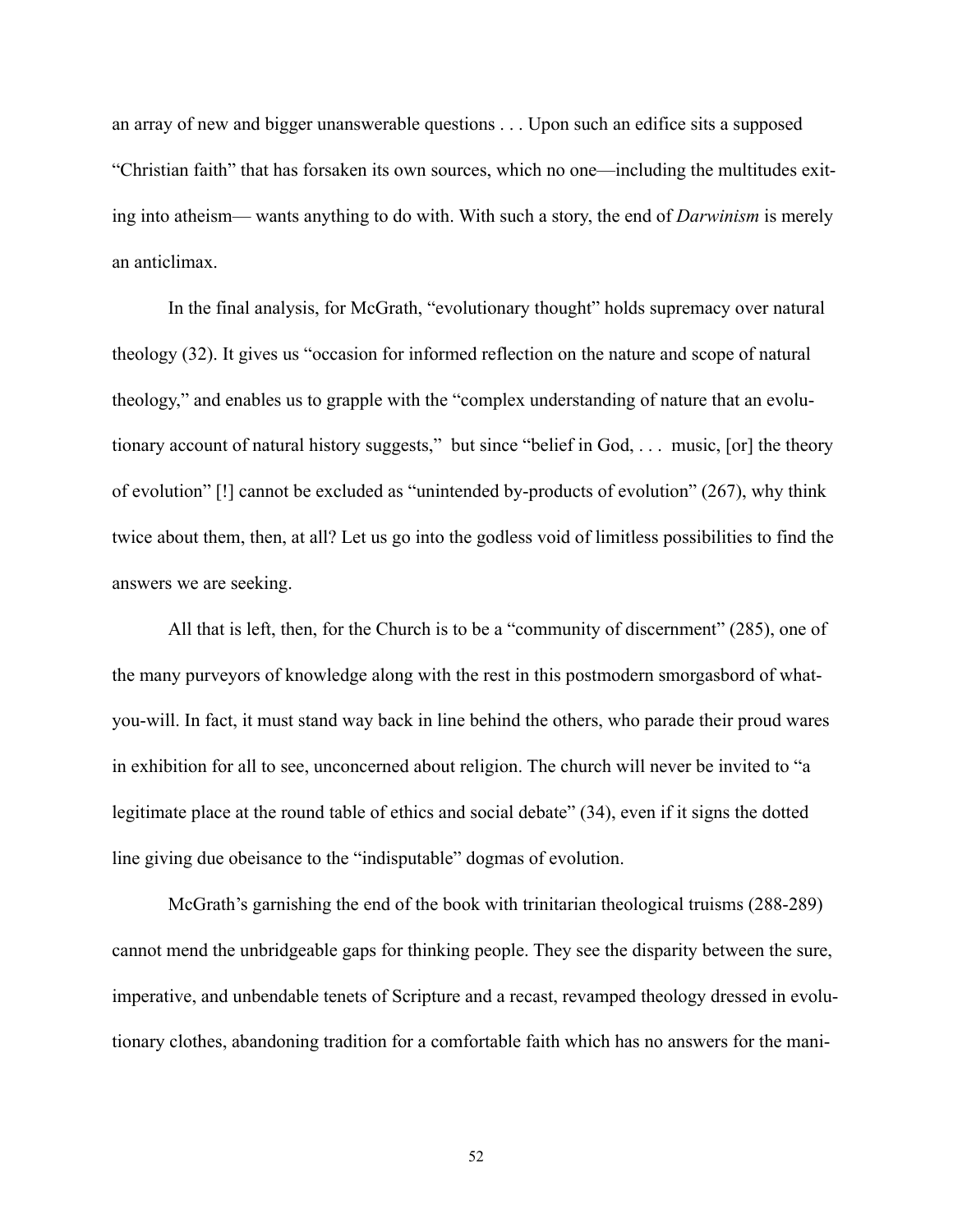fold questions filling the hearts and minds of those in these desperate times seeking someone,

somewhere, *who knows something*.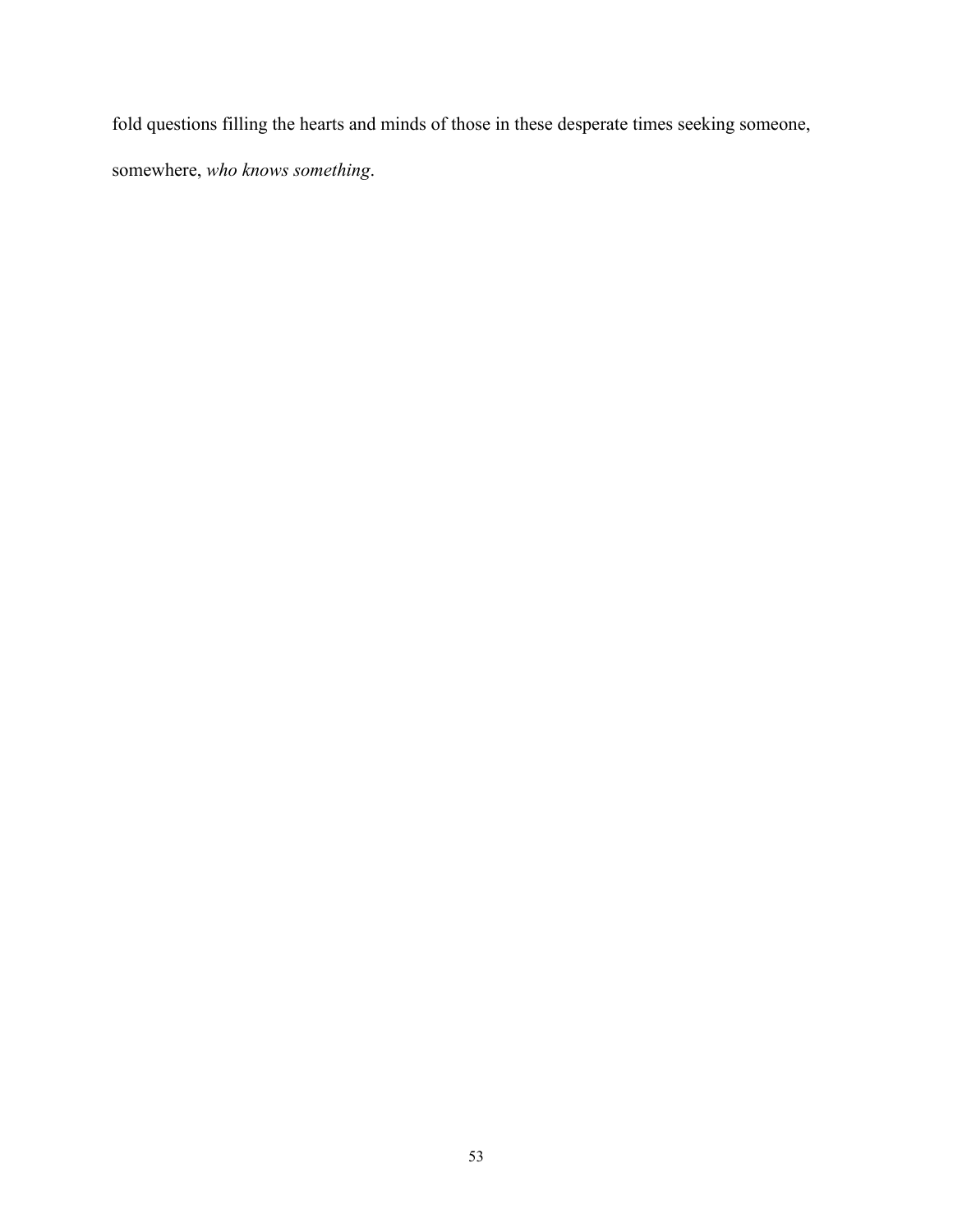#### **Chapter Four**

#### <span id="page-53-2"></span>**Conclusion**

There still remains only God to protect man against man. Either we will serve Him in spirit and in truth, or we shall enslave ourselves ceaselessly, more and more, to the monstrous idol which we have made with our own hands to our own image and likeness. The cause of so many miseries is indeed the ignorance which men have of an important message: they no longer know that a Saviour is born to us.<sup>92</sup>

This paper has compared evolutionary science, through Darwin and Alister McGrath, a representative theologian of the twenty-first century, with Scripture backed by the witness of the patristic and medieval scholars. The two are in explicit contradistinction; there is no reconciliation. Making a ragbag amalgamation of the two produces the confusion that in turn yields the religious atheism of today.

Alister McGrath's ideas represent a prime example of Darwinism modernized for our times. Today, there is an incredible amount of *knowledge*. Darwin's basic themes seem almost inconceivably simplistic in view of the unbelievable array of information. But Darwin has become for all of science the entire mainstay, the sacred "holy grail" which absolutely must be obeyed, *no questions asked, period*. This is the real, actual imperium of modern science.

<span id="page-53-3"></span>McGrath represents the majority of church scholars, and of other scientist/theologians, since Darwin's debut. With few exceptions, all churches have aligned themselves with the paradigmof evolution. Only a growing remnant,  $93$  ranging itself against Darwinism, is making itself

<span id="page-53-0"></span>Gilson, *The Terrors of the Year Two Thousand* (Toronto: University of St. Michael's College, 1949, 1984), [92](#page-53-2) 18, accessed March 3, 2020, https://archive.org/details/terrorsofyeartwo00gils.

<span id="page-53-1"></span><sup>&</sup>lt;sup>[93](#page-53-3)</sup> A number of excellent research scientists and other writers who are creationists or ID believers are refused peer-reviewed status by evolutionists, and must resort to other journals and publishers.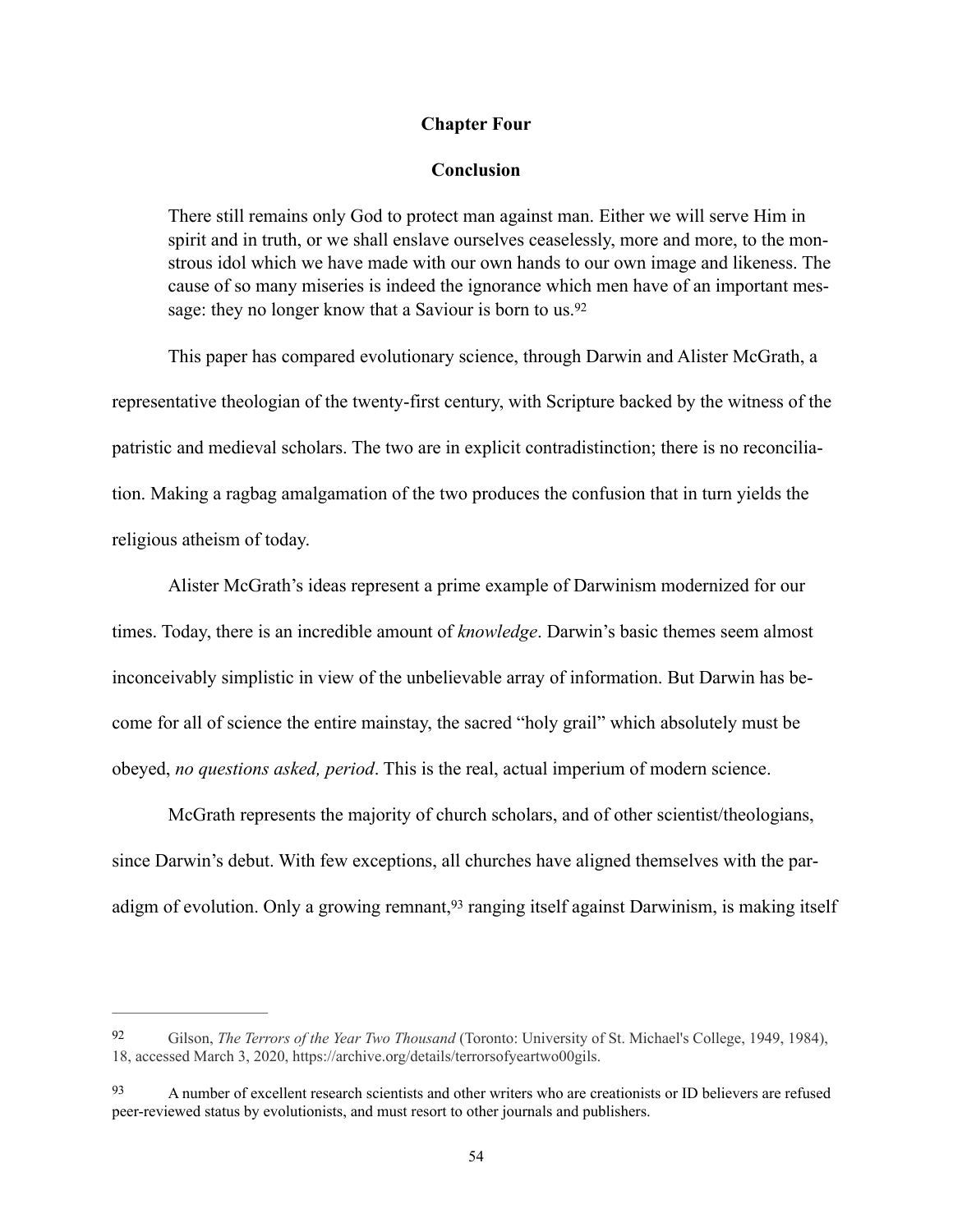known, to the consternation and desperation of the powers that are in control. Their tendency has been to resort to persecution to repress the growing dissent.<sup>94</sup>

<span id="page-54-3"></span><span id="page-54-2"></span>Consider the following thoughts:

*Deception*: 2 Thess 2 gives warning concerning the end times (see also Mt 24:4-5; Col 2:4; 2 Tim 3:1-9; 2 Pet 2:1-3; Jude; Rev 13:11-14; and Dan 7:25-27). The fact of its being part of St. Paul's earliest work gives it an air of great and unusual importance, especially because of the copious eschatology involved. It seems incredible that the apostle addressed so much of a revelatory nature to 'primitive' Christians. Quoting a portion of the chapter (but recommending that verses 1-12 shou[l](#page-54-1)d be read): *For this reason God sends them a powerful*<sup>95</sup> delusion, leading *them to believe what is false, so that all who have not believed the truth but took pleasure in unrighteousness will be condemned* (11-12). This significant text has very important implications. It is certainly true that the Apostle seems to believe that the revelations he was shown would have their fulfillment very soon, although the passage doesn't indicate the particular time span as to

<span id="page-54-0"></span>See movie: *Expelled: No Intelligence Allowed,* directed by Nathan Frankowski, Premise Media, 2008, ac [94](#page-54-2) cessed April 2, 2020, https://www.youtube.com/watch?v=V5EPymcWp-g; David Klinghoffer, "The Branding of a Heretic: Are religious scientists unwelcome at the Smithsonian?", accessed April 19, 2020, http://

www.rosarychurch.net/answers/qa032005c.html; lastly, see Christopher Kemp, "University sued by creationist: Microscopist's wrongful-dismissal case faces long odds." In May, 2012, scientist Mark Armitage found a triceratops horn with soft-tissue, and was fired by the California State University, Northridge, for describing his findings in a peer-reviewed journal, *Nature*, 6 November, 2014, accessed April 19, 2020, [https://www.nature.com/articles/](https://www.nature.com/articles/515020b.pdf?origin=ppub) [515020b.pdf?origin=ppub;](https://www.nature.com/articles/515020b.pdf?origin=ppub) and the works of Gosselin (p. 37, n. 75).

<span id="page-54-1"></span>Jay P. Green, Sr.: Joseph HenryThayer, D. D., T*he New Thayer's Greek-English Lexicon of the New Testa* [95](#page-54-3)  *ment* (1889; Peabody, MA: Hendrickson Publishers, 1981), 215: " . . . in the NT, used only of superhuman power, whether of God or the devil" (the Greek *energeia* is the source of the modern *energy*).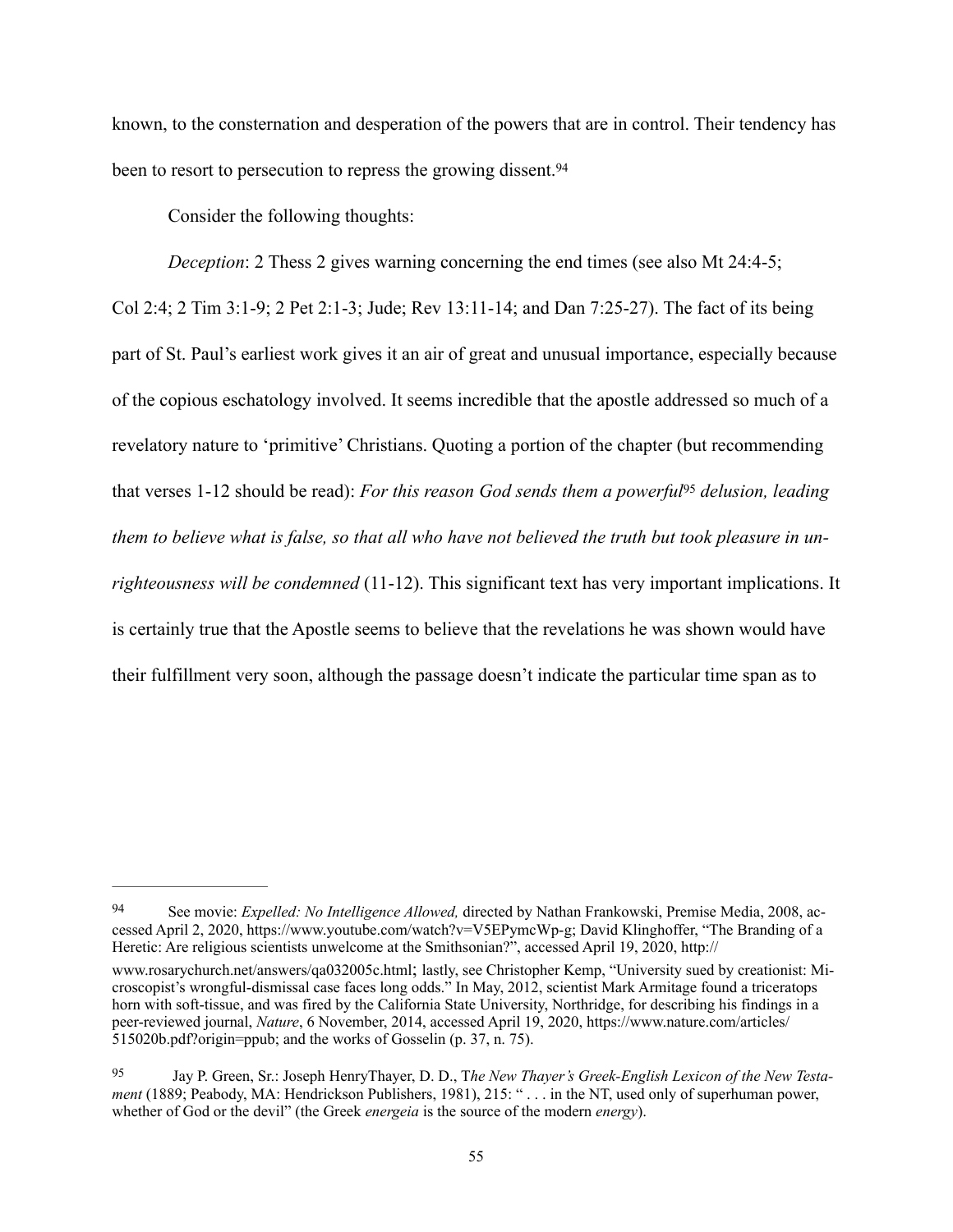<span id="page-55-2"></span>when events will be taking place, nor their actual order of occurrence. But the focus of this thesis may easily certainly lead to conclusions similar to those spoken about in 2 Thess 2[.96](#page-55-0)

*Pride*: Although producing many advancements, a science which has spurned the Godgiven wisdom found in Scripture and been given a consummate place in the twentieth and twenty-first centuries, has laid itself open it to the deadliest of the seven capital sins—that of *pride*. But there have been terrible consequences from it, and would that the bitter, awful experiences of the recent past could tell us something about what Darwinism would really produce. The Church by and large has bought into the doctrine which allows the sacrificing of Scripture, leaving the unsaved nowhere to turn.

<span id="page-55-3"></span>*The foreshortening of history*: Think of the story of Creation. It is exceedingly simple and unencumbered with all of the drudgery and misery associated with the false narrative of Darwin-ism[.](#page-55-1)<sup>[97](#page-55-1)</sup> Although there is great drama and hardship, there is ultimate redemption. Our beginning was in a Garden. We can view our first parents through the haze of the distant past, colored by sin. Our hearts long for Paradise to be reborn in the dregs of this sin-laden world, which must endure *the day of the Lord* . . ., [when] *the heavens will pass away with a loud noise, and the elements will be dissolved with fire, and the earth and everything that is done on it will be dis-*

<span id="page-55-0"></span><sup>&</sup>lt;sup>[96](#page-55-2)</sup> Hagner's descriptions are telling: "Although these letters are best known for eschatological issues, they are of relatively minor importance. . . . The eschatological teaching portions in these letters therefore have only a relative, not absolute, importance . . . But it is especially the interesting nature of the teaching offered . . . together with understandable human curiosity about the end times, that have made these passages the focal points," Donald A. Hagner, *The New Testament: A Historical and Theological Introduction* (Grand Rapids: Baker Academic, 2012), 457, 468-469. Regarding the *Apocalypse*, he says, "Here I want to argue that the purpose of the book is not to convey information per se about the future. Although this book *is* about the future, it presents not a detailed prediction of future events but a more basic and significant message concerning the sovereignty of God and the consummation of God's plan of salvation," ibid.*,* 745-746.

<span id="page-55-1"></span><sup>&</sup>lt;sup>[97](#page-55-3)</sup> While there are many things creationists are investigating but haven't yet solved, such as how light from stars many light-years away can reach the earth in only 6000 years, the creation story itself is elementary: within six twenty-four days, everything—except the eternal God Himself—came into being.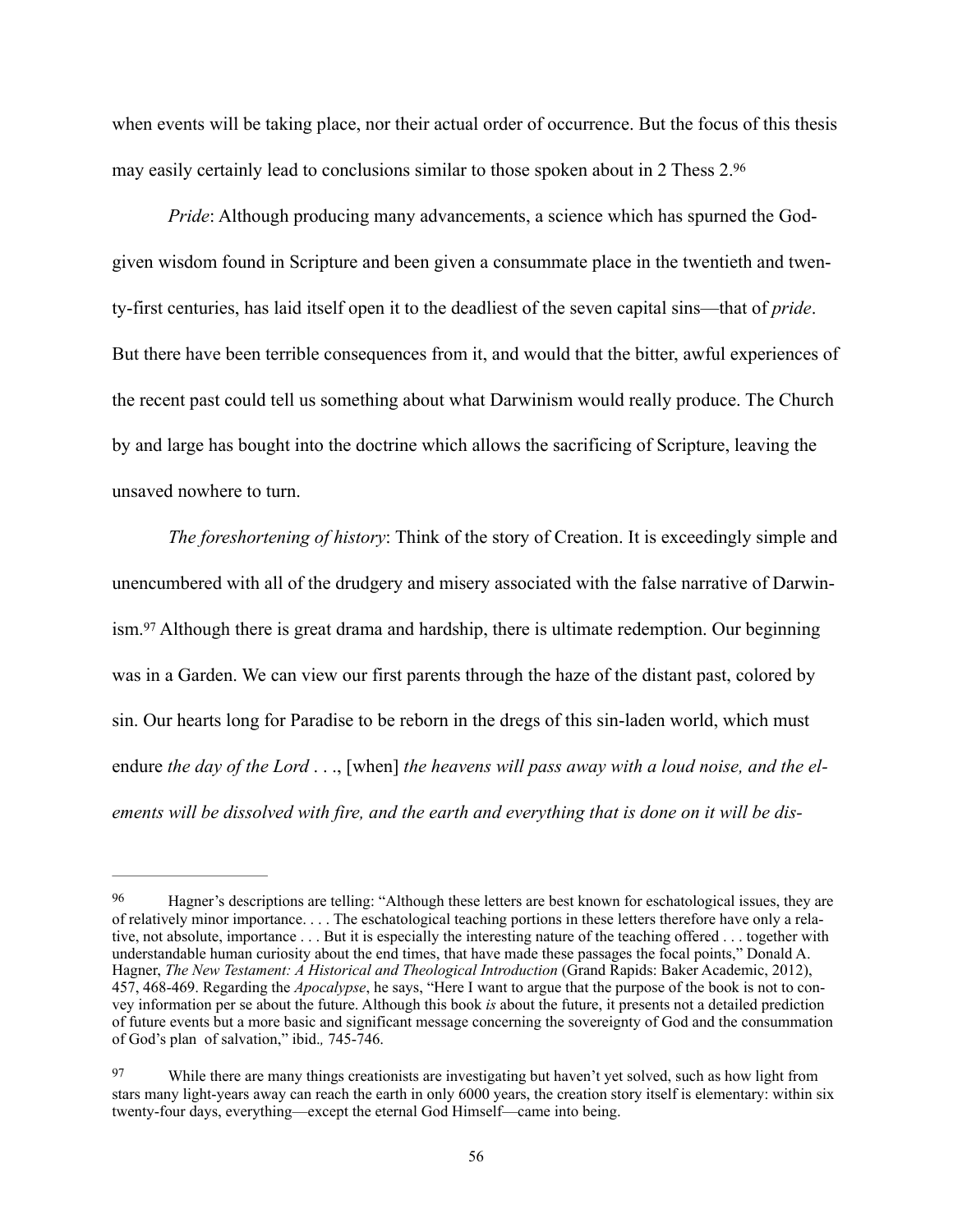*closed* (2 Pe 3:10). There is a perception in all of us that the entire history of mankind, in spite of the ravages of sin, is working its way toward its final consummation.

The essence of our history, as derived from Scripture, is that it involves an incredibly foreshortened period of time: a mere few thousand years. The beginning and the ending are inextricably linked. Through Adam and Eve we were face to face with the Creator in the Garden. We will also soon stand before Him, beholding our God either with awe, with reverence, and with joy, at our redemption, or else with abject fear, with denial, and with even an overwhelming de-sire to escape.<sup>[98](#page-56-0)</sup>

<span id="page-56-1"></span>*The miracle of redemption*: Is it possible that God actually *created the heavens and the earth* in six days (Gen 1:1)? And how is it that Jesus Christ, *in a mere moment* hanging upon the cross, could take upon Himself *our sins, and not . . . ours only but also . . . the sins of the whole world* (1 Jn 2:2), through all of time, from the beginning until the end? How did He in an instant eliminate the insuperable barriers between Jew and Gentile (Eph 2:14)? How did He seal the doom of the minions of Satan: *[h]e disarmed the rulers and authorities and made a public example of them, triumphing over them in it* (Col 2:15)? The latter is an epitome of the miraculous, far beyond that comprehended by His putting creation in place . . . *Only a split second provides eternal life* (John 3:15) *for the uncountable elect*.

*The inability of evolution to give hope*: *No one has . . . power over the day of death* (Eccl 8:8a*.)* It is that strange, dark shade which will exact its inevitable toll on all humanity, bar none.

<span id="page-56-0"></span>[<sup>98</sup>](#page-56-1) Kelly noted: "Francis Schaeffer, in an interview toward the end of his life . . . stated the crucial evangelistic importance of a sound space/time doctrine of creation. The author heard him remark in a discussion group at L'Abri in December of 1968 that if he had an hour with a person on a plane who did not know the Lord, he would spend the first fifty-five minutes talking about creation in the image of God and where that man came from, and the last five minutes on the presentation of the gospel of salvation." *Creation and Change* (Scotland: Mentor Imprint, 2015), 23- 24.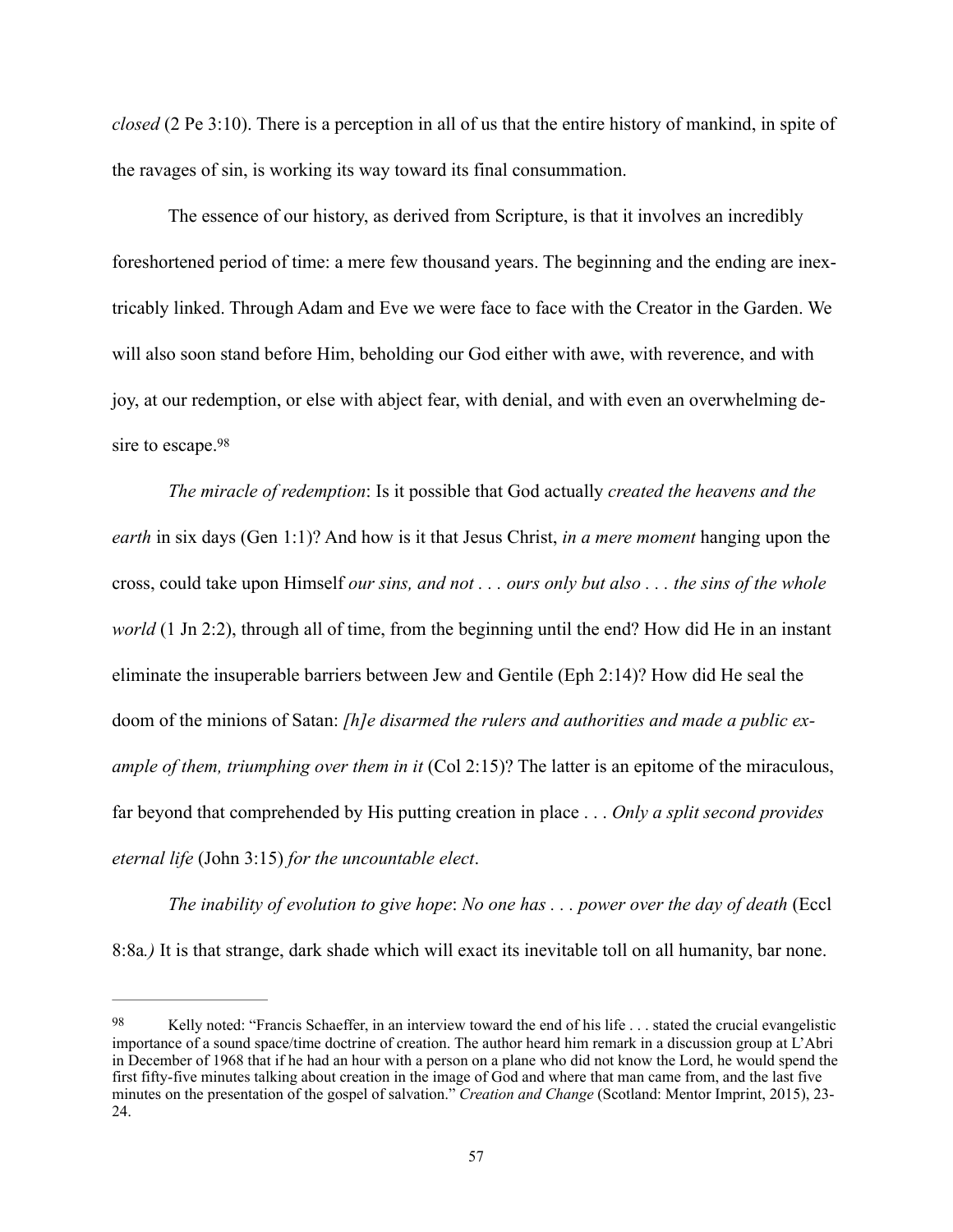No sanguine sentiments by a scientist, filled with meaningless assurance, can ever dispel the

grief we feel at losing a loved one. No "gospel of evolution" has anything to offer there. But

*[t]he last enemy to be destroyed is death* (1 Cor 15:26)*. Death* was never meant to be. Christ is

*revealed . . . , who abolished death and brought life and immortality to light through the* 

*gospel . . .* (2 Tim 1:10)*.* This is why such a sea of obfuscation shackles both science and theolo-

gy.

*Warnings to the Church*: C. S. Lewis, in offering an introduction to a treatise by St.

Athanasius, affords us sound advice when turning to the ancient sources. His words show our

tendency towards ["](#page-57-0)chronological snobbery,"<sup>99</sup> as he calls it:

<span id="page-57-3"></span>[Athanasius] in fact, is not talking about unbelievers, but about deserters, not about those who have never heard of Christ, nor even those who have misunderstood and refused to accept Him, but of those who having really understood and really believed, then allow themselves, under the sway of sloth or of fashion or any other invited confusion to be drawn away into sub-Christian modes of thought. They are a warning against the curious modern assumption that all changes of belief, however brought about, are necessarily exempt from blame.[100](#page-57-1)

<span id="page-57-4"></span>Fr. Jean-Pierre de Caussade (1675-1751), advises us about the careless use of Scripture:

<span id="page-57-5"></span>"In the name of progress, reform and betterment, [man] takes the liberty of committing excesses, the least of which would be an abomination if it concerned one comma of the Holy Scriptures."[101](#page-57-2)

Consider only a few of the warnings which are extant for a church and its theologians

who refuse to heed God's Word:

<span id="page-57-0"></span><sup>&</sup>lt;sup>[99](#page-57-3)</sup> C. S. Lewis, *Surprised by Joy* (New York: Hacourt, Brace, and Jovanovich, 1966), 207-8.

<span id="page-57-1"></span><sup>&</sup>lt;sup>[100](#page-57-4)</sup> C. S. Lewis, in St. Athanasius, *On the Incarnation: The Treatise De Incarnations Verbi Dei. Rev. ed. Trans*lated by a religious of C. S. M. V. Crestwood, New York: St.Vladimir's Seminary Press, 1953.

<span id="page-57-2"></span>Fr. Jean-Pierre de Caussade, *The Sacrament of the Present Moment,* trans. Kitty Muggeridge (Original [101](#page-57-5) French edition: Paris: Desclée de Brouwer, 1966; New York: HarperCollins, 1989), 66-67.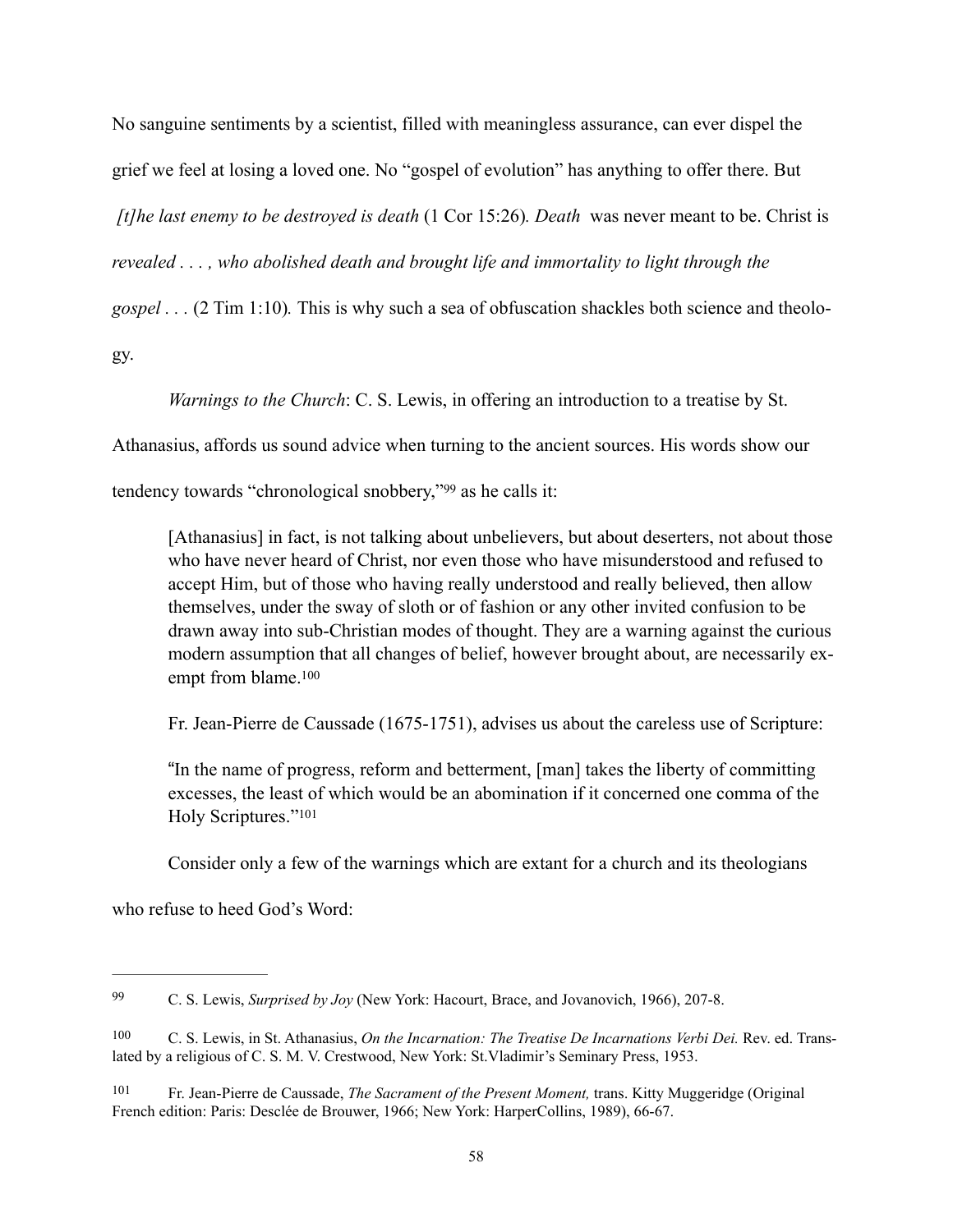*For the wrath of God is revealed from heaven against all ungodliness and wickedness of those who by their wickedness suppress the truth. For what can be known about God is plain to them, because God has shown it to them. Ever since the creation of the world his eternal power and divine nature, invisible though they are, have been understood and seen through the things he has made. So they are without excuse . . .* (Ro 1:18-20).

*They deliberately ignore this fact, that by the word of God heavens existed long ago and an earth was formed out of water and by means of water, through which the world of that time was deluged with water and perished. But by the same word the present heavens and earth have been reserved for fire, being kept until the day of judgment and destruction of the godless* (2 Pe 3:5-7).

*He has blinded their eyes and hardened their heart, so that they might not look with their eyes, and understand with their heart and turn— and I would heal them* (John 12:4).

What is the mission of the Church in such circumstances? There is an enormous amount of baggage that must be jettisoned before it can fulfill the Great Commission (Mt 28:18-20). Scientists and theologians, as the leaders who have the allegiance of the entire Church, must repent and accept the simple Gospel of Creation, because out of it comes the clear and unalloyed explanation of the inherent truths that will give others a vision for the future. The consequence will be the saving of the lost, and relieving itself forever of the consequence associated with those *all may be condemned who did not believe the truth but had pleasure in unrighteousness.* (2 Thess 2:12). Out of such repentance should come a permanent truce between the two disparate theologies in question here (p. 1), and also be the organic unity of the sort that Jesus prayed for fervently to His Father (Jn 17:20-23). And theology would reclaim the precious and privileged honor through submission, humility, and fearless courage— of its position as the Queen of the Sciences.

Awakening the Christian masses is almost like converting them. They have been drawn away by the stupor, along with the exhilaration and the sheer enchantment, associated with this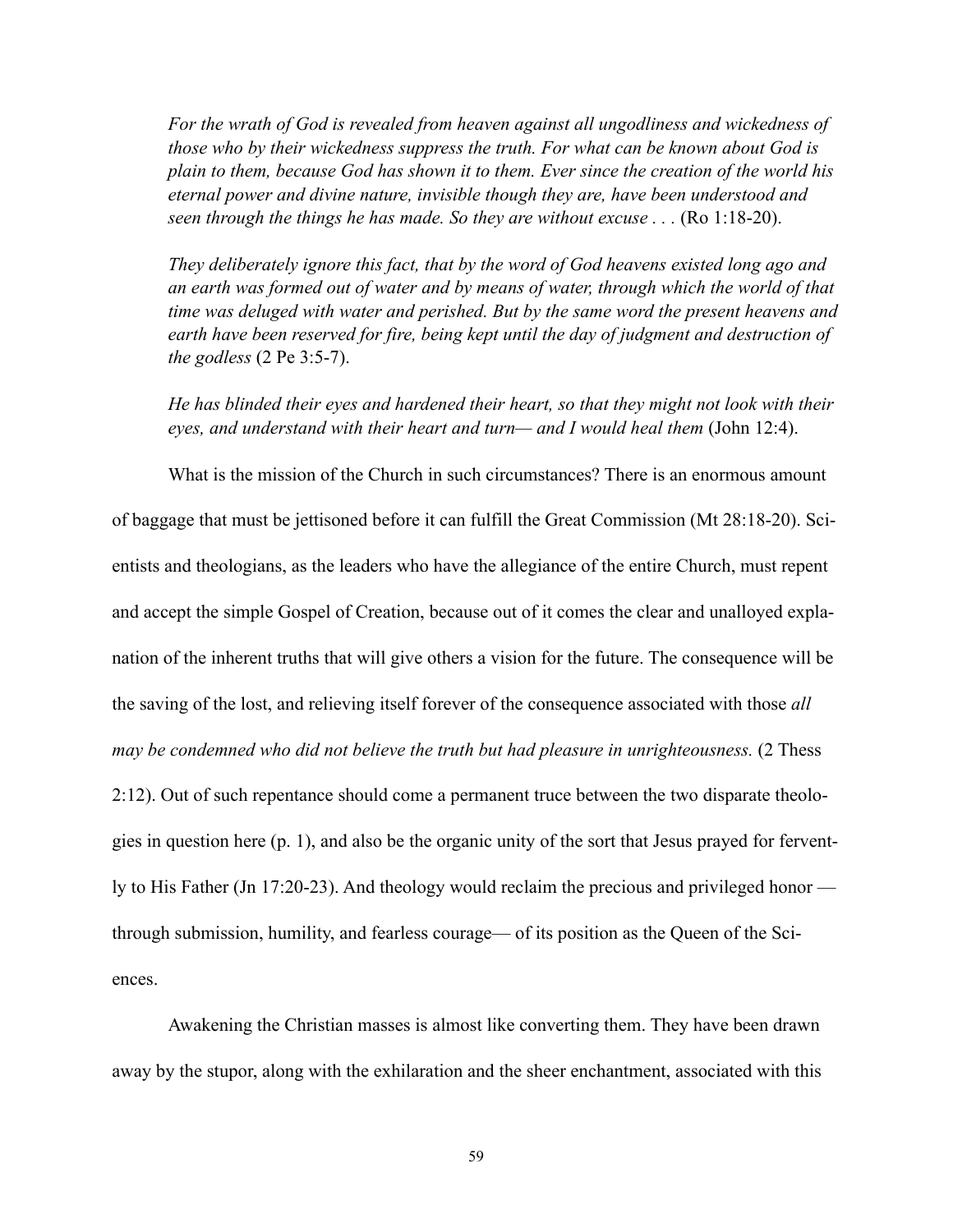pandemic spiritual disease. Their church leaders have led the charge, paving for others a road

that brings them inevitably to the annihilation of the witness of the church.

Time is short. There is no time to waste.

*So then, brothers and sisters, stand firm and hold fast to the traditions that you were taught by us, either by word of mouth or by our letter. Now may our Lord Jesus Christ himself and God our Father, who loved us and through grace gave us eternal comfort and good hope, comfort your hearts and strengthen them in every good work and word* (2 Thess 2:15-17).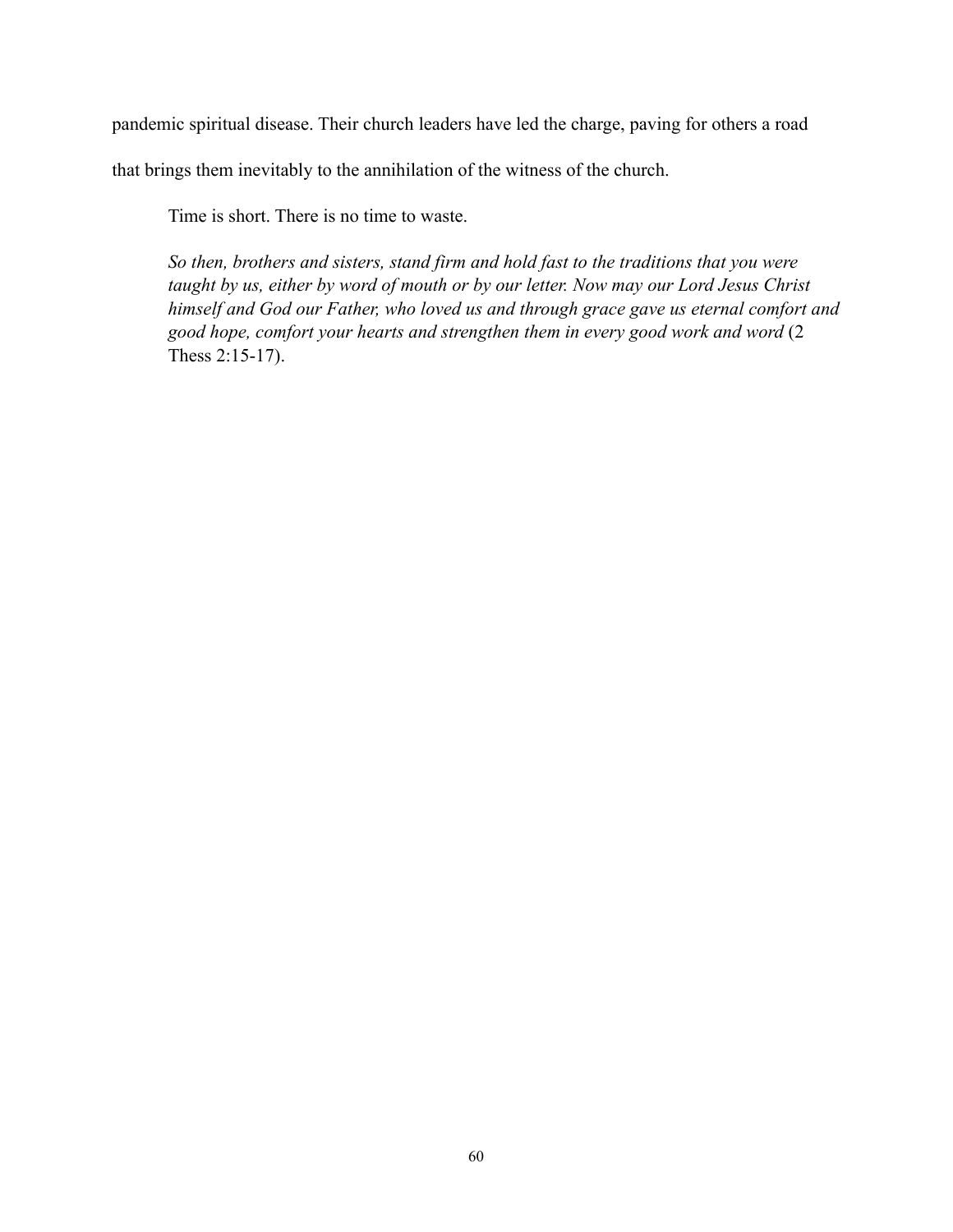### Bibliography

- "About Keil and Delitzsch." *Best Bible Commentaries.* Accessed September 26,2020. https:// www.bestbiblecommentaries.com/keil-delitzsch-old-testament-commentaries/.
- Agassiz, Louis. *An Essay On Classification.* London: Longman, Brown, Green, Longmans, & Roberts, and Trubner & Co., 1859. Accessed July 24, 2020. https://babel.hathitrust.org/ cgi/pt?id=mdp.39015015737953&view=1up&seq=9Ish.
	- ———. *Contributions to the Natural History of the United States of America.* Vol. 3. Boston: Brown and Company, 1860. Accessed July 22, 2020. https://catalog.hathitrust.org/ Record/012360765.
- Augustine of Hippo. *The Augustine Catechism.* Vol. 1, *The Enchiridion on Faith, Hope, and Charity.* Translated and notes by Bruce Harbert*.* New York: Augustinian Heritage Institute, 1999.
- Austriaco, Nicanor, O.P. *Defending Adam after Darwin.* St. Charles Borromeo Seminary Philosophy Lecture, November 2017. Accessed May 2, 2020. https://www.youtube.com/ watch?v=3MsJ67qtHYY.
- ———. "A Theological Fittingness Argument for the Evolution of *Homo Sapiens." Theology and Science* 17, no. 4 (2019): 539-550. Accessed May 2, 2020. https://doi.org/ 10.1080/14746700.2019.1670967.
- Barton, Ruth. *The X Club: Power and Authority in Victorian Science.* Chicago: University of Chicago Press, 2018.
- Conniff, Richard. "On the Origin of a Theory." *Smithsonian,* June 2008.
- Cross, F. L., and E. A. Livingstone. *Dictionary of the Christian Church.* Peabody, MA: Hendrickson Publishers, 2007.
- Davies, Brian, and G. R. Evans, eds. *Anselm of Canterbury: The Major Works, including* "Monologion," "Proslogion," *and* "Why God Became Man". Oxford: Oxford University Press, 2008.
- Darwin, Charles. *On the Origin of Species: By Means of Natural Selection, or the Preservation of Favoured Races in the Struggle for Life.* London: John Murray, 1859; Cambridge, MA and London: Harvard University Press, 1964.

———. *The Descent of Man and Selection in Relation to Sex.* London: John Murray, 1871; Lawrence, KS: Digireads.com Publishing, 2019.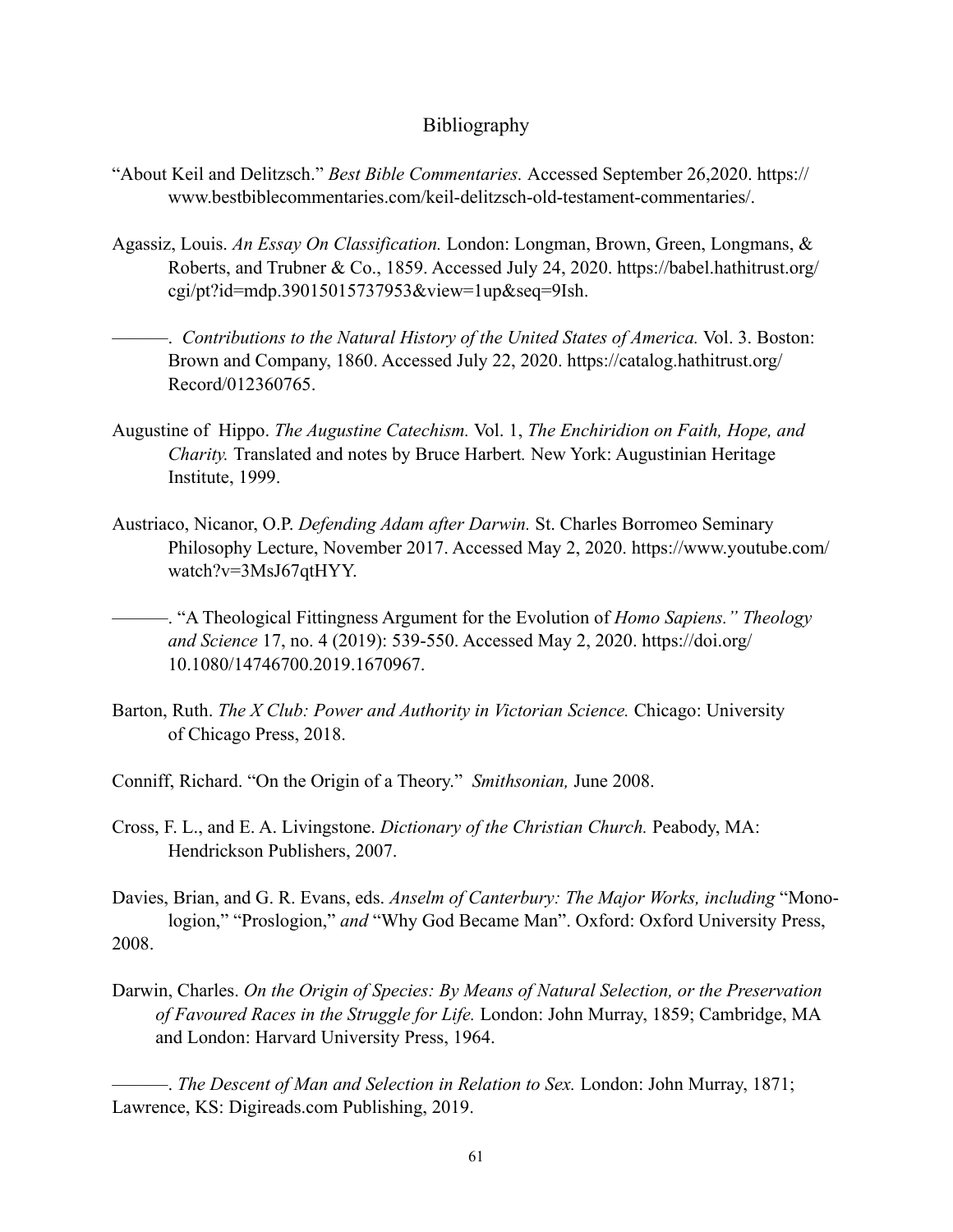de Caussade, Fr. Jean-Pierre. *The Sacrament of the Present Moment.* Translated by Kitty Muggeridge. Original French edition, Paris: Desclée de Brouwer, 1966; New York: HarperCollins,1989.

Denton, Michael. *Evolution: A Theory in Crisis*. Bethesda, MD: Adler & Adler, 1986.

- Eddy, M. D. "The Rhetoric and Science of William Paley's Natural Theology." *Literature and Theology,* March 2004. Dibner Institute, Massachusetts Institute of Technology. Accessed September 24, 2020. https://www.researchgate.net/publication/ 249239477 The Rhetoric and Science of William Paley%27s Natural Theology.
- Edersheim, Alfred. *Prophecy and History in Relation to the Messiah: The Warburton Lectures for 1880-1884.* London: Longmans, Green & Co., 1865; Middletown, DE: www.digitalhistorybooks.com., 2018.
- Eller, Meredith Freeman. *The Retractationes of Saint Augustine* (1946). Boston University. Accessed October 7, 2020. https://archive.org/stream/retractationesof00elle/ retractationesof00elle\_djvu.txt.
- *Expelled: No Intelligence Allowed.* Directed by Nathan Frankowski. Premise Media, 2008. Accessed April 2, 2020. https://www.youtube.com/watch?v=V5EPymcWp-g.
- Gedney, Joseph. *St. Augustine Rediscovered: A Defense of the Literal Interpretation of St. Augustine's Writings on the Sacred History of Genesis.* The Kolbe Center. December 14, 2018. Accessed May 1, 2020. https://kolbecenter.org/st-augustine-rediscovered-adefense-of-the-literal-interpretation-of-st-augustines-writings-on-the-sacred-history-ofgenesis/*.*
- Gilson, Etienne. *The Terrors of the Year Two Thousand.* Toronto: University of St. Michael's College, 1949, 1984. Accessed March 3, 2020. https://archive.org/details/ terrorsofyeartwo00gils.
- ———. *From Aristotle to Darwin and Back Again: A Journey in Final Causality, Species, and Evolution.* Translated by John Lyon. Foreword by Christoph Cardinal Schonborn. Original French edition, Paris: Librairie Philosophique J Vrin, 1971; San Francisco: Ignatius Press, 2009.
- Gray, Asa. "Scientific Worthies," *Nature* 10 no. 240. June 1874. Accessed October 5, 2020. https://www.nature.com/articles/010079a0.
- Guy, Josephine M., ed. *The Victorian Age: An anthology of sources and documents.* London and New York: Routledge, 1998, 2002.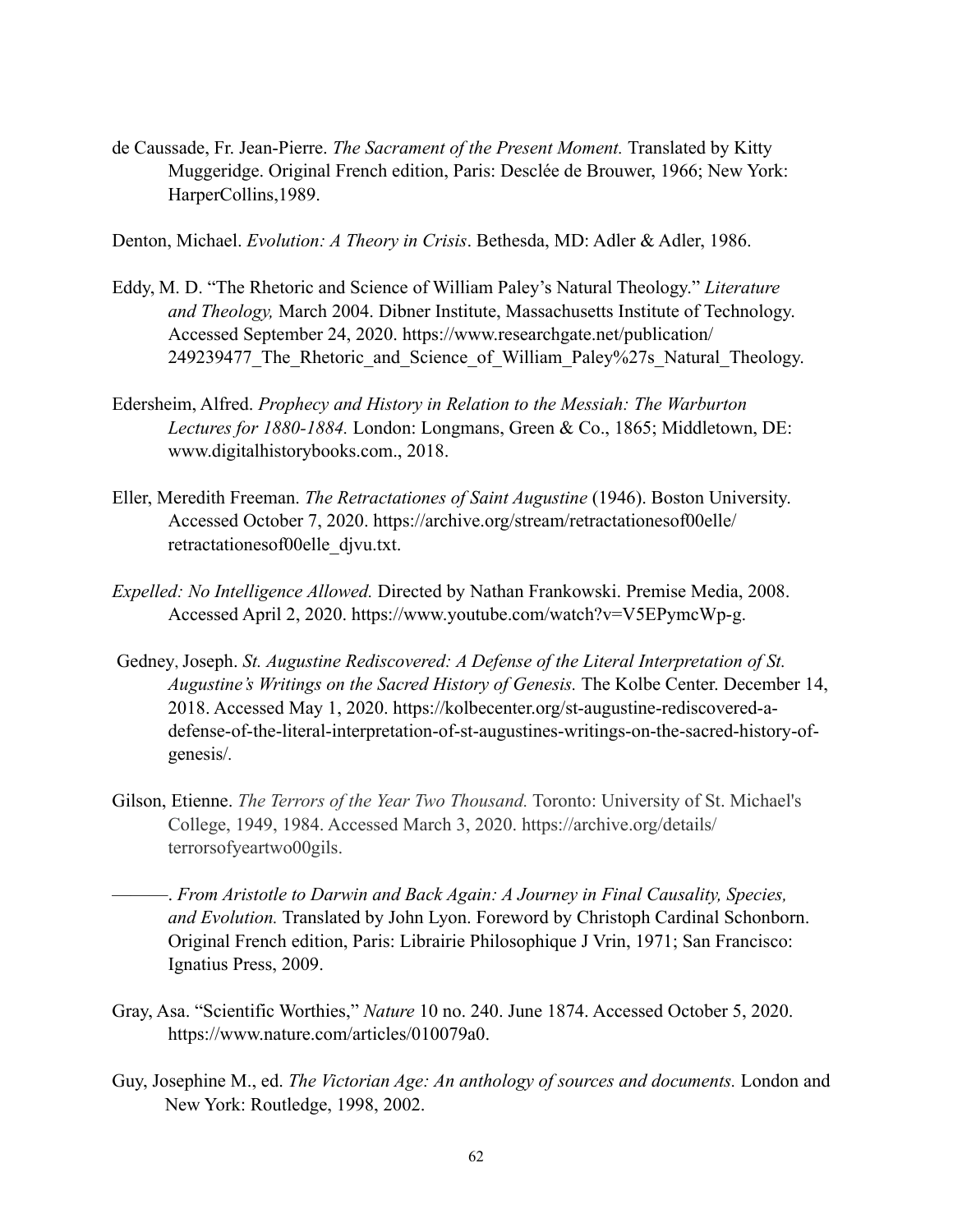- Hagner, Donald A. *The New Testament: A Historical and Theological Introduction.* Grand Rapids, MI: Baker Academic, 2012.
- Holmes, Michael W., trans. and ed. *The Apostolic Fathers in English.* Grand Rapids, MI: Baker Academic, 1989, 2006.
- Irmscher, Christoph. *Louis Agassiz: Creator of American Science.* New York: Houghton, Mifflin, and Harcourt, 2013.
- Johnston, William, trans. and ed. *The Cloud of Unknowing.* 14th century; New York: Penguin Random House, 1973.
- Keil, C. F., and F. Delitzsch. *Commentary on The Old Testament.* Vol.1. C. F. Keil. *The Pentateuch.* Edinburgh: T. & T.Clark, 1884; Peabody, MA: Hendrickson Publishers, 2011.
- Kelly, Douglas F. *Systematic Theology: Grounded in Holy Scripture and understood in the light of the Church.* Vol.1. *The God Who is: The Holy Trinity.* Ross-shire, Scotland: Mentor Imprint, 2014.
	- ———. *Creation and Change: Genesis 1.1-2.4 in the Light of Changing Scientific Para digms.* Ross-shire, Scotland: Mentor Imprint, 1997, 2017.
- Kemp, Christopher. "University sued by creationist: Microscopist's wrongful-dismissal case faces long odds." *Nature* (6 November, 2014)*.* Accessed April 19, 2020. https:// www.nature.com/articles/515020b.pdf?origin=ppub.
- King, Henry V. Review of *Biblical Exegesis and Church Doctrine,* by Fr. Raymond E. Brown. New York: Paulist Press, 1985. *Catholic Culture.* Accessed Oct. 16, 2020. https:// www.catholicculture.org/culture/library/view.cfm?recnum=525.
- Klinghoffer, David. "The Branding of a Heretic: Are religious scientists unwelcome at the Smithsonian?" Accessed April 19, 2020. http://www.rosarychurch.net/answers/ qa032005c.html.
- Lake, Kirsopp, trans. *The Apostolic Fathers II.* 2 Vols. Cambridge, MA: Harvard University Press; London: William Heinemann, 1976.
- *Level of support for evolution.* Accessed November 17, 2020. https://en.wikipedia.org/wiki/ Level of support for evolution.
- Longman, Tremper III, and Raymond B. Dillard. *An Introduction to the Old Testament.* Grand Rapids: Zondervan, 2006.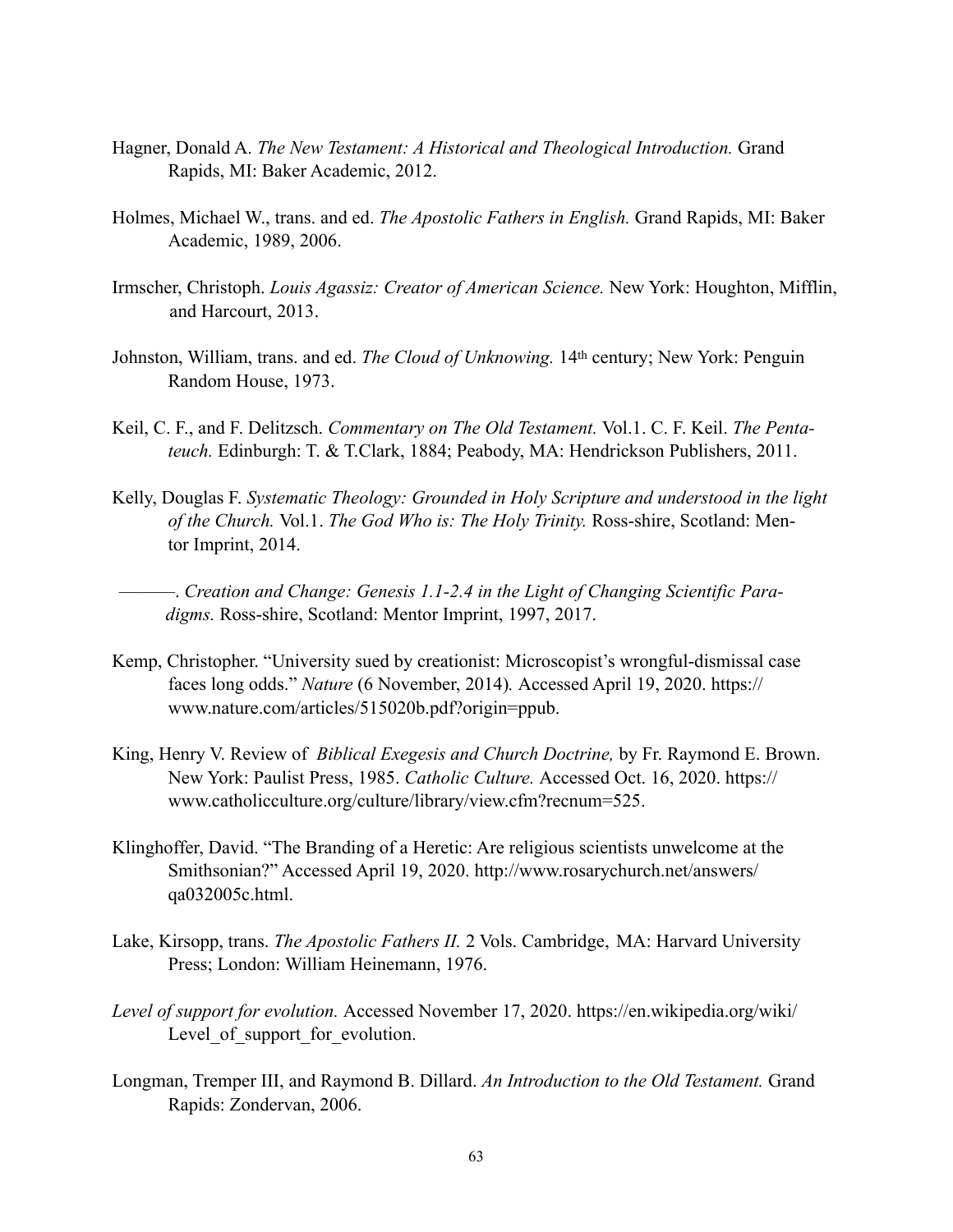- Lucas, J. R. *Wilberforce and Huxley: A Legendary Encounter.* Accessed February 7, 2020. [http://users.ox.ac.uk/~jrlucas/legend.html#r-23.](http://users.ox.ac.uk/~jrlucas/legend.html%2523r-23)
- Masci, David. *For Darwin Day, 6 facts about the evolution debate.* Accessed November 17, 2020, https://www.pewresearch.org/fact-tank/2019/02/11/darwin-day/.

McGrath, Alister E. *Explaining your Faith.* Grand Rapids: Baker Books, 1995.

———. *Darwinism and the Divine: Evolutionary Thought and Natural Theology.* West Sussex, UK: Wiley-Blackwell, 2011.

———. *Christian Theology: an Introduction.* West Sussex, UK: Wiley-Blackwell, 2017.

- Mathez, Edmond A. "James Hutton: The Founder of Modern Geology". Excerpted from *Earth: Inside and Out.* New Press, 2000. American Museum of Natural History. Accessed March 13, 2020. https://www.amnh.org/learn-teach/curriculum-collections/earth-inside-and-out/ james-hutton.
- Miller, Kenneth R. *Finding Darwin's God: A Scientist's Search for Common Ground Between God and Evolution.* New York: Harper Perennial, 1999.

Mishkin, David. *The Wisdom of Alfred Edersheim.* Eugene, OR: Wipf and Stock, 2008.

- Moorman, J. R. H. *A History of the Church in England,* 3rd edition. Harrisburg, PA: Morehouse Publishing, 1980.
- "Origins of Eugenics: From Sir Francis Galton to Virginia's Racial Integrity Act of 1924," and associated links. Accessed February 29, 2020. http://exhibits.hsl.virginia.edu/eugenics/2 origins/.
- Padian, Kevin. *Louis Agassiz (1807-1873).* University of California Museum of Paleontology. Revised 3/2/2011. Accessed March 5, 2020. https://ucmp.berkeley.edu/history/ agassiz.html.
- Paley, William. *Evidence of Christianity.* Middletown, DE: CreateSpace Independent Publishing Platform, 2020; reprint William Paley, M. A. *A View of the Evidences of Christianity. In Three Parts.* 2 vols. 2nd. ed. London: R. Faulder, 1794.
- Peacocke, Arthur. *Evolution: The Disguised Friend of Faith?; Selected Essays.* West Conshohocken, PA: Templeton Press, 2009. ProQuest EBook Central. Accessed January 30, 2020. http://ebookcentral.proquest.com/lib/nashotah-ebook/detail.action? docID=3037669.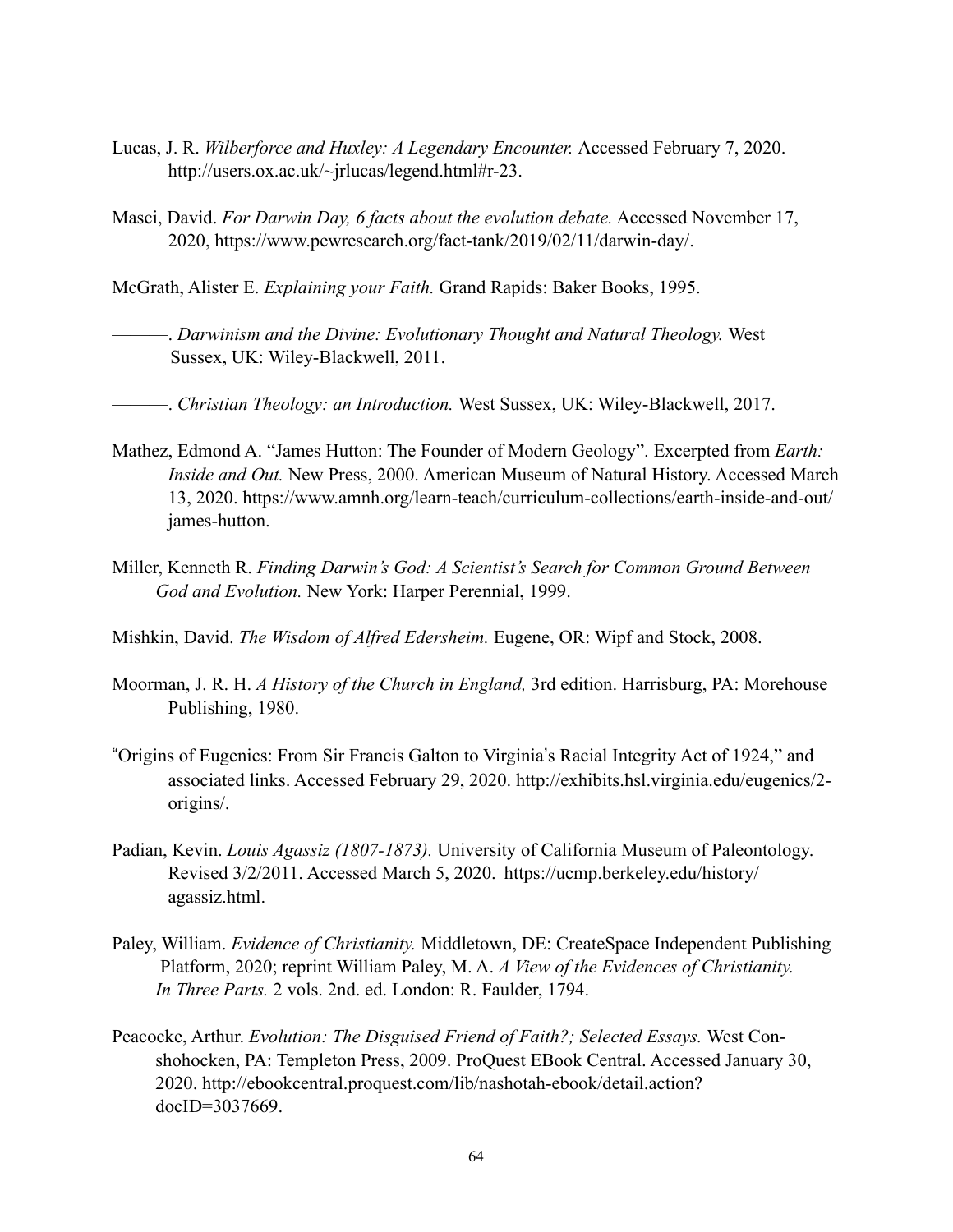- Polkinghorne, John. *Belief in God in an Age of Science.* New Haven, CT: Yale University Press, 1998.
- ——. Science and Religion in Quest of Truth. New Haven, CT: Yale University Press, 2011. ProQuest EBook Central. Accessed January 29, 2020.http://ebookcentral.proquest.com/lib/ nashotah-ebooks/deail.action?docID=3420734.
- Power, Amanda, *Roger Bacon and the Defence of Christendom*. Cambridge: Cambridge University Press, 2013. Accessed October 15, 2020. https://www.google.com/books/ edition/Roger\_Bacon\_and\_the\_Defence\_of\_Christend/\_AxZREDd18AC? hl=en&gbpv=1&bsq=the%20Fall.
- Quasten, Johannes, Walter J. Burghardt, and Thomas Comerford Lawler, eds. *Ancient Christian Writers: The Works of the Fathers in Translation*. No. 42. St. Augustine. *The Literal Meaning of Genesis.* 2 vols. Translated and annotated by John Hammond Taylor, S. J. New York: Newman Press, 1982.
- Radford, Tim. "Who names geological periods?" *The Guardian,* May 20, 2004. Accessed March 13, 2020. https://www.theguardian.com/science/2004/may/20/thisweeksscience questions3.
- Rosenberg, Yair. "Reconciling Modern Biblical Scholarship with Traditional Orthodox Belief: Who wrote the Torah? An unlikely group of Orthodox scholars has launched a website that gets to the Jewish tenets". Accessed February 24, 2020. https://www.tabletmag.com/ jewish-life-and-religion/144177/reconciling-biblical-criticism.
- St. Athanasius. *On the Incarnation: The Treatise De Incarnations Verbi Dei.* Rev. ed. Translated by a religious of C. S. M. V. Introduction by C. S. Lewis. Crestwood, New York: St. Vladimir's Seminary Press, 1953; *On the Incarnation of the Word.* Accessed March 22, 2020. <https://ccel.org/ccel/athanasius/incarnation/incarnation.ii.html>*.*
- St. Augustine. *The City of God.* Bks.12 and 14. Translated by Marcus Dods, D. D. 417-418 A.D. ;New York: Random House, 1950.
- ——. *[The Retractationes of Saint Augustine](https://archive.org/details/retractationesof00elle)*. Translated by Meredith Freeman Eller. Boston University, 1946. Accessed October 7, 2020. https://archive.org/stream/ retractationesof00elle/retractationesof00elle\_djvu.txt.
- St. Basil. "Homily 1." *Hexaemeron.* Accessed July 6 2020. https://www.newadvent.org/ fathers/32011.htm.